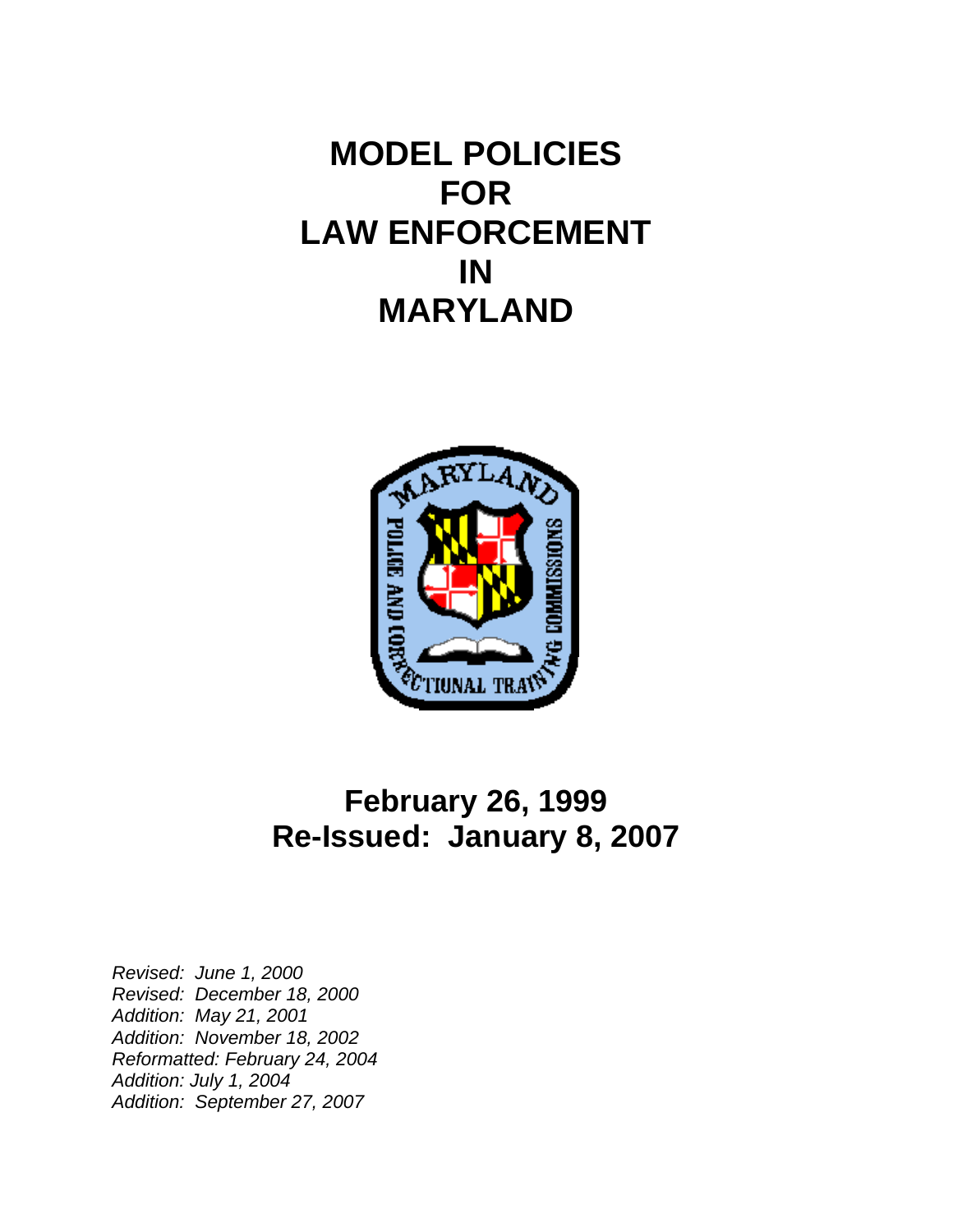## **TABLE OF CONTENTS**

| <b>Notices</b>                                                                 | 3  |
|--------------------------------------------------------------------------------|----|
| <b>Advisory Board</b>                                                          | 4  |
| <b>Background</b>                                                              | 5  |
| <b>Use of Force</b>                                                            | 6  |
|                                                                                | 9  |
| <b>Emergency Vehicle Pursuit Operation</b><br><b>Evidence</b>                  | 12 |
|                                                                                |    |
| <b>Employment Standards</b>                                                    | 15 |
| <b>Training Standards</b>                                                      | 17 |
| <b>Handling of Juveniles</b>                                                   | 19 |
| <b>Domestic Violence Investigations</b>                                        | 22 |
| <b>Sexual Assault Investigations</b>                                           | 24 |
| <b>Investigations of Misconduct</b>                                            | 27 |
| <b>Inter-Agency Notification</b>                                               | 30 |
| <b>Management of Informants</b>                                                | 31 |
| <b>Release of Information</b>                                                  | 33 |
| <b>Ride-Along Program</b>                                                      | 36 |
| <b>Prisoner Transport</b>                                                      | 38 |
| <b>Reporting Requirements</b>                                                  | 40 |
| <b>Discrimination and Sexual Harassment</b>                                    | 42 |
| <b>Second and Off-Duty Firearms</b>                                            | 45 |
| <b>Computers and Electronic Databases</b>                                      | 47 |
| <b>Documentation of Calls for Service</b>                                      | 48 |
| <b>Multi-Jurisdictional Task Forces</b>                                        | 49 |
| <b>Needle Stick Injury</b>                                                     | 50 |
| <b>Investigative and Enforcement Stops (added 5-21-01)</b>                     | 53 |
| Interviews and Interrogations (added 11-18-02)                                 | 56 |
| <b>Ethics in Law Enforcement (added 7-1-04)</b>                                | 60 |
| <b>Domestic Violence by Law Enforcement Officer</b><br>(added 7-1-04)          | 67 |
| The National Incident Management System (NIMS):<br><b>A Formal Recognition</b> | 71 |
| <b>Eyewitness Identification (added 9-27-07)</b>                               | 74 |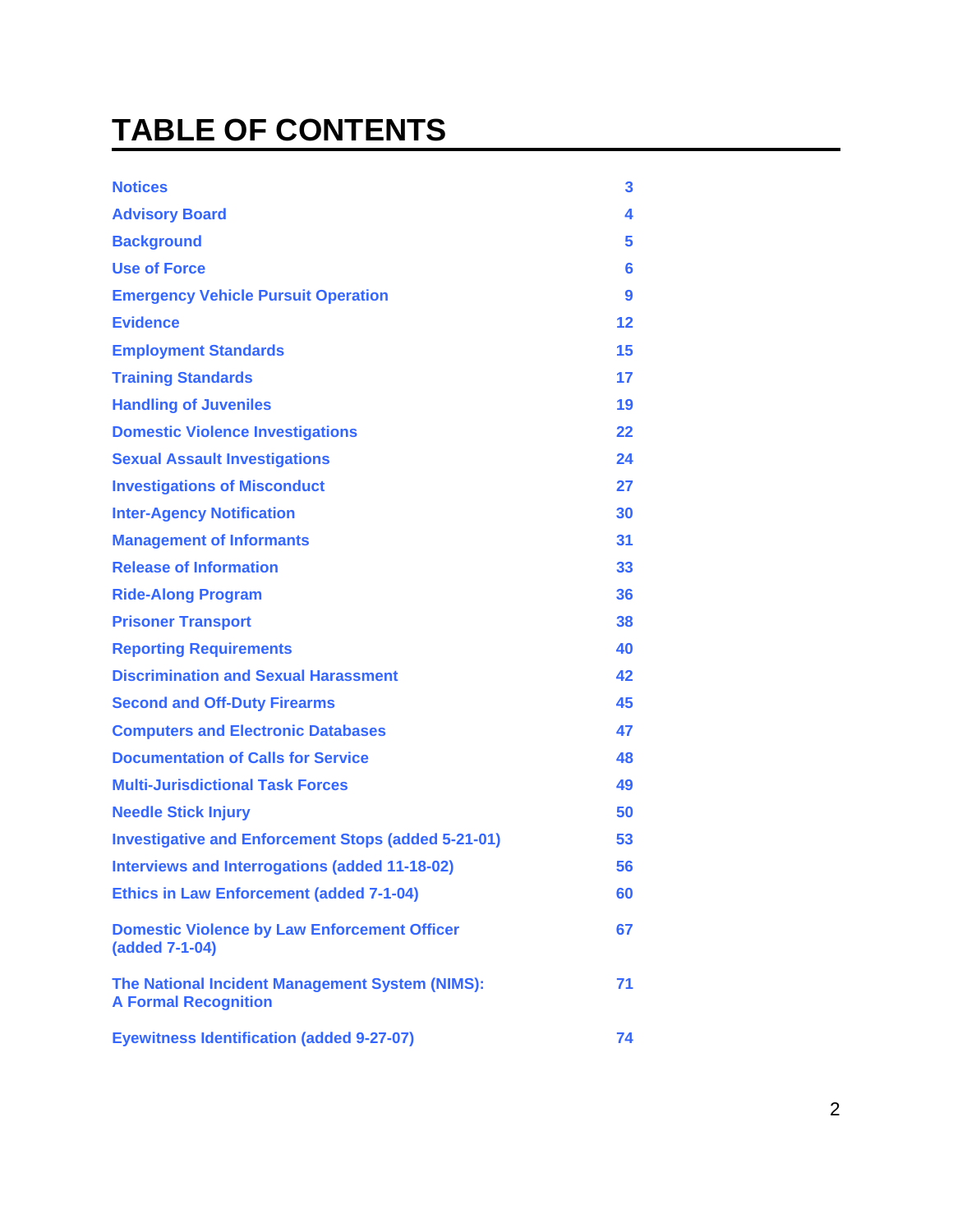<span id="page-2-0"></span>This project was supported by Grant # DLE-97-395, awarded by the Bureau of Justice Assistance, Office of Justice Programs, U.S. Department of Justice. The Assistant Attorney General, Office of Justice Programs, coordinates the activities of the following program offices and bureaus: Bureau of Justice Assistance, Bureau of Justice Statistics, National Institute of Justice, Office of Juvenile Justice and Delinquency Prevention, and the Office of Victims of Crime. Points of view or opinions contained within this document are those of the author and do not necessarily represent the official position or policies of the U.S. Department of Justice.

All previous criminal law citation references in this policy manual to the former *Article 27* of the *Annotated Code of Maryland* have been converted to reflect their current citation listings under the new *Criminal Law* and *Criminal Procedure Articles* of the *Annotated Code*.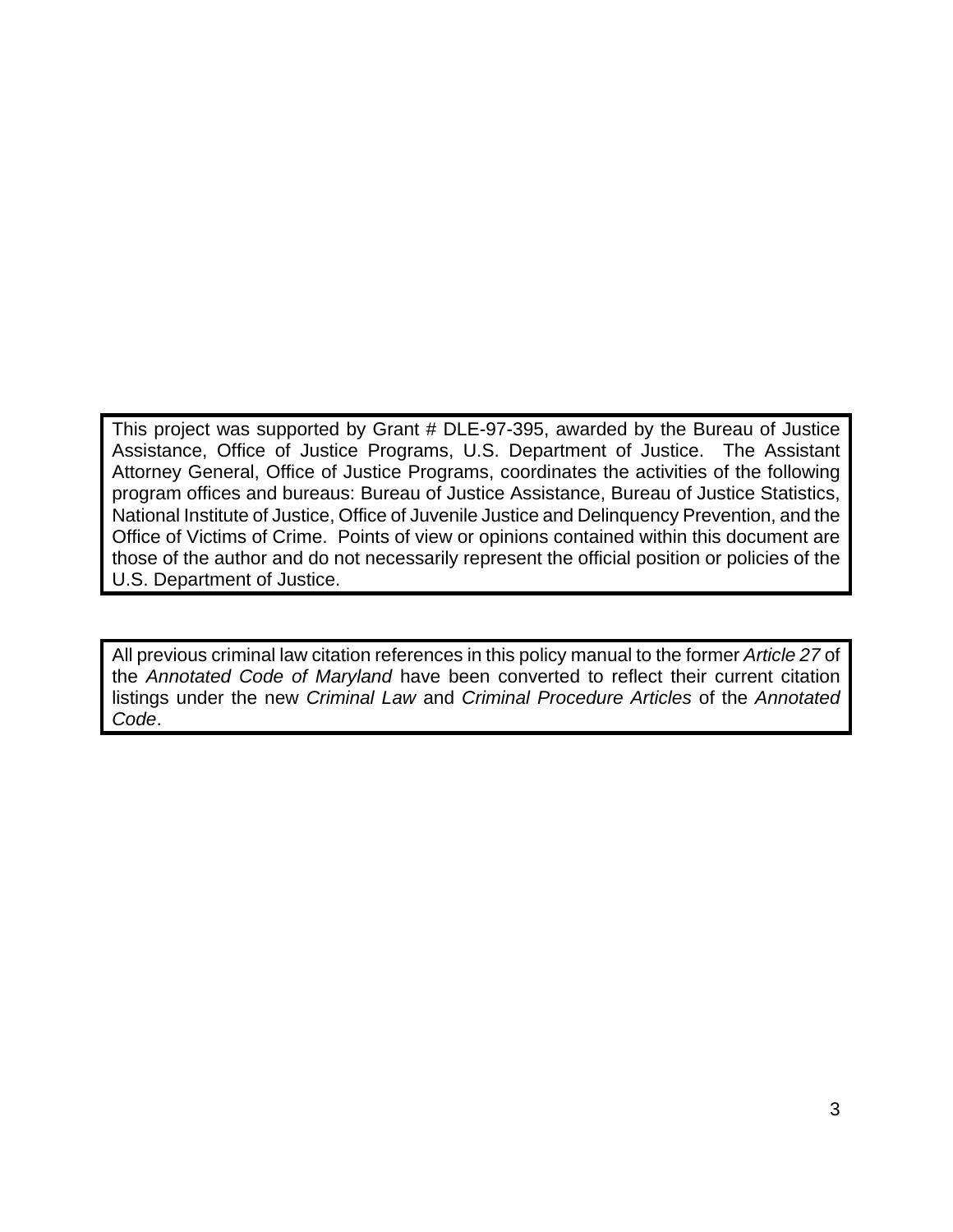### <span id="page-3-0"></span>**ADVISORY BOARD**

The individuals listed below constitute the original panel that was responsible for the development and distribution of the *Model Polices for Law Enforcement in Maryland*. As the manual was expanded to include policies addressing emerging law enforcement issues, many additional individuals contributed their knowledge and expertise. Thanks go out to all those who have participated in the continuing review and development of the manual.

#### **Patrick L. Bradley**

Executive Director Maryland Police and Correctional Training Commissions

#### **Jon Burrell**

Executive Director Local Government Insurance Trust

**Colonel Steven Crumrine**  Maryland Chiefs of Police Association

**Sheriff Thomas Duncan** President Maryland Sheriffs Association

#### **Donna Haynes**

President Maryland Law Enforcement Officers, Inc.

#### **Daniel Lee**

Research Associate University of Maryland Center for Applied Policy Studies

**Lieutenant Donald Pike, Jr.** President Chesapeake Region Law Enforcement Accreditation Alliance

#### **Charles Wellford**

**Director** University of Maryland Center for Applied Policy Studies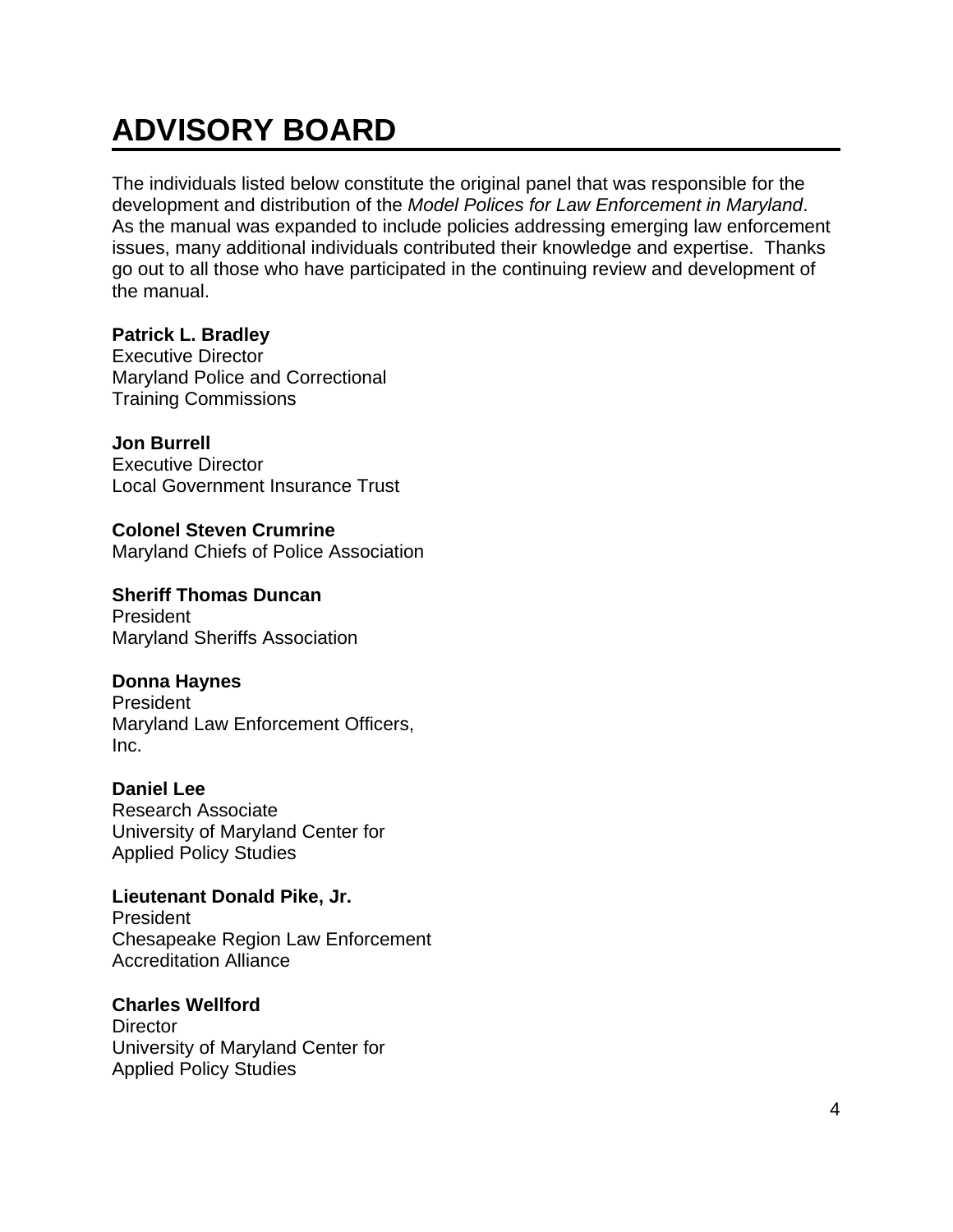### <span id="page-4-0"></span>**BACKGROUND**

The development of Model Policies for Law Enforcement in Maryland was examined by the Police Training Commission in the early 1990's as it considered the long term goals of the Commission. While the Commission believed that model policies could limit a police agency's exposure to liability and unsafe working conditions, it did not endorse any specific policies.

It was expected that these model policies would be distributed to police agencies throughout Maryland and that agencies with existing policies could compare their own policy to the model. Where the model policy was more comprehensive or suitable, it could be adopted or modified to meet the needs of the particular agency. For agencies without written policy, the models could be used to develop comprehensive policies in those agencies.

In 1998, the Maryland Police and Correctional Training Commissions submitted a Byrne Memorial Fund grant application for the "Model Policies for Maryland Law Enforcement" project. The Maryland Law Enforcement Officers, Inc. and the Local Government Insurance Trust provided the required matched funds. Using the grant funds, the Commissions entered into a contract with the University of Maryland Center for Applied Policy Studies to research and compose the model policy statements.

As an essential part of this project, an Advisory Board was convened and included representation from the Maryland Law Enforcement Officers, Inc., the Local Government Insurance Trust, The Maryland Chiefs of Police Association, The Maryland Sheriffs Association**,** and the Chesapeake Regional Law Enforcement Accreditation Alliance.

At the first meeting of this Advisory Board, critical areas of interest were identified for review of existing policies. This review would allow the model to capture the benefits of existing policy while not being so unique that it would detract from the purpose of providing a general model of law enforcement policy in the State of Maryland.

The review of policy began by soliciting information about existing policy from police agencies throughout the state. An enormous response from these agencies provided us a large number of policy manuals. Additionally, the solicitation revealed that many agencies within the state were operating without the benefit of written policy manuals. Also, many who indicated that their agency had existing written policy stipulated that their manuals were either outdated or under a process of revision.

This information provided further support that the model policies would provide immediate assistance to many, if not all, police agencies in the state. Furthermore, every agency that responded to the solicitation requested to receive a copy of the finished model policy product. The model policies include, for the most part, the most general consistencies of the existing policies of the surveyed agencies. Any inconsistencies were discussed among the Advisory Board, and the most appropriate language was included in the draft. The policy drafts were also reviewed by law professor Alvin J. T. Zumbrun. His comments further identified possible areas of liability exposure and have been incorporated into the drafts.

The draft copy of the Model Policies for Law Enforcement in Maryland was then presented at the annual conferences of the Maryland Chiefs of Police Association and the Maryland Sheriffs Association. This presentation allowed us another opportunity to solicit comments and questions about the Model Policies. Those comments identified many legitimate practicality concerns and are now incorporated into this final version.

The Center for Applied Policy Studies completed its compilation of draft policy statements and forwarded them to the Commissions. After additional editing for format, copies of the final draft were reviewed and amended one final time by the Advisory Board. As a final step of the project, a copy of *The Model Policies for Law Enforcement in Maryland* was distributed to every law enforcement agency in the State.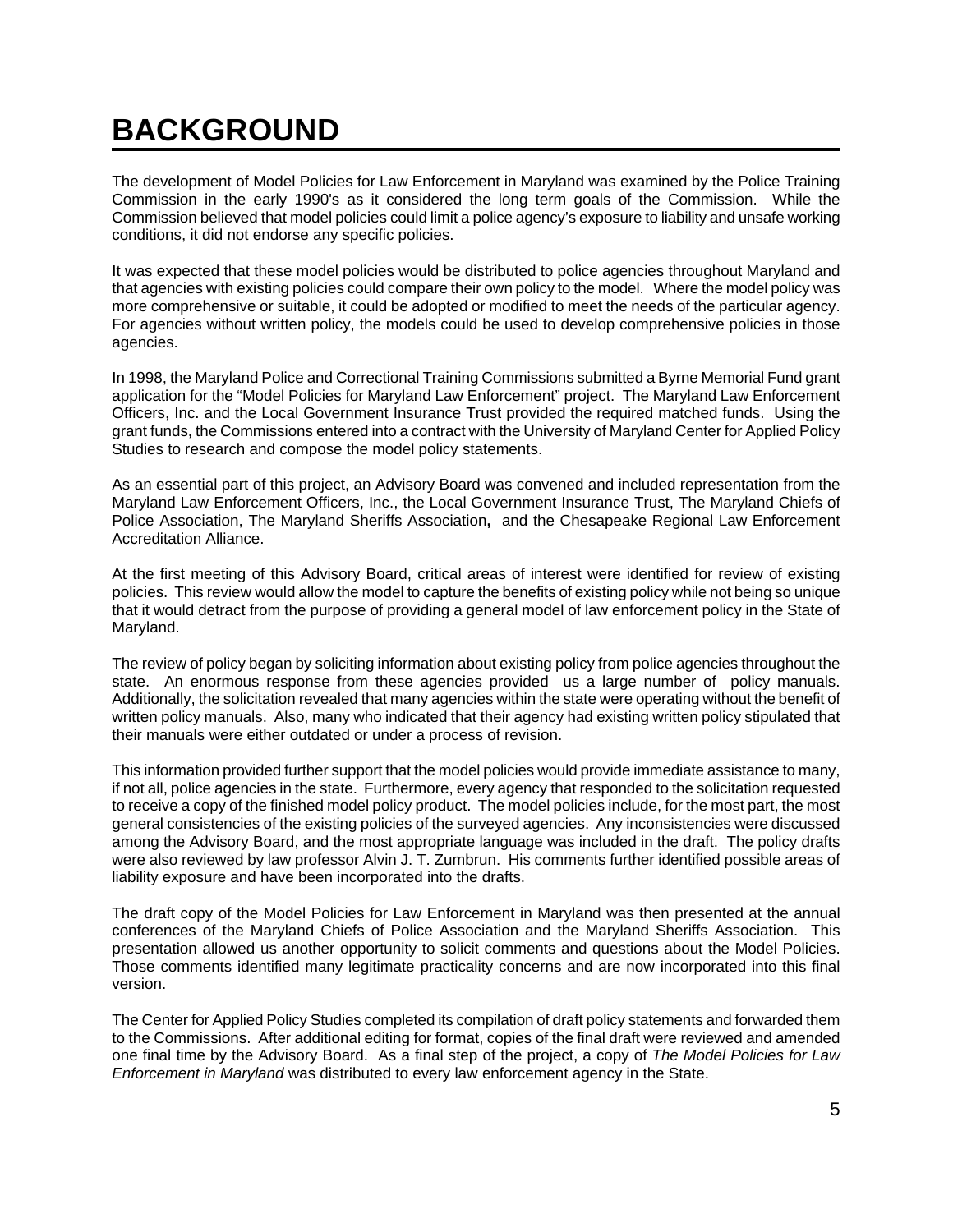# <span id="page-5-0"></span>**USE OF FORCE**

#### I. Purpose:

The purpose of this policy is to establish guidelines for the proper use of force and to determine when the use of deadly force is the appropriate action.

#### II. Policy:

- A. It is the policy of that officers use the least amount of force that is reasonably necessary to control an incident, to effect an arrest, or to protect themselves or others from personal harm or death. The degree of force used by the officer should be progressive along a continuum that spans from verbal commands to deadly force.
- B. It is the policy of that the use of deadly force is authorized under the following circumstances:
	- 1. In defense of self or another when the officer has reasonable cause to perceive an immediate threat of death or serious physical injury.
	- 2. To prevent the escape of a suspect of a violent felony whom the officer has probable cause to believe will pose a significant threat of death or serious physical harm to other officers or the public.

*The use of deadly force in apprehending violent felony suspects should only be used after all other reasonable means of capture have been exhausted; however, in some situations, it may not be prudent for an officer to impose each distinct level of force. The reasonableness of an officer's use of force must be judged from the perspective of a reasonable officer on the scene, rather than with the 20/20 vision of hindsight.* 

*This is the issue of officers firing shots from, or at, moving vehicles. After much discussion by the Advisory Board, it was decided that this type of action should be limited to life threatening circumstances where innocent citizens are not endangered. Additionally, it was decided that the conditions presented in Section II. B should be completely fulfilled. Individual Chiefs and Sheriffs may want to consider this issue when drafting their own Use of Force policies.* 

*Commentary: In many of the policy manuals which were* 

*available for review, an additional issue is contained but was not included in this model policy draft.* 

- C. The policy of \_\_\_\_\_\_\_\_ prohibits the use of firearms to fire warning shots.
- D. It is the policy of \_\_\_\_\_\_\_\_ to train and qualify sworn personnel in the use of any firearm and other tools used to apply force (e.g., police batons, mace or pepper spray, stun guns, etc.).
- III. Guiding Principles: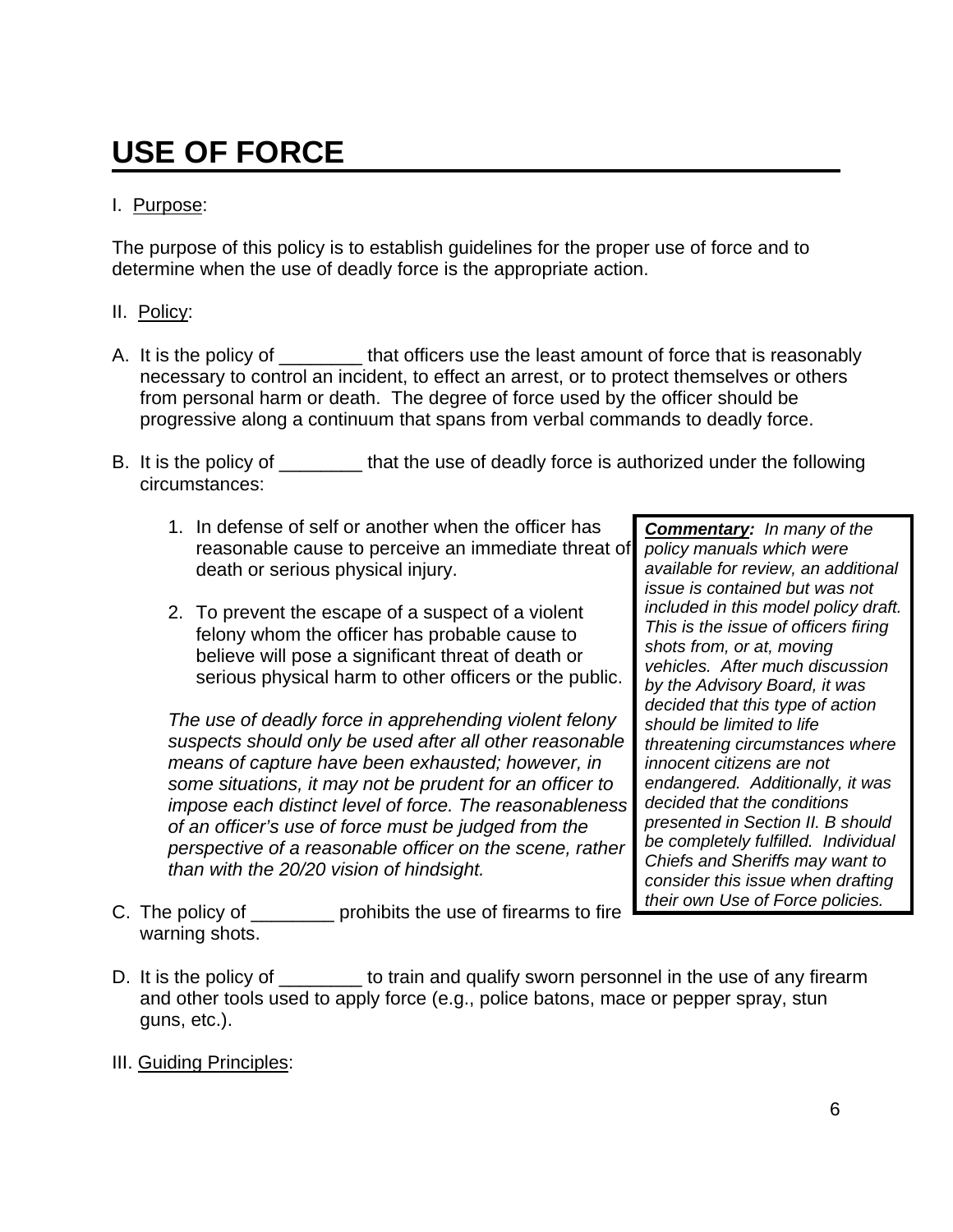- A. This policy directs officers to report to their immediate supervisor:
	- 1. Any use of deadly or non-deadly force by an officer, including reports by another member of the agency who witnessed the force used by an officer.
	- 2. Any application of a tool used to apply force.
	- *3.* Any discharge of a firearm by an officer while on-duty or acting as an officer of the law while officially off-duty. *Note: Reports are not required for the discharge of firearms during training or authorized practice.*
	- 4. Any use of force where the suspect claims to be injured
- B. This policy suggests that every use of force and discharge of firearm be reviewed to determine if an unwarranted use of force was applied.
- C. When circumstances allow, officers should communicate to the suspect their identity, purpose and intention of using force.
- IV. Definitions:
- A. Deadly force: The use of force which is intended to, or likely to cause death or serious physical injury. For the purposes of this policy, deadly force will also include the intentional striking with any vehicle.
- B. Non-Deadly Force: The use of force which is applied to effect an arrest or protect the officer or others from attack, physical resistance, harm, or death but is not intended or expected to cause death.
- C. Probable Cause: A conclusion based upon information known to the officer at the time which leads to the belief that a violent crime has been, is being, or is about to be, committed by a particular individual.
- D. Serious Physical Injury: Bodily injury which causes death, creates a substantial risk of death, serious or permanent disfigurement, or results in the long term or permanent impairment of an organ or limb.

#### V. Selected Relevant Cases:

- A. *Tennessee v. Garner* 471 U.S. 1 (1985)
- B. *Grandstaff v. City of Borger* 480 U.S. 916 (1987)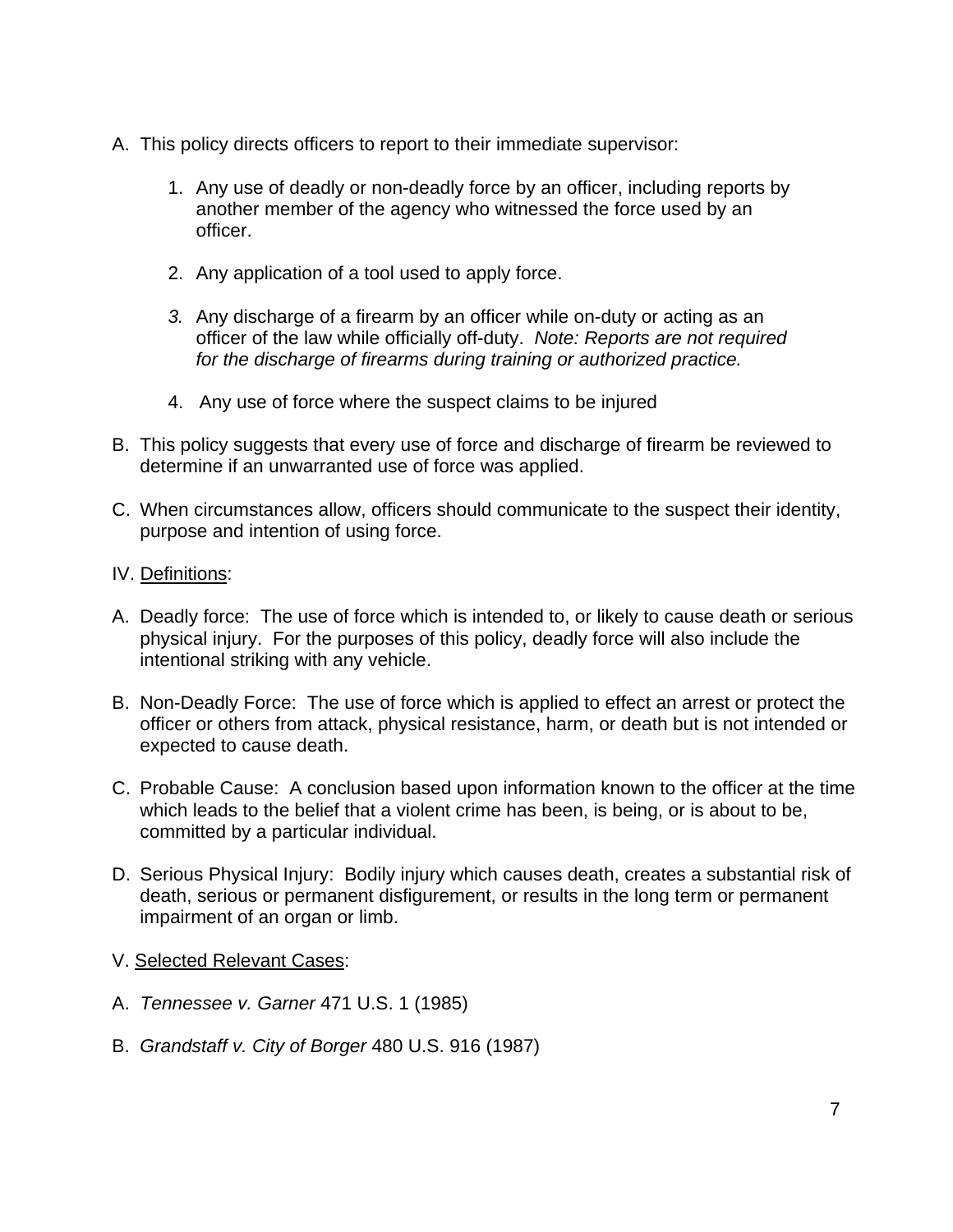- D. *Graham v. Connor* 490 U.S. 386, 109 S.Ct. 1865 (1989)
- E. See American Law Institute's Model Code of Pre-Arraignment Procedure, Section 120.7 (Official Draft 1975). Still Considered Exemplary.
- E. *Ryder v. City of Topeka*, 814 F2d 1412 (10<sup>th</sup> Circuit 1987)
- F. *Ford v. Childers*, 650 F. Supp. 110 (C.D. Ill. 1986)
- G. *Garcia v. Wyckoff,* 1615 F. Supp. 217 (D. Colo. 1985)
- H. *Springfield v. Kibbe*, 480 U.S. 257 (1987)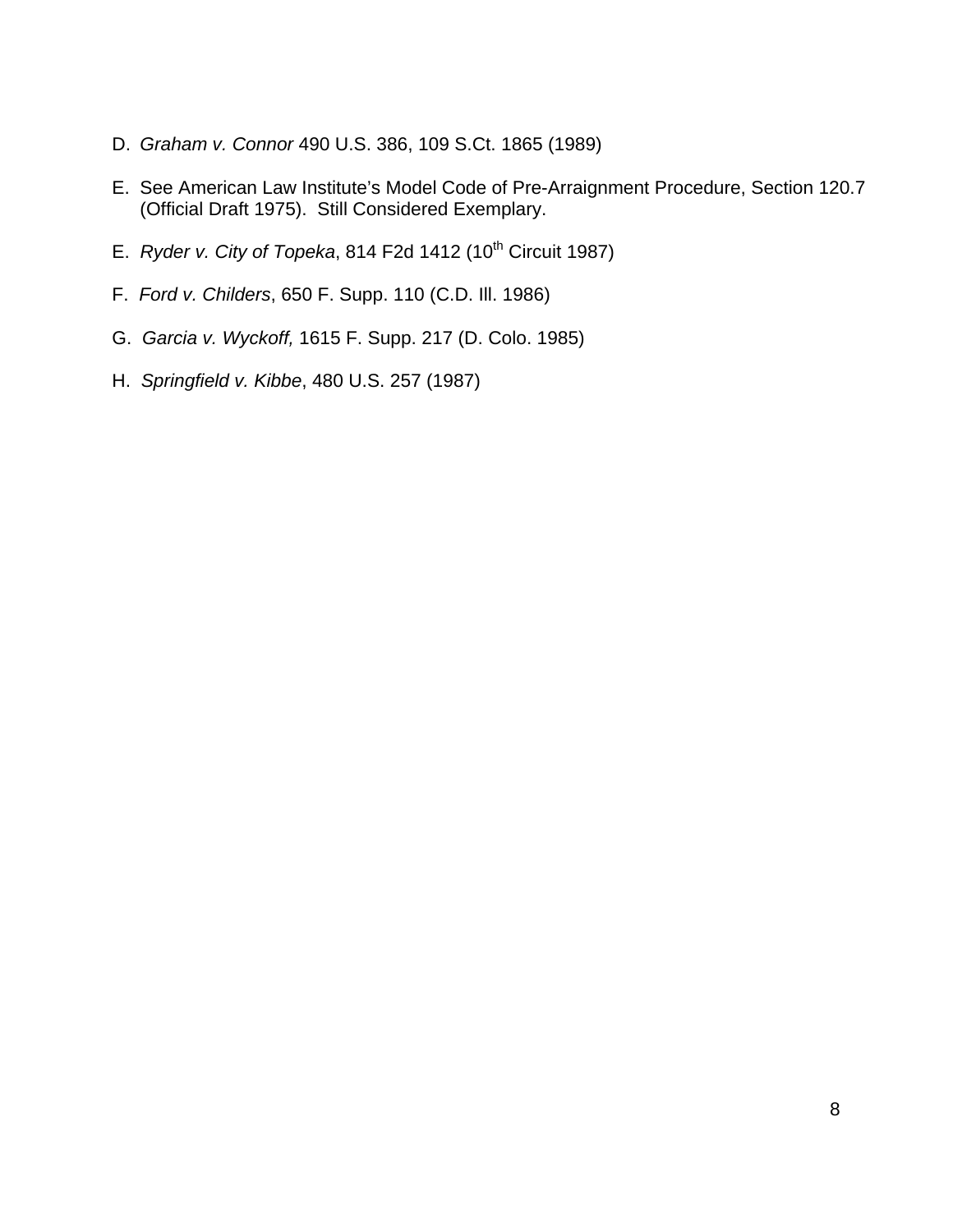# <span id="page-8-0"></span>**EMERGENCY VEHICLE PURSUIT OPERATION**

#### I. Purpose:

The purpose of this policy is to establish guidelines for the operator of an emergency vehicle driving in excess of posted speed limits and counter to traffic control devices in an effort to apprehend a vehicle operator who is attempting to avoid capture. When these guidelines are applied by officers in the field, their decision to engage in, continue, or terminate a vehicular pursuit will be less arbitrary.

- II. Policy:
- A. It is the policy of \_\_\_\_\_\_\_\_ to allow officers to engage in vehicular pursuits of fleeing suspects only when the potential harm associated with pursuits is less than the potential harm the suspect may cause if not immediately apprehended. Before deciding to initiate pursuit, officers must consider:
	- 1. The ability to apprehend the suspect without vehicular pursuit (i.e., by knowing the suspect's identity, by using police helicopters communications or other equipment, by the strategic positioning of other area officers, etc.);
	- 2. The nature of the offense;
	- 3. The driving ability of the officer;
	- 4. Whether marked versus unmarked vehicles;
	- 5. The performance characteristics of the police vehicle;
	- 6. The characteristics of the roadway;
	- 7. The weather conditions;
	- 8. The location and neighborhoods, and;
	- 9. The density of vehicle and pedestrian traffic.
- B. It is the policy of that officers will not be subject to disciplinary action when they decide not to engage in a vehicle pursuit.
- C. It is the policy of \_\_\_\_\_\_\_\_\_ that the initiation of a vehicular pursuit is authorized when a suspect uses a vehicle to elude apprehension, and the following has occurred: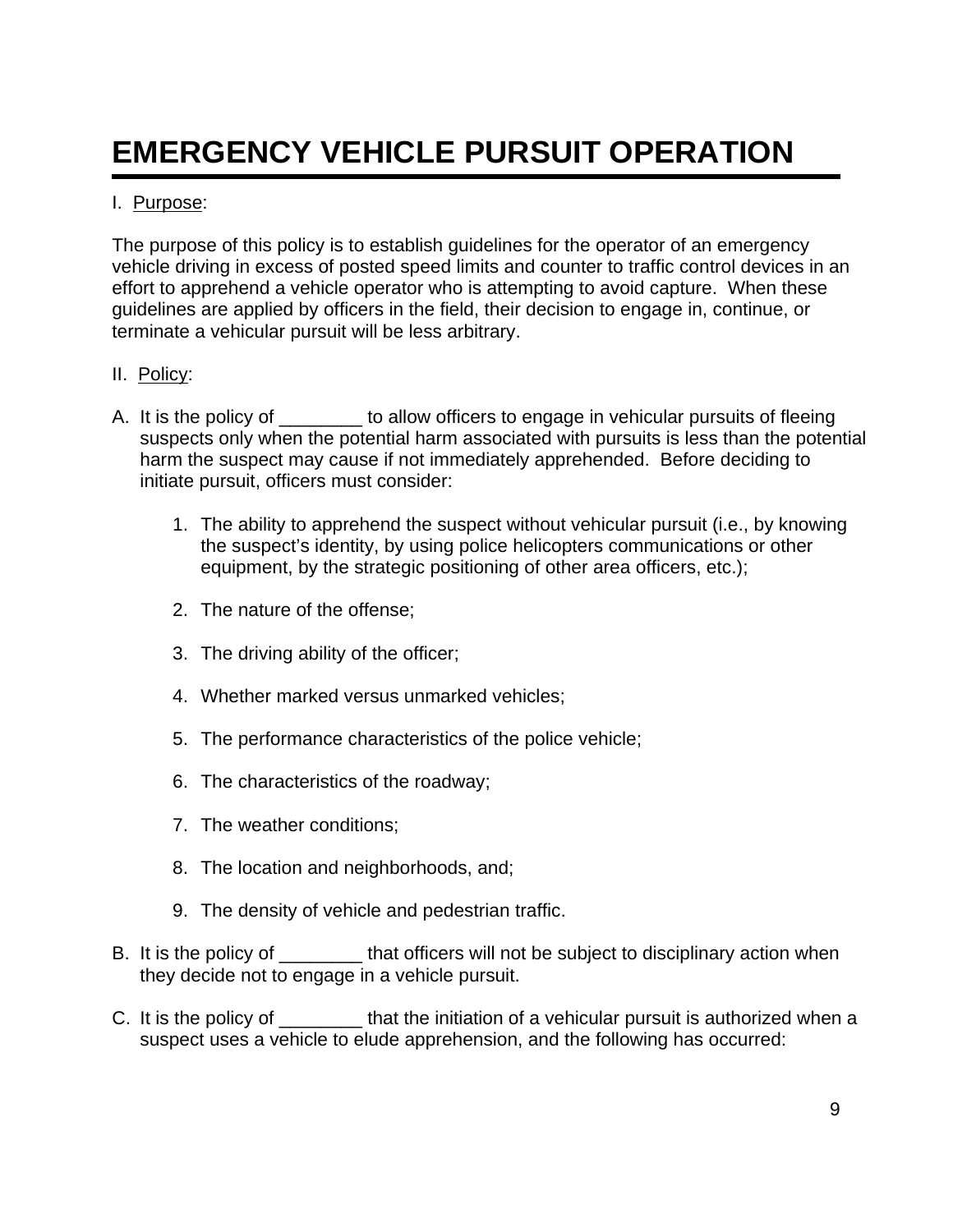- 1. Any violent arrestable offense resulting in or threatening death or serious physical harm, or;
- 2. Driving in a manner which would indicate the driver is under the influence of alcohol or drugs or presents a threat to public safety.
- D. It is the policy of \_\_\_\_\_\_\_\_ that the pursuing officer shall notify their supervisor and/or dispatcher that a pursuit is about to begin.
- E. The policy of \_\_\_\_\_\_\_\_ prohibits vehicular pursuits:
	- 1. When non-departmental personnel are in the police vehicle.
	- 2. When a supervisor orders the pursuit terminated.
	- 3. When the danger of pursuit outweighs the necessity to immediately apprehend the fleeing suspect.
- F. It is the policy of \_\_\_\_\_\_\_\_ that a pursuit shall terminate if the officer in a pursuing vehicle has been involved in a collision involving a personal injury.

*Commentary: Many of the reviewed policies discussed the prohibition of vehicle pursuits that might continue across state boundaries. Chiefs and Sheriffs of agencies that share boundaries with other states and the District of Columbia may wish to consider the inclusion of such a prohibition in their own Vehicle Pursuit policies.*

#### III. Definitions:

- A. Vehicular pursuit: Any active attempt by a police officer in a vehicle to apprehend a fleeing suspect attempting to avoid apprehension. For the purposes of this policy, pursuit includes blocking and capture strategies (as well as new technologies) when there is an inherent danger.
- B. Violent Arrestable Offense: Any offense, to include assault, where the suspect intentionally caused or attempted to cause serious physical injury to another, and hitand-run, which would result in the arrest of the suspect.
- IV. Guiding Principles:
- A. This policy directs officers to report to their immediate supervisor any and all occurrences of vehicular pursuit. Supervisors may require written reports detailing the circumstances before, during and after the pursuit.
- B. The on-duty supervisor of the officer engaged in the pursuit should monitor the situation and direct the officer to terminate the pursuit whenever the supervisor believes the risk to public safety is higher than failure to apprehend the suspect.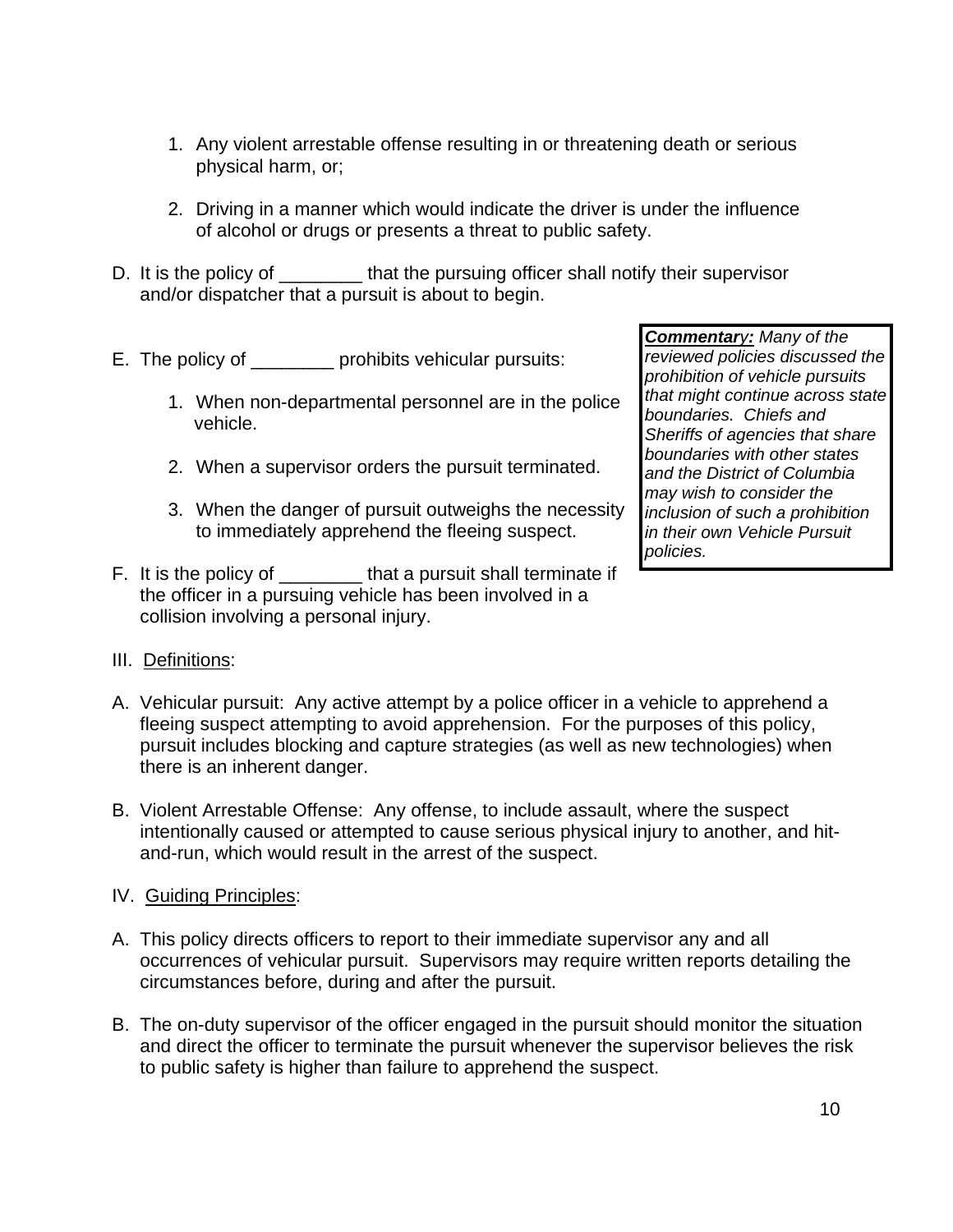- C. Pursuits should be limited to two fully-marked vehicles with operable emergency equipment and radio communication. The secondary vehicle will communicate updates on the status, location and direction of the pursuit, via radio communications.
- V. Related Cases:
- A. *Hamilton* v*. Town of Palo*, 244 N.W. 2nd 329 (Iowa 1976)
- B. *Ewing* v*. City of Detroit*, 543 N.W. 2nd 1 (Michigan App. 1995)
- B. *Mason* v*. Britton*, 534 P.2nd 1360 (Washington 1975)
- D*. Sacramento* v*. Lewis*, 118 S.Ct. 1708, 523 U.S. 833 (1998)
- E. *Boyer* v*. State of Maryland et al*., 323 Md. 558, 594 A.2d 121 (1991).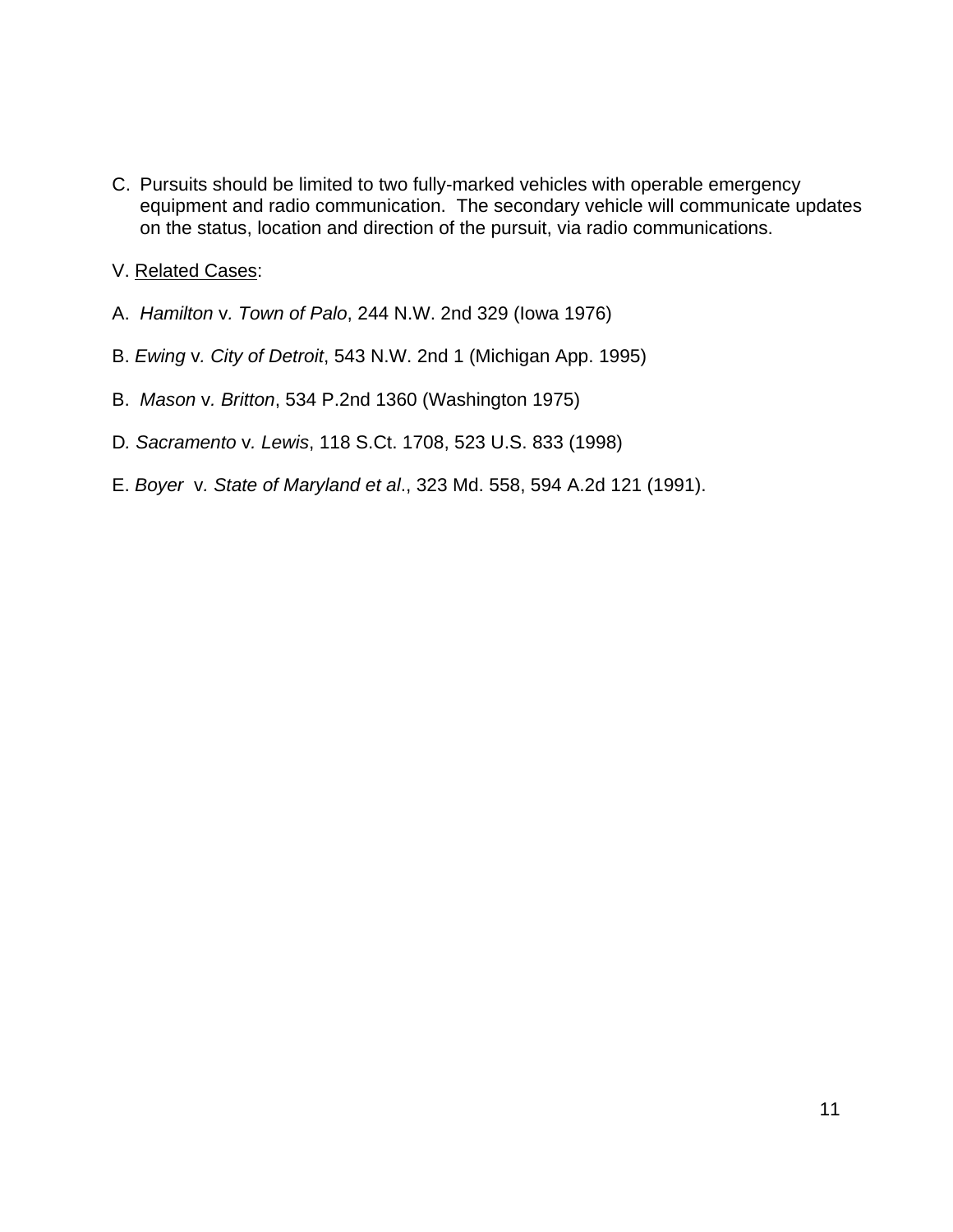### <span id="page-11-0"></span>**EVIDENCE**

#### I. Purpose:

The purpose of this policy is to establish guidelines for the collection, documentation and handling of physical evidence.

#### II. Policy:

It is the policy of to collect and preserve all relevant evidence, including exculpatory evidence, in a manner which insures its integrity and suitability for presentation in court.

#### Collection:

- 1. It is the policy of \_\_\_\_\_\_\_\_ to have responding officers secure and preserve the crime scene as quickly and safely as possible. Dependent upon the nature of the scene, officers shall make use of additional officers, barricades, barrier tapes or ropes and signs to secure and preserve the integrity of the scene and any potential evidence.
- 2. It is the policy of \_\_\_\_\_\_\_\_ to utilize an expert evidence technician or specially-trained evidence recovery team if these resources are reasonably available.
- 3. It is the policy of \_\_\_\_\_\_\_\_ to recover all relevant physical evidence at all known crime scenes.
- 4. It is the policy of \_\_\_\_\_\_\_\_ to ensure a suitable level of crime scene supervision when considering the seriousness of the crime, the complexity of the scene, the type of evidence to be identified and/or collected, the experience of available personnel and other related factors.
- 5. It is the policy of \_\_\_\_\_\_\_\_ to make appropriate equipment available for evidence collection and preservation at all crime scenes. This shall include but is not limited to:
	- a. Materials necessary for fingerprint recovery and preservation,
	- b. Photography equipment (cameras and appropriate film, batteries, lights, flashes, etc.),
	- c. Sketching equipment (graph paper, templates, pencils, erasers, measuring tapes, rulers, etc.).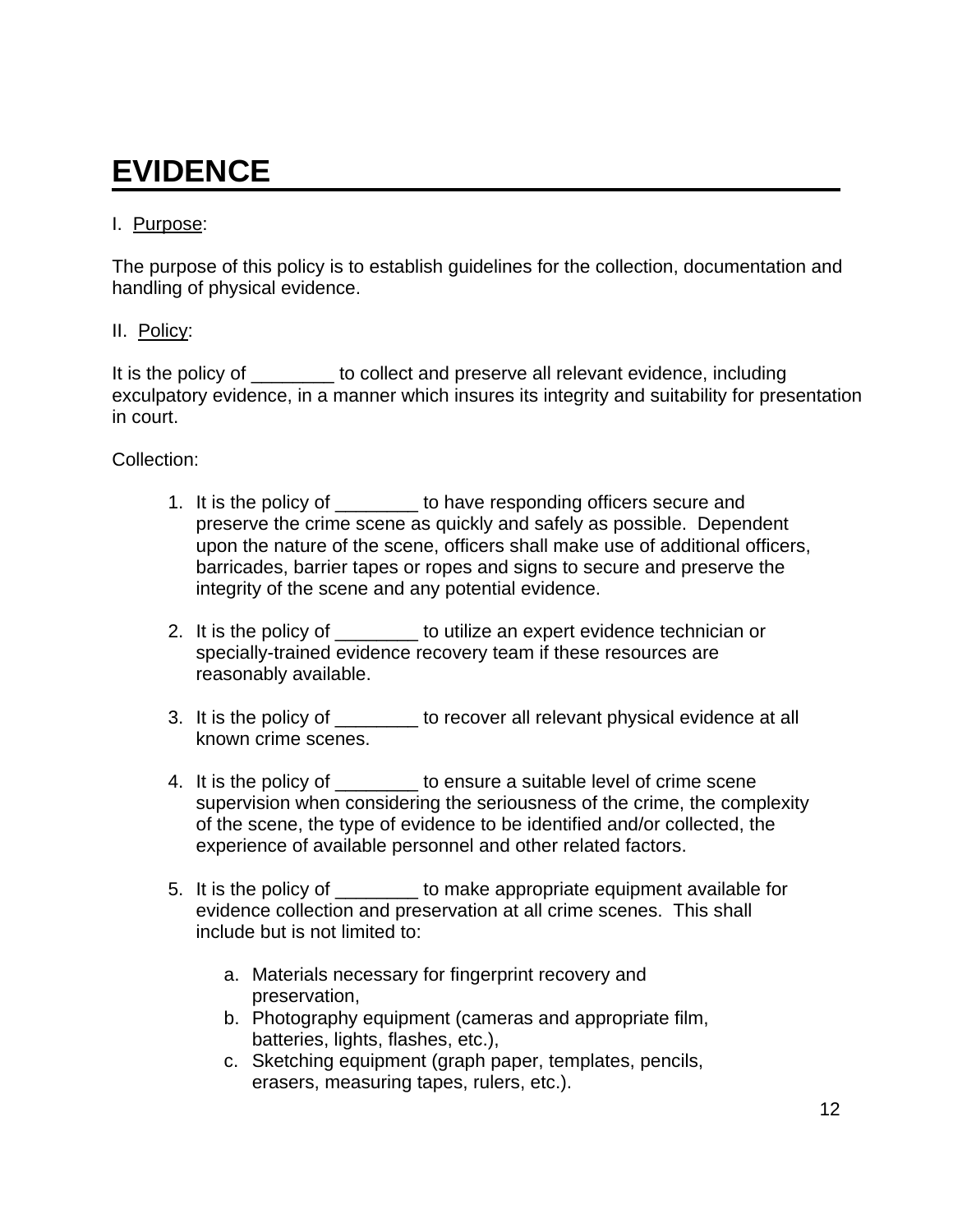- 6. It is the policy of \_\_\_\_\_\_\_\_ that a proper chain-of-custody for all cataloged evidence shall be accurately and consistently maintained by recording all changes of custody for each piece of evidence. To this extent, each recorded transfer of evidence will stipulate the time and date of the transfer as well as the name of the receiving officer or police employee. It will also be the policy to minimize the number of evidence transfers.
- 7. It is the policy of **ware integral that all evidence preservation containers shall be** cataloged and stored in a secure location which will allow their immediate retrieval when necessary.
- 8. It is the policy of \_\_\_\_\_\_\_\_ that all evidence be properly maintained until it is no longer legally relevant. If police custody of an item is no longer necessary, it shall be returned to its legal owner or subjected to proper disposal.

#### III. Guiding Principles:

Preservation and Documentation:

- 1. Upon recovering a piece of evidence, an officer or evidence technician shall record the time and place of this recovery in an offense or incident report.
- 2. All recovered evidence will be preserved in plastic or paper bags or otherwise appropriate containers.
- 3. When collecting and handling evidence, officers should be particularly careful and protect themselves against blood borne pathogens.
- IV. Definitions:
- A. Physical Evidence: Any substance, material or item found or recovered in connection with a criminal investigation.
- B. Chain of Custody: The continuity of the custody of physical evidence from the time of collection to the time of disposal.
- C. Crime Scene: The space immediately surrounding the area where a crime has occurred.
- D. Evidence Technician: Those police personnel who have been specially trained in the identification, recovery and preservation of physical evidence.

V. Selected Relevant Cases: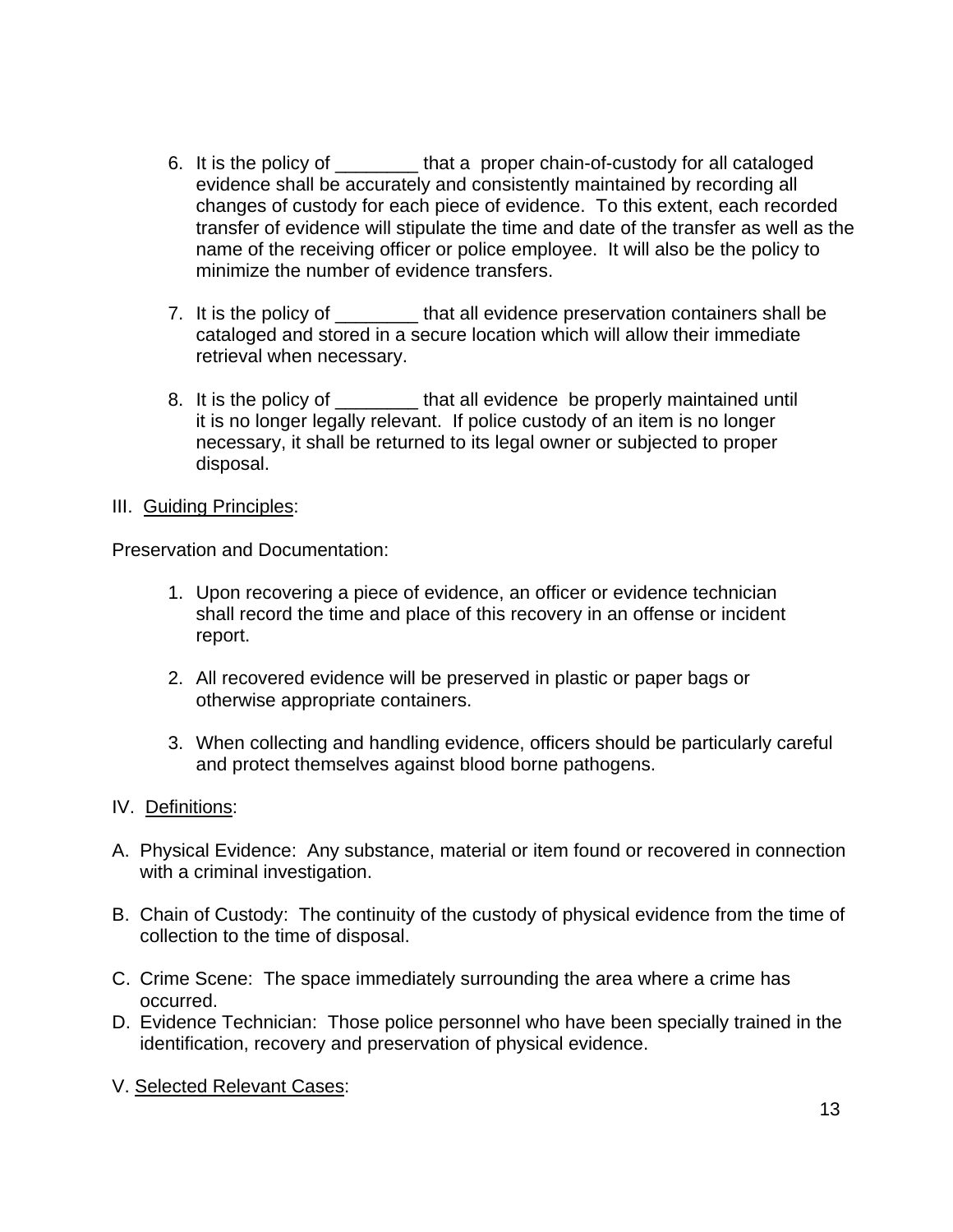- A. *Breithaupt* v*. Abram,* 352 U.S. 432 (1957)
- B. *Schmerber* v*. California,* 384 U.S. 757 (1966)
- C. *Cupp* v*. Murphy,* 412 U.S. 291 (1973)
- D. *U.S.* v*. Montoya De Hernandez*, 473 U.S. 531 (1985)
- E. *California* v*. Acevedo*, 500 U.S. 565, 111 S.Ct. 1982 (1991)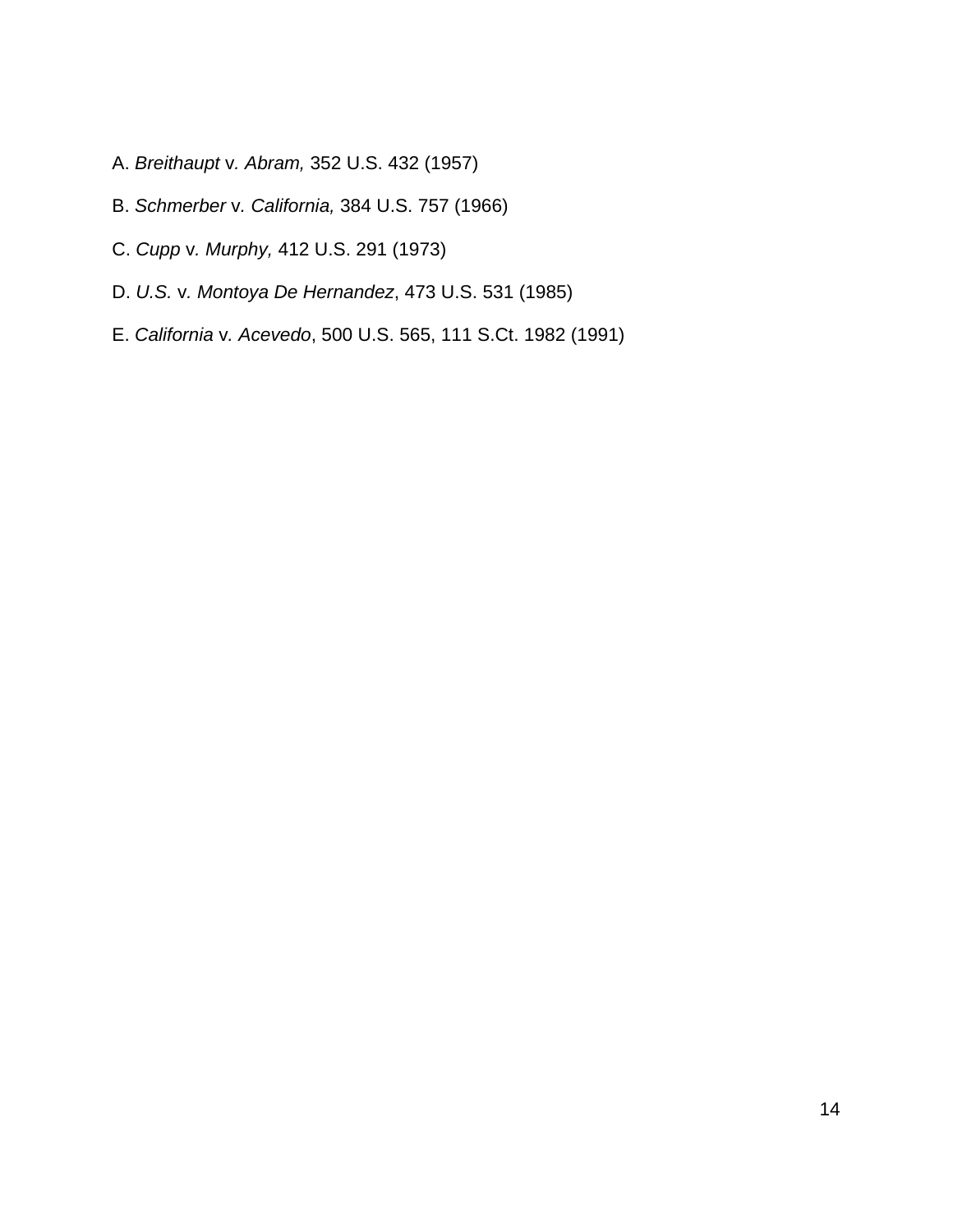### <span id="page-14-0"></span>**EMPLOYMENT STANDARDS**

#### I. Purpose:

The purpose of this policy is to establish guidelines for the proper selection of police officer or sheriff deputy candidates. It is expected that these standards will be used as minimum requirements.

#### II. Policy:

A. It is the policy of that to be considered for employment as a sworn member, applicants must complete a personal history statement, pass mental and physical examinations, provide the department with a list of personal and work-related references and otherwise meet the Maryland Police Training Commission's requirements for certification.

By policy, the \_\_\_\_\_\_\_\_ subscribes to the medical and psychological standards set fourth in the *Job Task Analysis Study of Entry-Level Law Enforcement in the State of Maryland*, conducted and published by the Maryland Chiefs of Police Association, 1996.

- B. It is the policy of that all active officers pass periodic medical, physical and psychological examinations.
- C. It is the policy of \_\_\_\_\_\_\_\_ that applicants selected for employment as a sworn member meet or exceed these minimum qualifications:
	- 1. Applicants must be a United States Citizen at the time of appointment.
	- 2. Applicants must have received a high school diploma or the equivalent.
	- 2. Applicants must have reached their 21st birthday upon completion of academy training.
	- 3. Applicants must be subjected to an initial physical examination by a licensed physician to determine if the applicant is physically fit and able to perform the daily duties of a police officer. (This examination will include tests of visual and hearing acuity).
	- 4. Applicants must be certified by a licensed mental health care professional to be emotionally and mentally fit for the duties of a police officer.
	- 5. Applicants must have a valid driving license for the state of their residency prior to the beginning of recruit training.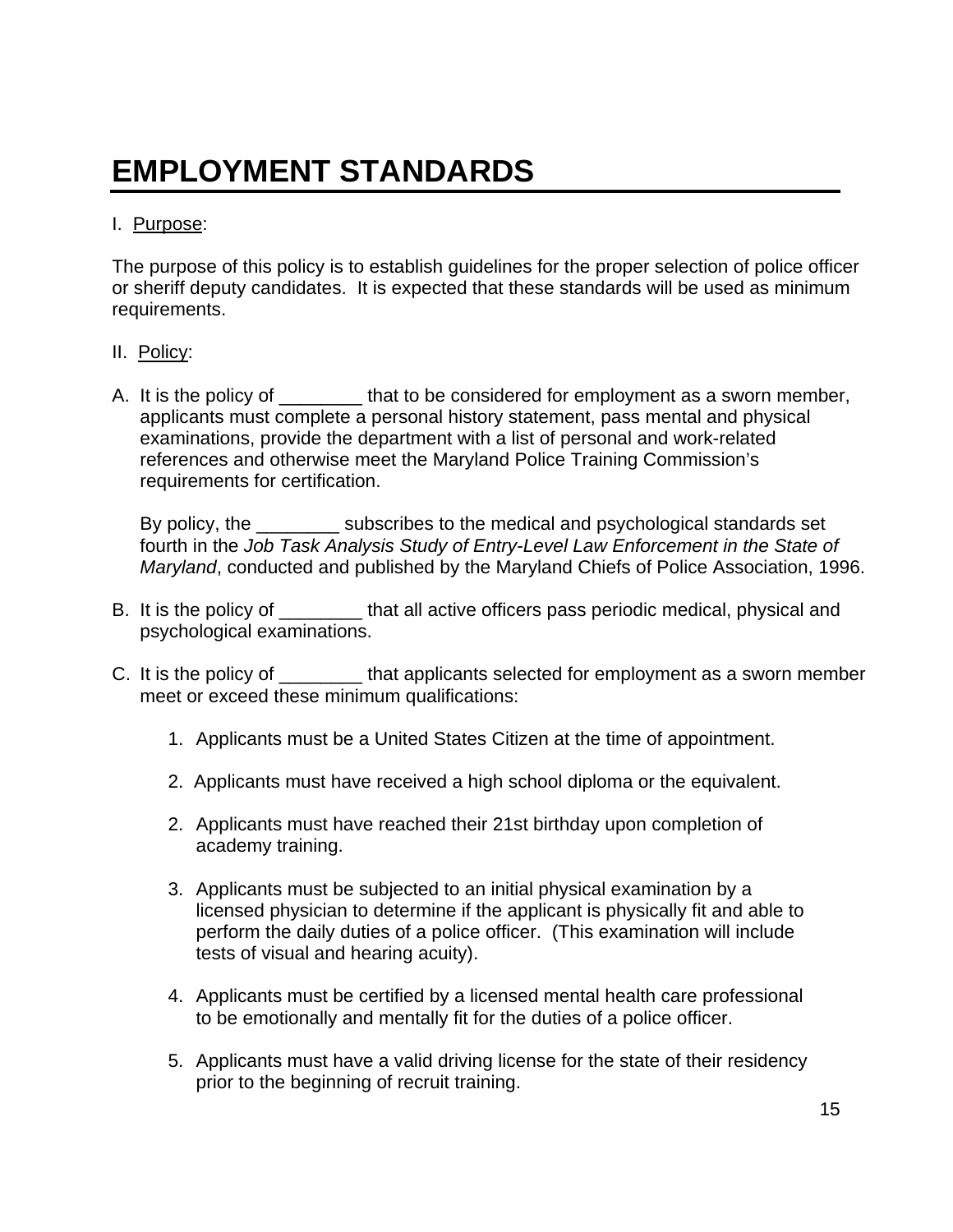- 6. The applicant's criminal record and drug-use experience may be disqualifying, even if circumstances appear to be very minor, as will any experience which may jeopardize an officer's credibility to enforce the law, testify under oath, in court, and related enforcement practices.
- 7. Applicants must submit to a polygraph or other truth verification examination.
- D. It is the policy of \_\_\_\_\_\_\_\_ to abide by the provisions of the *American with Disabilities Act*, and all other federal statutes and regulations governing employment standards.
- III. Definitions:
- A. Applicant: A person who is applying for the opportunity to be admitted to a police academy to eventually become a certified police officer.
- B. Background Investigation: The intensive review of an applicant's background to determine if the person is appropriately qualified to be a police officer.
- IV. Selected Relevant Cases:
- A. *National Treasury Employees Union* v*. Von Raab*, 489 U.S. 656 (1989)
- B. *Skinner* v*. Railway Labor Executives' Association*, 489 U.S. 602 (1989)
- C. *O'Connor* v*. Ortega*, 480 U.S. 709 (1989)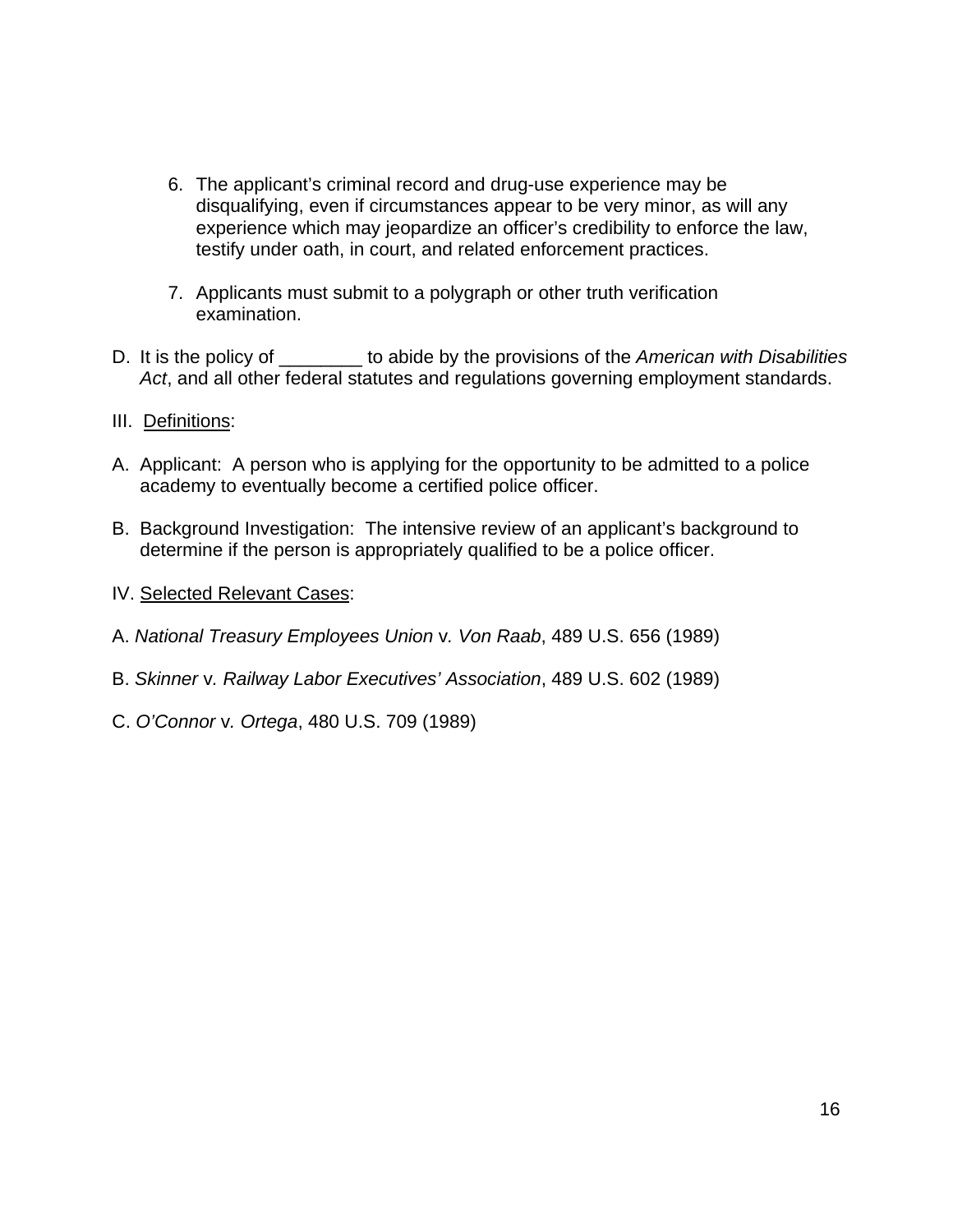### <span id="page-16-0"></span>**TRAINING STANDARDS**

#### I. Purpose:

The purpose of this policy is to establish general standards necessary for adequate police officer training. It is expected that adequately trained officers will enhance the efficiency of accomplishing the goals of police work as well as provide for improved community/police relations.

- A. It is the policy of \_\_\_\_\_\_\_\_ that all recruit officers will be competently trained in the required knowledge, skills and abilities associated with the daily circumstances of police work before they are actively used in enforcement activities or are able to make arrests. Generally, initial training will take place in an academy or classroom setting and will meet the standards of the Maryland Police Training Commission. Typical areas of initial instruction will include but are not limited to:
	- 1. Administrative Duties
	- 2. Constitutional and Statutory Law
	- 3. Routine Patrol
	- 4. Traffic Enforcement
	- 5. Criminal Investigation
	- 6. Report Writing
	- 7. Community Policing
	- 8. Crisis Intervention
	- 9. Emergency Medical Care
	- 10. Prisoner Processing
	- 11. Firearms Training
	- 12. Driver Training
	- 13. Physical Education
	- 14. Use of Force and Self Defense.
- B. It is the policy of <u>equal that academic training</u> of the recruit officer will be supported with a period of field training. During Field Training, all trainees will be paired with an experienced officer. Throughout the period of field training, the Field Training Officer will supply periodic reports to the Commanding Officer on the progress of the new officer. At the conclusion of the Field Training, the Field Training Officer will recommend to the Commanding Officer if any remedial training is necessary.
- C. It is the policy of that proficiency in the use of firearms for all officers will be determined by periodic qualification. At a minimum, the requirements for qualification will meet the standards established by the Maryland Police Training Commission.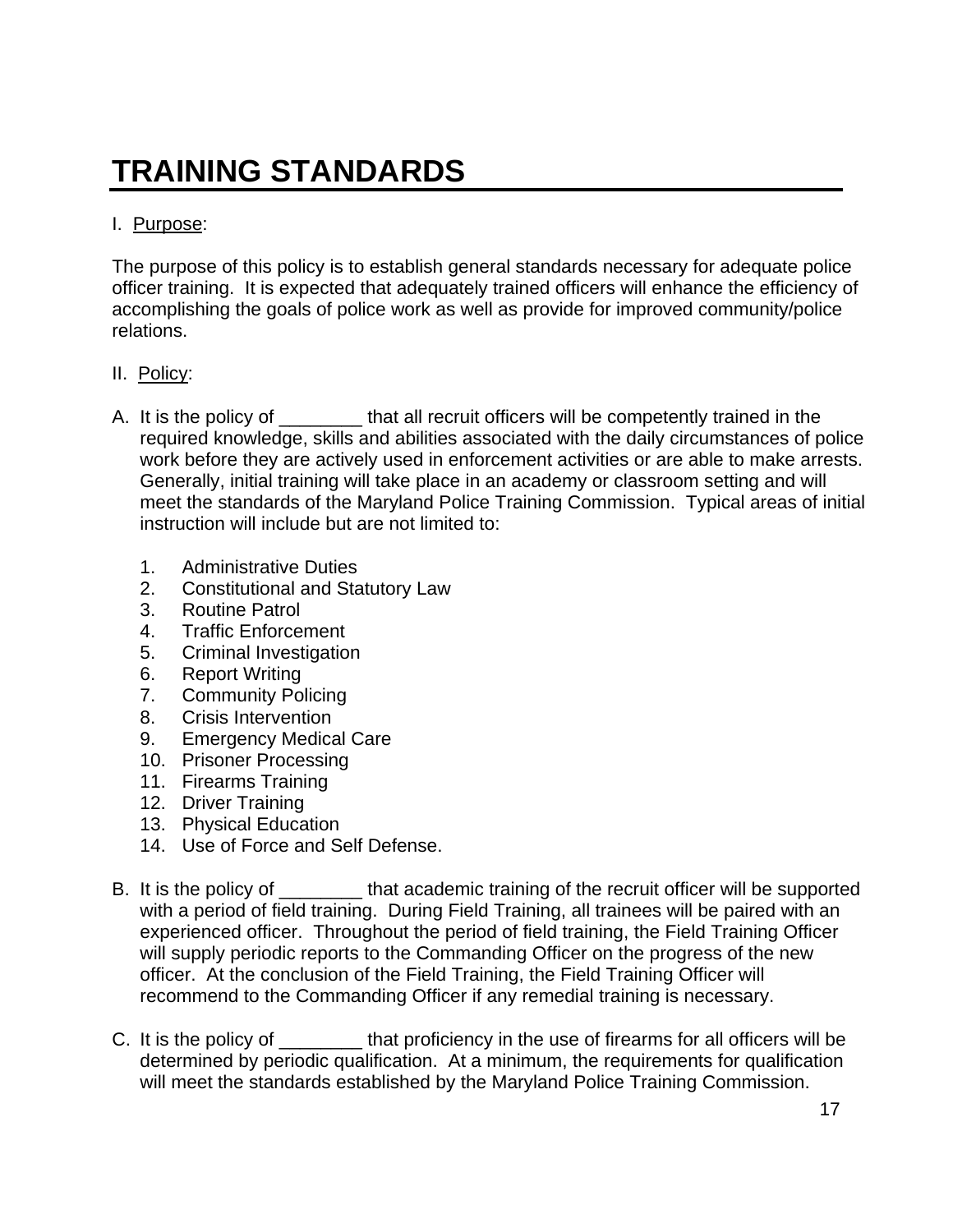- D. It is the policy of <u>equal to apply remedial or enhancement training</u> as a non-punitive alternative whenever an officer's performance is identified to be below established standards. The employment of remedial training is reserved for those circumstances determined by the Commanding Officer to be a reasonable alternative or supplement to punitive action.
- E. It is the policy of the insure training is consistent with the needs of the officers. That is, as technology or criminal tendencies change, members will be made aware of, and trained in these areas to effectively enforce the law.

#### III. Guiding Principles:

- A. Training fees, the cost of materials for training, and any other related expenses will be provided by or reimbursed by the police agency.
- B. Recruits scheduled for training must attend all training sessions and be punctual unless there is illness or other reasonable excuses. In-Service officers have the same requirements during their subsequent training.
- C. Because of the requirements of police work, it is mandatory that officers be trained in Cardiopulmonary Resuscitation (CPR) and first aid.
- IV. Definitions:
- A. Recruit: Any officer candidate who has not completed all academy requirements necessary to become a certified police officer with the agency.
- B. Field Training Officer: The officer to whom a recruit officer is assigned for practical training during routine patrols.
- C. Field Training: A period of training, subsequent to academic training, which takes place during normal enforcement activities. These assignments are used to familiarize the new officer with the circumstances surrounding routine police work while under the supervision of a Field Training Officer.
- V. Selected Relevant Cases:
- A. *City of Canton* v*. Harris*, 489 U.S. 378 (1989)
- B. *Pembaur* v*. Cincinnati,* 475 U.S. 469 (1986)
- C. *Oklahoma City* v*. Tuttle*, 471 U.S. 808 (1985)
- D. *Monell* v*. New York City Department of Social Services,* 436 U.S. 658 (1978)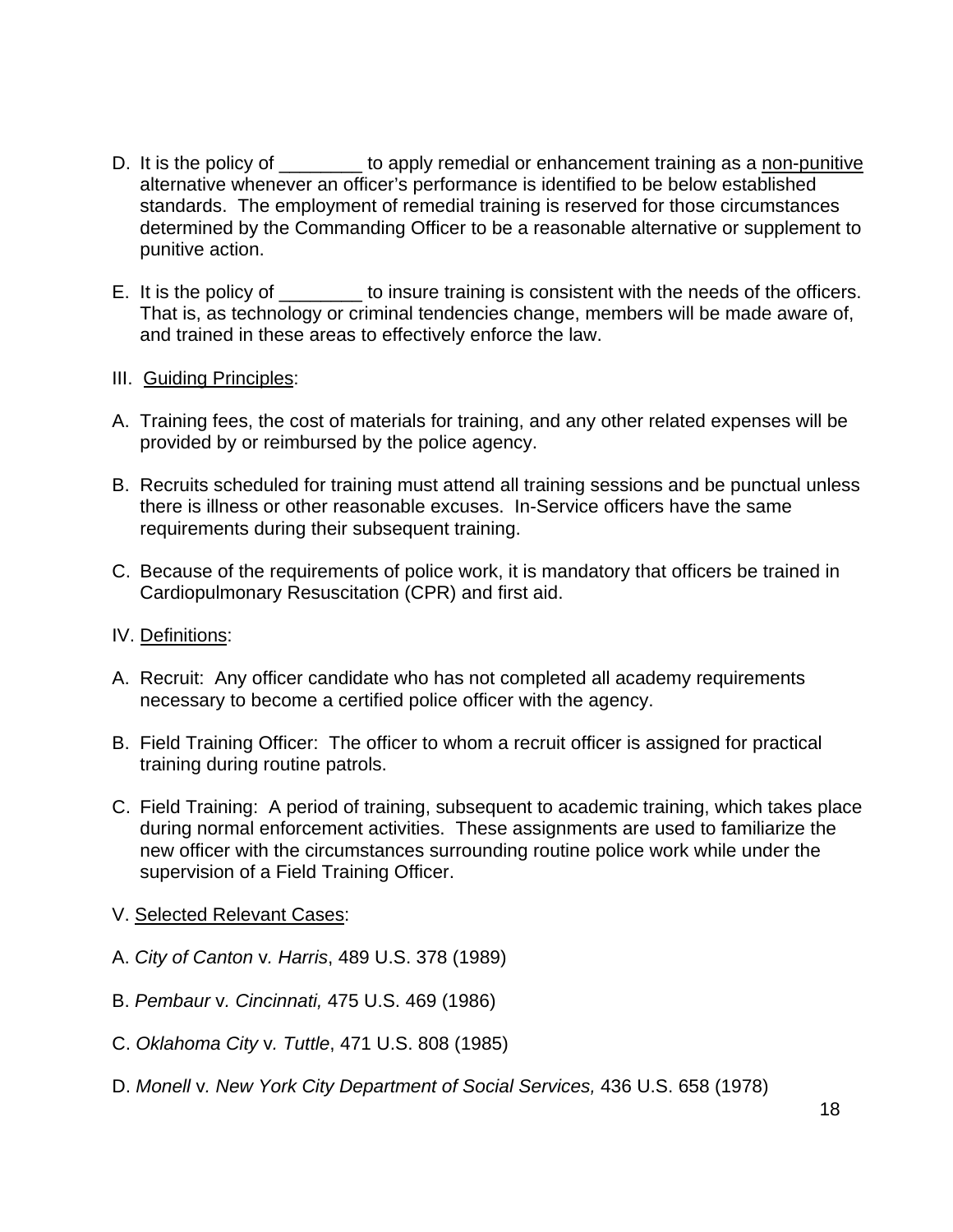## <span id="page-18-0"></span>**HANDLING OF JUVENILES**

#### I. Purpose:

The purpose of this policy is to establish guidelines for the proper disposition of juvenile cases.

- A. It is the policy of that officers will use discretion to make use of the least forceful and intrusive alternative available consistent with maintaining public safety, order, and individual liberty. In particular, as in cases involving minor offenses, officers will consider releasing the juvenile offender to the custody of a parent or legal guardian at the scene of the incident before transporting the juvenile to a police facility and formally processing the juvenile.
- B. It is the policy of \_\_\_\_\_\_\_\_ to insure the constitutional rights of juveniles, including rights against self-incrimination and search and seizure, are never compromised and shall be completely protected at all times.
- C. It is the policy of that, during the temporary detention period, a juvenile must be separated by sight and sound from all adult offenders who may also be in the custody of the police.
- D. It is the policy of \_\_\_\_\_\_\_\_ that a juvenile must not be transported together with adults who have been charged with or convicted of a crime unless the court has waived its jurisdiction and the child is being proceeded against as an adult.
- III. Guiding Principles:
- A. Constitutional rights against self-incrimination must be read and explained to the juvenile (and the juvenile's parent or guardian where possible) prior to each custodial interrogation. Only a juvenile can waive his or her rights. This may be done in the presence of a custodial adult (e.g., parent, guardian, Juvenile Services representative). No one, including his parents, should be permitted to influence or force the juvenile to waive his or her rights. Interviews with the juvenile offender should be conducted in a non-threatening manner and in the presence of at least two (2) officers. Additionally, a juvenile's parents or guardian, or a representative from Juvenile Services, may be present throughout all stages of the interview.
- B. The parents or legal guardian of a juvenile who has been taken into custody should be notified of the custody and surrounding circumstances as soon as possible.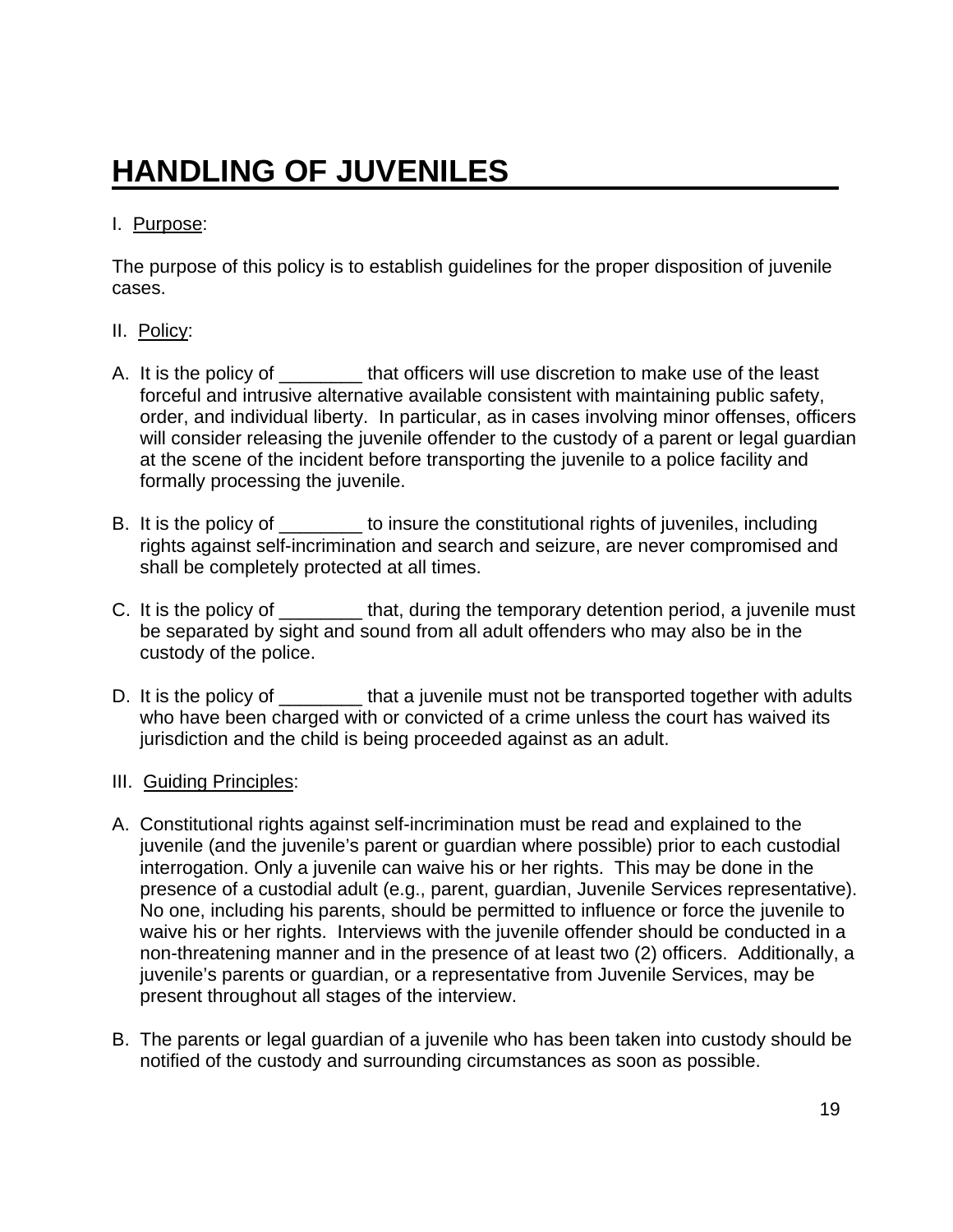- C. When a juvenile has been taken into custody, the length of detention should be limited to only that amount of time which is immediately necessary, and not to exceed six hours for the purposes of identification, processing, or transfer to another facility.
- D. Officers should only take custody of a status offender (a child in need of supervision) when there is sufficient reason to believe that the juvenile will run away if not taken into custody immediately, or there are exigent circumstances. Under such circumstances, status offenders shall be detained separately and transported separately from delinquent offenders.
- E. When the officer has taken a juvenile into custody and it is deemed necessary to further detain him pending a hearing, there must be an immediate contact with the local Department of Juvenile Services Intake Coordinator for authorization. That division will make the decision to release or detain the juvenile.
- F. Formal processing should be considered when the delinquent act in question:
	- 1. Would be a felony if committed by an adult.
	- 2. Involved the use of weapons.
	- 2. Involved an aggravated assault or battery.
	- 4. Was related to gang activity.
	- 6. Was committed by a juvenile currently under probation or parole.
	- 7. Was committed by a juvenile who has repeatedly committed delinquent acts within the past 12 months.
	- 8. Later investigation reveals that parental supervision has been inadequate.
- G. Photographing and Fingerprinting a Juvenile:
	- 1. Juveniles under the age of 14 years should not be photographed and fingerprinted unless it is authorized by the arresting officer's supervisor.
	- 2. Juveniles 14 years or older should be photographed and fingerprinted for any felony or the following misdemeanors:
		- a. Narcotics offenses.
		- b. Unauthorized use of a Motor Vehicle.
		- d. All sex offenses.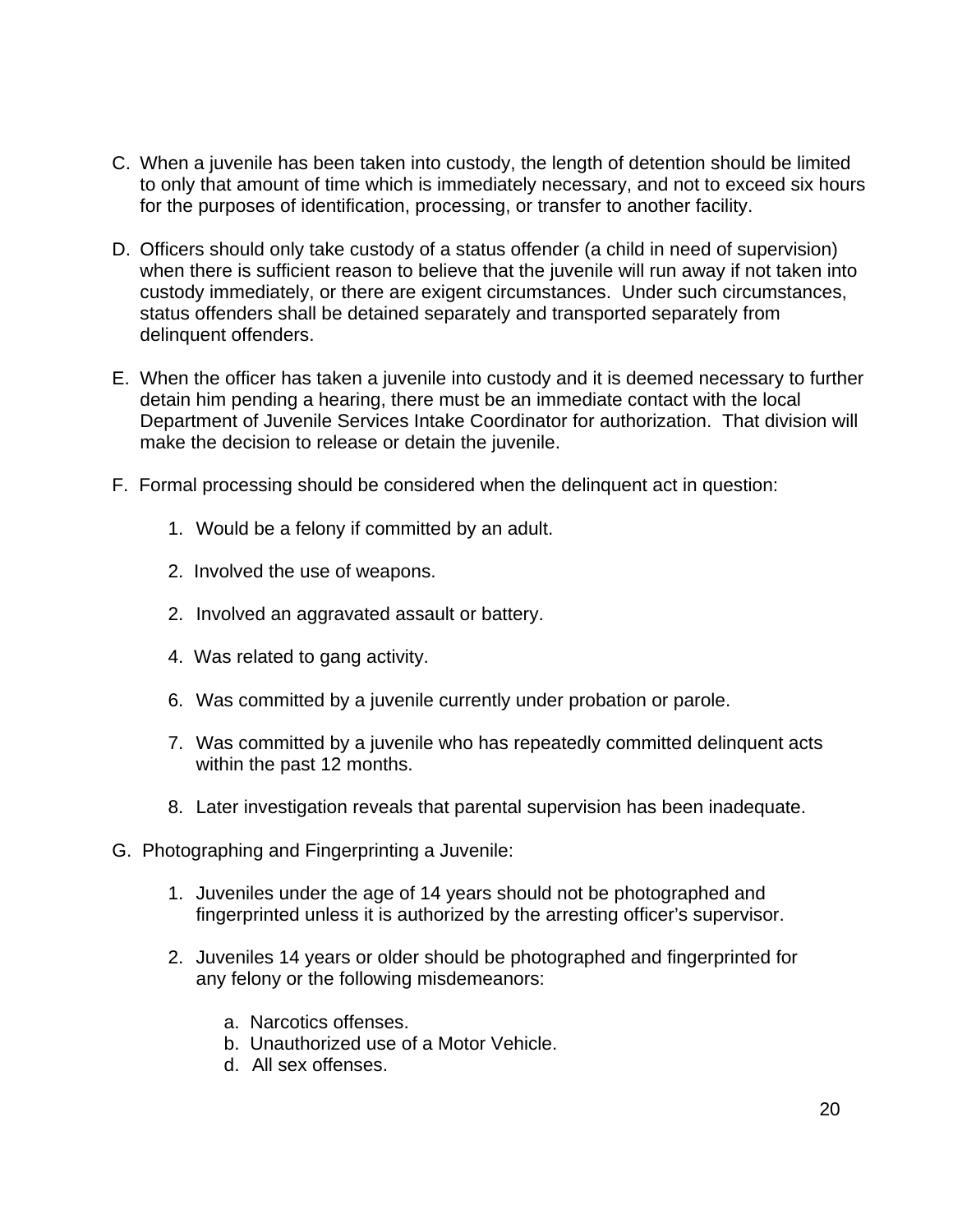(All other misdemeanor offenses would require authorization by the arresting officer's supervisor.)

- H. Maryland state law requires notification of the appropriate public school superintendent within 24 hours, or as soon as possible, when a juvenile enrolled in a public school is charged with a crime of violence or any weapons charge (to include pepper spray). *See Education Article of the Annotated Code of Maryland 7-303.*
- IV. Definitions:
- A. Juvenile: Any person under the age of 18 years.
- B. Status offender: A juvenile who has committed an act which would not be a crime if committed by an adult (e.g., runaway, truancy, alcohol prohibitions, etc.).
- C. Delinquent Child: A juvenile offender who is charged with an offense which, if committed by an adult, would be a crime.
- D. Non-Offender (Child in need of assistance): A juvenile subject to juvenile court jurisdiction usually under abuse, dependency, or neglect statutes and not because of delinquent behavior.
- V. Selected Relevant Cases:
- A. *Haley* v*. Ohio*, 332 U.S. 596 (1948)
- B. *In Re Gault,* 387 U.S. 1 (1967)
- C. *Breed* v*. Jones,* 421 U.S. 519 (1975
- D. *Schall* v*. Martin*, 467 U.S. 253 (9184)
- E. *New Jersey* v*. T.L.O.,* 469 U.S. 325, 105 S.Ct. 733 (1985)
- F. *Illinois* v*. Gates*, 462 U.S. 213 (1983)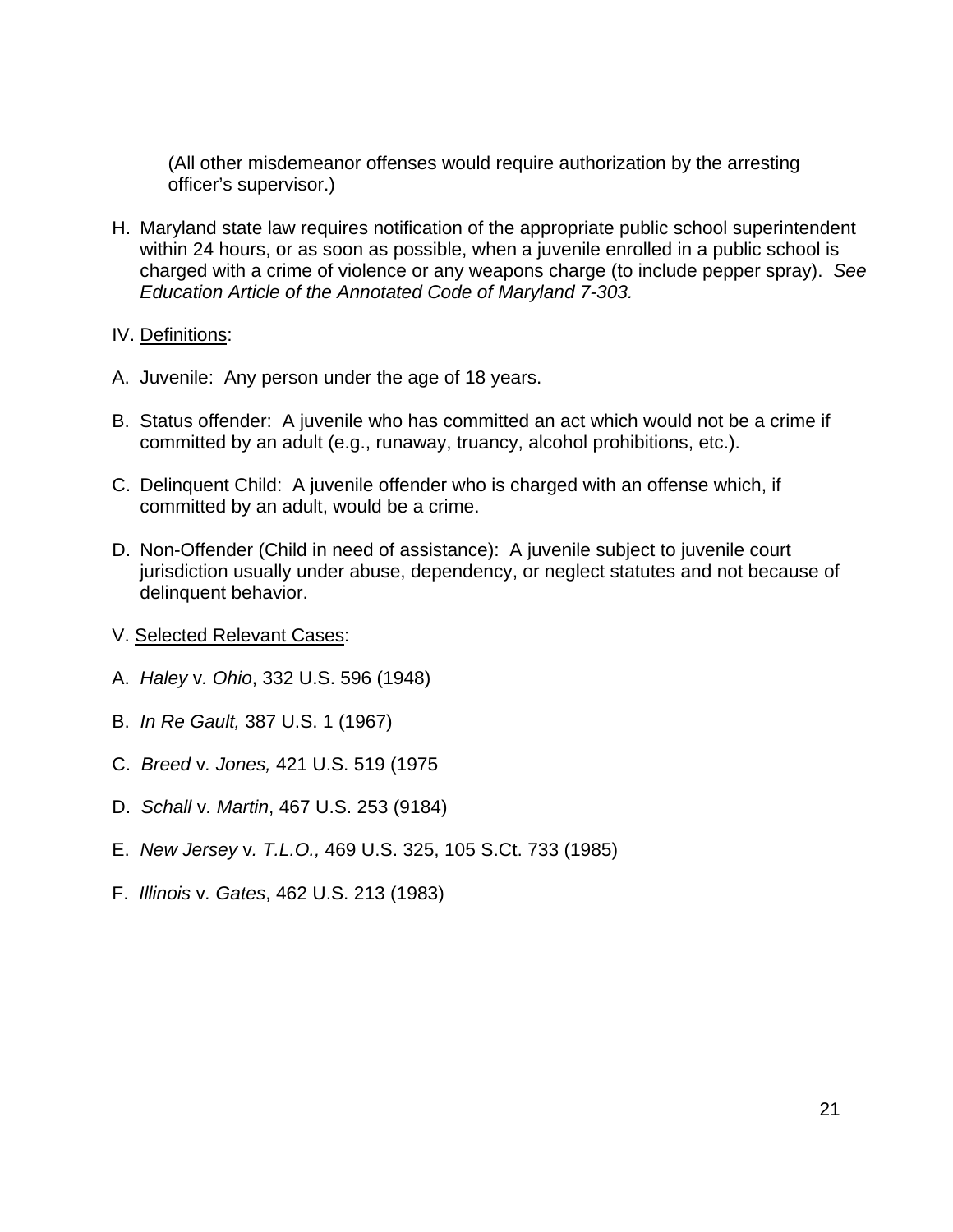### <span id="page-21-0"></span>**DOMESTIC VIOLENCE INVESTIGATIONS**

#### I. Purpose:

The purpose of this policy is to establish guidelines for handling cases which involve violence among domestic partners.<sup>1</sup>

- A. It is the policy of \_\_\_\_\_\_\_\_\_ that domestic violence will be handled as a crime without regard for the relationship between the victim and the offender or the probability of prosecution by the victim.
- B. It is the policy of \_\_\_\_\_\_\_\_ to dispatch at least two officers, when available, to each case that involves allegations of domestic violence. The officer who is first to respond will be the primary officer to handle the case until he or she is relieved of this duty by a supervising officer.
- C. It is the policy of \_\_\_\_\_\_\_\_ that, when dispatched to a reported case of domestic violence, officers will act in a pro-active fashion with an emphasis towards arresting domestic abuse offenders and protecting victims. Officers will arrest domestic abuse offenders without warrants when there is probable cause to believe the following, as set forth in the *Annotated Code of Maryland, Criminal Procedures Article, §2-204*:
	- 1. The battered person is the offender's spouse, or the abuser and the victim share a residence, and;
	- 2. There is evidence of physical injury, and;

 $1$  Our model policy for Domestic Violence Investigations is not intended to supercede the more extensive Model Domestic Violence Policy for the Maryland Law Enforcement Community published in 1998 by the Maryland Network Against Domestic Violence (MNADV). We believe that our model policy is consistent with the key components (e.g., arrest, investigation, victim assistance) of the MNADV model policy; however, the MNADV model policy is more in depth, and it addresses the procedural concerns which we believe are not consistent with our goal of developing model policy for law enforcement without directing specific procedures. We expect that with either model policy as a guide, individual chiefs and sheriffs will be able to develop their own policy and procedures for enforcing domestic violence laws.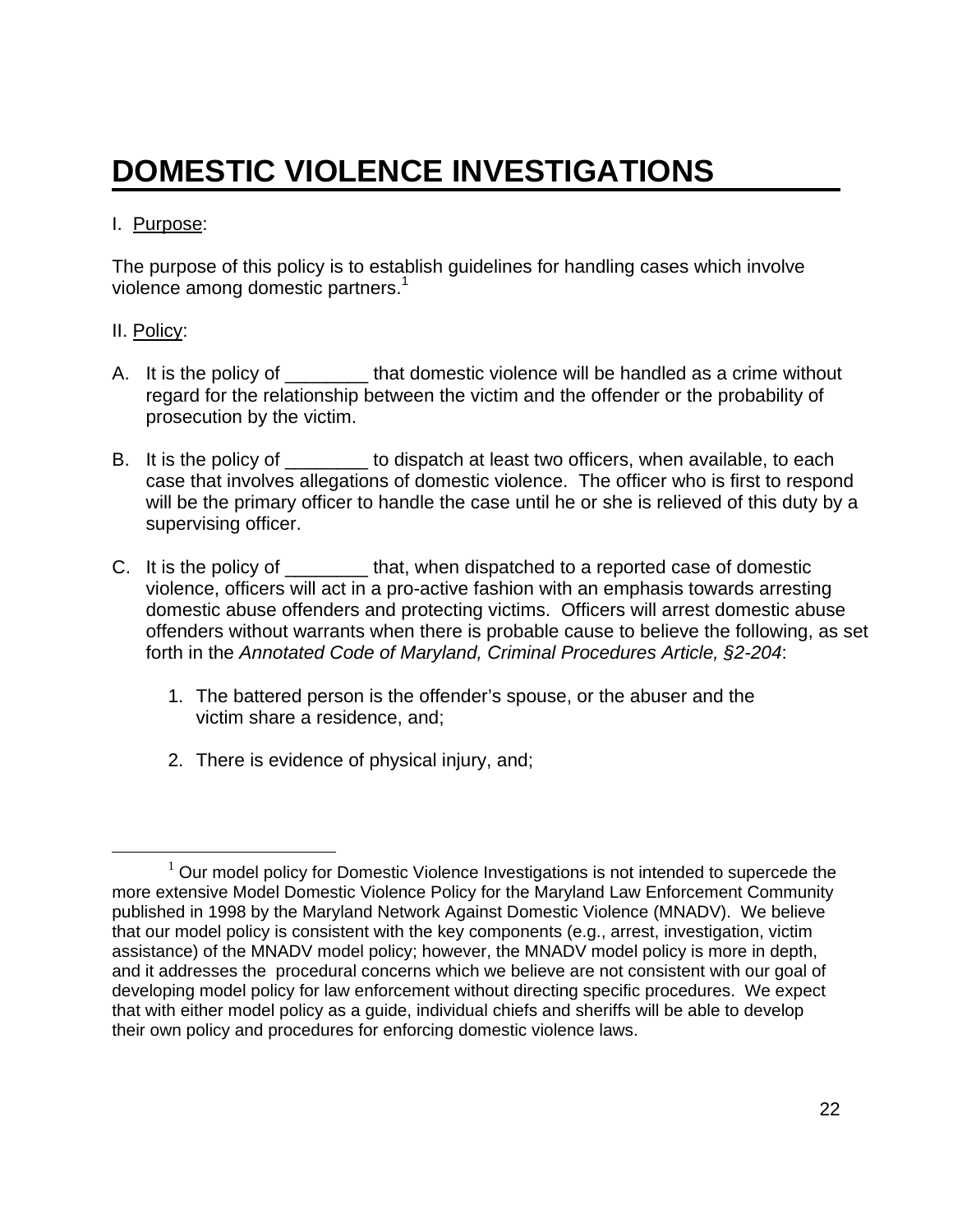- 3. Unless immediately arrested, the abuser will elude apprehension, cause physical injury or property damage, or will tamper with, dispose of, or destroy evidence, and;
- 4. A report to the police was made within 48 hours of the alleged incident.
- D. It is the policy of that, when officers have determined that an assault has occurred, the health and safety of the victim should be assessed immediately, and if appropriate, medical assistance provided. Subsequent to this, priority should be given to the following:
	- 1. Arrest the assailant if it is possible to do so in accordance with Section II. C of this policy.
	- 2. Secure the crime scene and preserve any available evidence.
	- 2. Request a crime lab technician to respond to the scene of the crime.
	- 4. Interview any witnesses.

#### III. Guiding Principles:

- A. Before leaving the scene of a domestic assault, the officers should provide information to the victim indicating the availability of legal remedies to prevent further violence as well as the availability of local support services. *See also, Family Law §§ 4-501- 515.*
- B. Officers who respond to cases involving domestic abuse should complete a written incident report before the end of their shift.
- C. Officers should determine that an incident of domestic violence actually occurred based on the preliminary investigation, and not rely on the nature of the call for service broadcast by the dispatcher.

#### IV. Definitions:

- A. Probable Cause: A conclusion based upon information known to the officer at the time which leads to the reasonable belief that a crime has been, is being, or is about to be committed by a particular individual.
- B. Domestic Violence (Also, Domestic Assault or Domestic Abuse): Any act of violence between two people who are either married or living within the same resident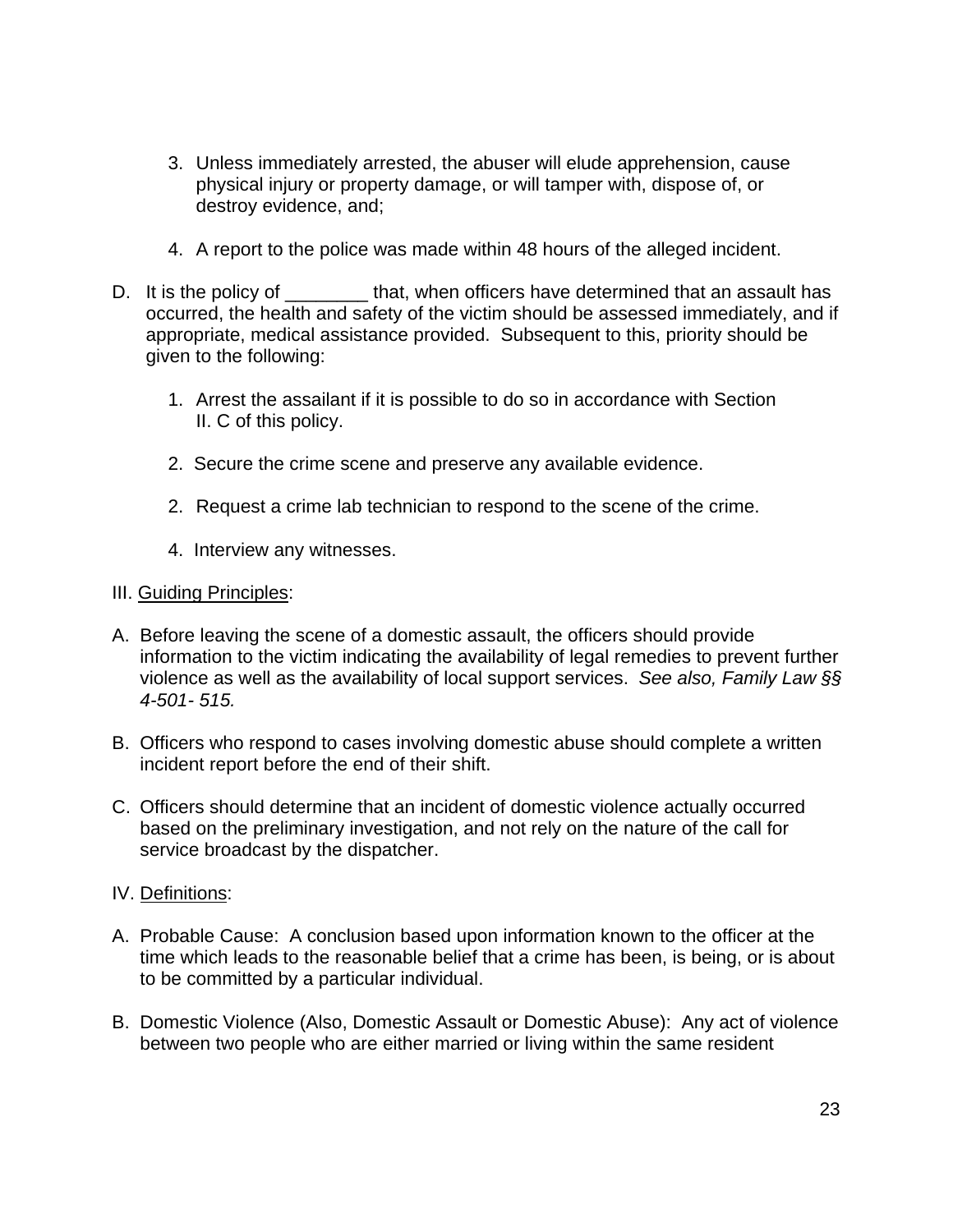### <span id="page-23-0"></span>**SEXUAL ASSAULT INVESTIGATIONS**

#### I. Purpose:

The purpose of this policy statement is to establish guidelines to govern the conduct of sexual assault investigations and to emphasize a compassionate and supportive approach on the part of the investigating officers toward the victim.

#### II. Policy:

- A. It is the policy of that the health and safety of a sexual assault victim is of paramount importance. The victim's physical condition and mental state should be immediately assessed and appropriate medical attention provided, if required.
- B. It is the policy of that the first officer to respond to a sexual assault has three primary responsibilities:
	- 1. Physically protect and emotionally support the victim.
	- 2. Identify, isolate and protect the crime scene.
	- 3. Conduct a quality preliminary investigation.
- C. It is the policy of that the investigating officer shall candidly inform the victim what will be expected of him/her in the ensuing criminal investigation and any possible court appearances.
- D. It is the policy of <u>second</u> to respect and protect the identity and confidentiality of the sexual assault victim.
- E. It is the policy of \_\_\_\_\_\_\_\_ to deal with all sexual assault victims in a totally considerate and empathetic manner and to conduct the investigation objectively and professionally, without any preconceived or biased judgments relating to the victim's background, personal circumstances or perceived motivation.

#### III. Guiding Principles:

A. Officers investigating sexual assaults will not, at the onset of a sexual assault investigation, routinely request victims to undergo a polygraph examination merely to pre-assess the credibility of their account. The use of a polygraph examination of the victim shall only be sought after the completion of a thorough investigation of all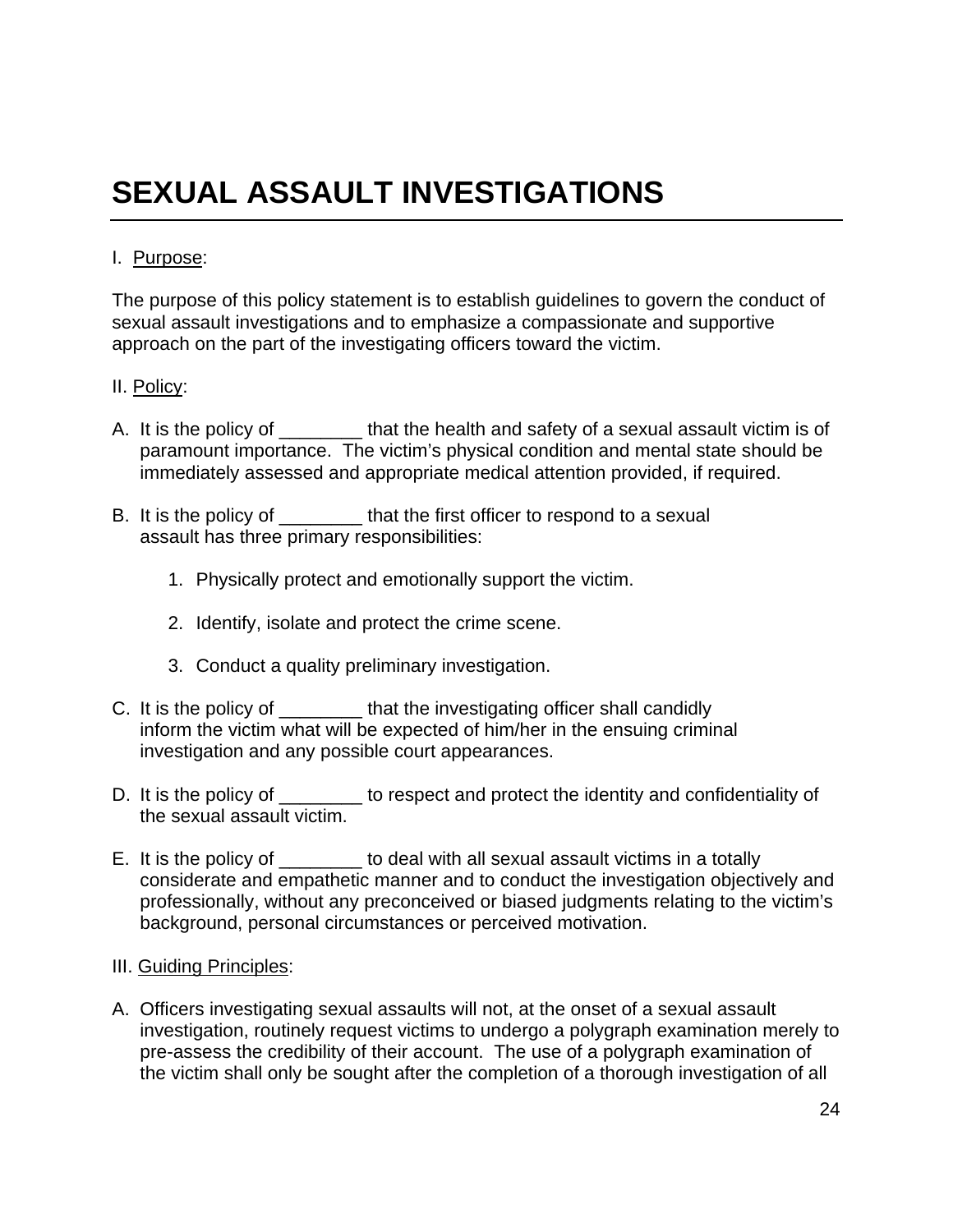the available evidence relating to the reported incident.

- B. Polygraph examinations of sexual assault victims shall only be considered when the investigating officer has reasonable and articulable suspicion that a relevant and important part of the victim's report or testimony is false.
- C. The principal investigating officer shall keep the sexual assault victim informed of the progress of the investigation.
- D. Investigating officers will clearly and patiently explain to sexual assault victims the availability of appropriate victim assistance programs and services within their jurisdiction.
- E. Investigating officers will explain to sexual assault victims the purpose and availability of judicial Peace Orders and Protective Orders.

#### IV. Definitions:

- A. Protective Orders are available for persons who have a relationship with the abuser: current or former spouse; cohabitant; have a child in common; relative by blood, marriage or adoption; *or* a victim, parent, stepparent, child or stepchild (of victim or abuser) who has lived with the abuser at least ninety days of the year before a Protective Order is sought. Vulnerable adults also may qualify for protective orders.
- B. Peace Orders are not available for persons who qualify for Protective Orders. They are available for victims who have been subjected to serious bodily harm and/or are in fear if imminent serious bodily harm and are not related to the suspect-abuser. For example: persons who have been victimized by a neighbor, stranger, or someone with whom they are involved in a dating relationship may qualify for a Peace Order.
- C. Victims Assistance programs are available in all Maryland counties and Baltimore City. They include 24-hour telephone "Hotlines," crisis intervention, counseling, therapy, and professional service referrals. Most are free-of-charge.

#### V. Related Law:

- A. Peace Orders are covered in the *Annotated Code of Maryland* under the *Courts and Judicial Proceedings Article §§3-1501–1509.*
- B. Protective Orders and temporary Ex Parte Orders are covered in the *Annotated Code of Maryland* under the *Family Law Article, §§4-501-515*.
- C. Every law enforcement officer who receives a sexual assault report shall offer the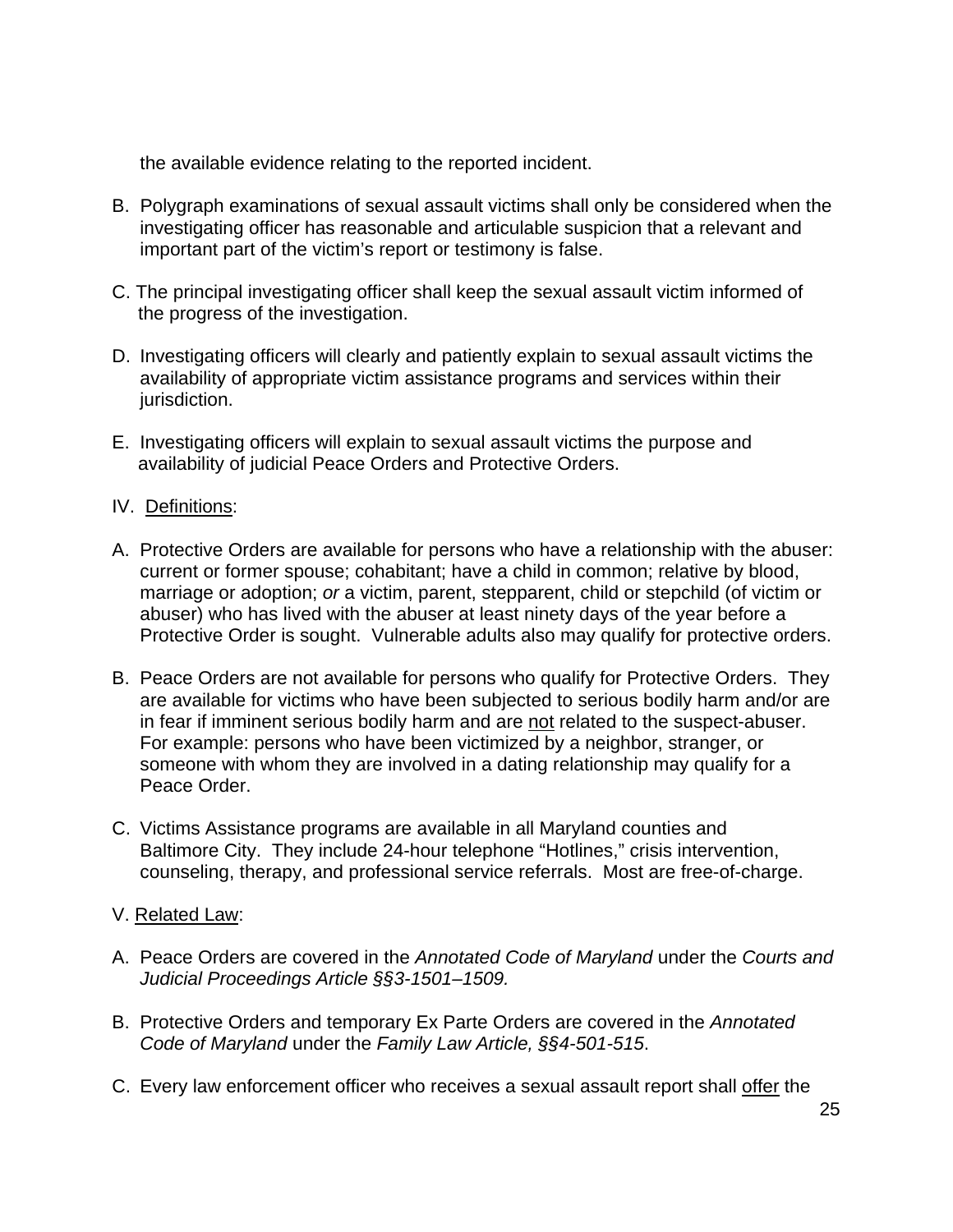victim the opportunity to be taken immediately to the nearest designated health facility, regardless of the type or degree of sexual assault reported. See: *Annotated Code of Maryland, Criminal Procedure Article §11-924.* 

D. On first contact with a sexual assault victim, a law enforcement officer shall give the victim a copy of a pamphlet describing victims' rights, services, and procedures, before and after the filing of a charging document other than an indictment or information in circuit court. See: *Annotated Code of Maryland, Criminal Procedure Article §11-104(b) and §11-914.* 

*(Revision Date: 12/22/00)*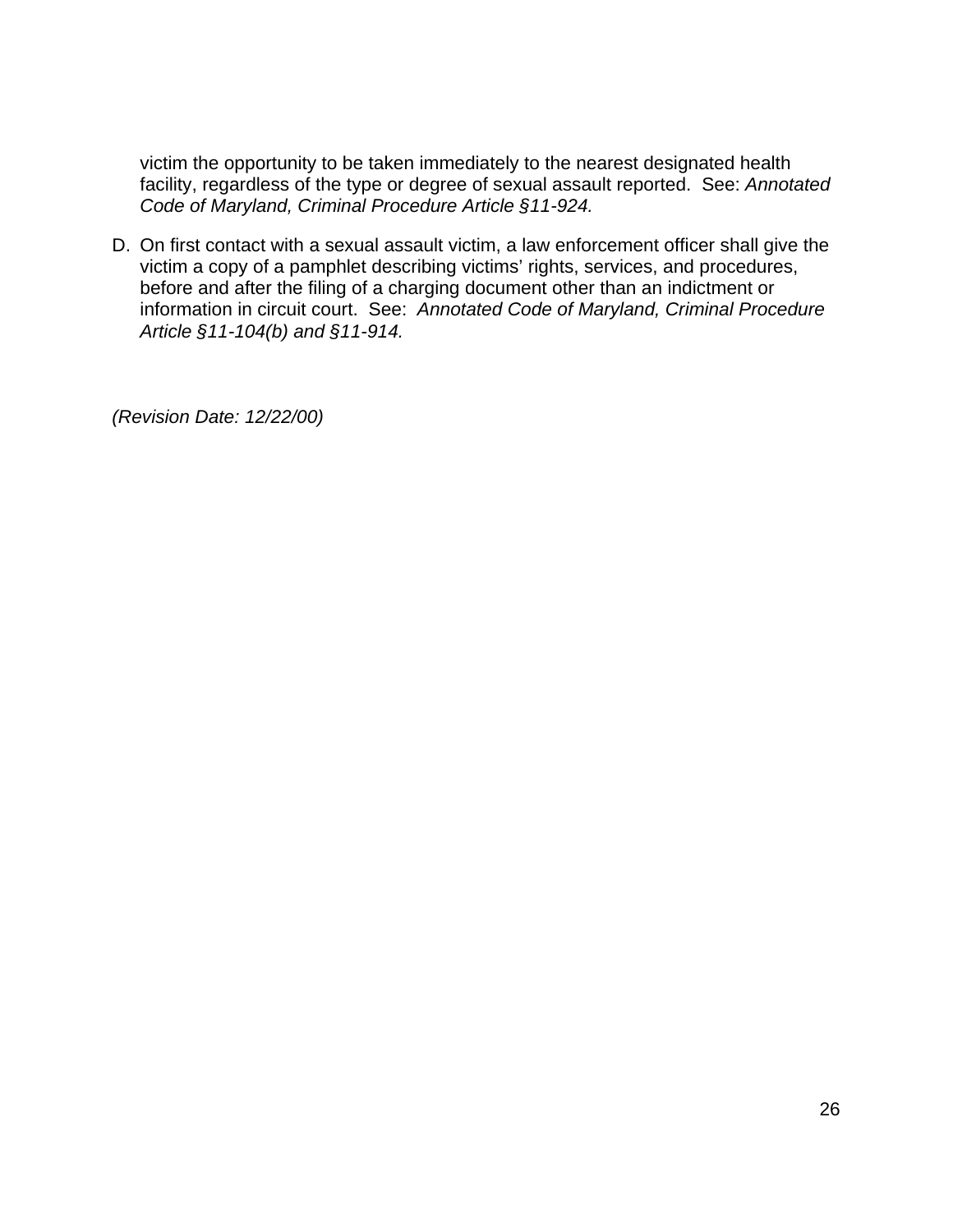### <span id="page-26-0"></span>**INVESTIGATION OF MISCONDUCT**

#### I. Purpose:

The purpose of this policy is to establish guidelines for receiving and investigating complaints and allegations of misconduct by police officers. Guidelines for disciplinary action will also be suggested.

- A. It is the policy of \_\_\_\_\_\_\_\_ to receive all complaints of misconduct courteously, record all complaints on a standard form, and to investigate each complaint seriously and professionally. All members of the Department are authorized to receive complaints in writing, by telephone, and through personal communication. This information will then be recorded and forwarded to the appropriate supervisor designated to investigate such complaints, or to the Office of the Chief (Sheriff). The degree of seriousness of the allegation or complaint will determine the course of the investigation. Less serious circumstances may be delegated to the officer-inquestion's immediate supervisor. Serious allegations (including, but not limited to those involving corruption, misuse of force, breach of civil rights, untruthful statements, criminal misconduct, etc.) will be investigated thoroughly by the designated supervisor.
- B. It is the policy of \_\_\_\_\_\_\_\_\_ that, members of the Department who have witnessed a serious violation of departmental regulations by a member of their own agency, by an act of commission or omission, shall report this violation as soon as possible to their immediate supervisor. Additionally, members are required to report as soon as possible to their immediate supervisor all criminal and hazardous traffic violations for which they are themselves charged.
- C. It is the policy of \_\_\_\_\_\_\_\_ to fully investigate all charges of misconduct alleged against members of other law enforcement agencies and to notify the officer's parent agency of the alleged misconduct.
- D. To ensure all members of the department apply only the appropriate level of force, it is the policy of \_\_\_\_\_\_\_\_\_ that all reports of the use of force will be reviewed thoroughly by \_\_\_\_\_\_\_\_. In a similar fashion, all reports of on-duty officers discharging a firearm away from a firing range will be reviewed
- E. It is the policy of \_\_\_\_\_\_\_\_ to establish a progressive continuum of disciplinary action to be used when instances of misconduct are identified. This continuum will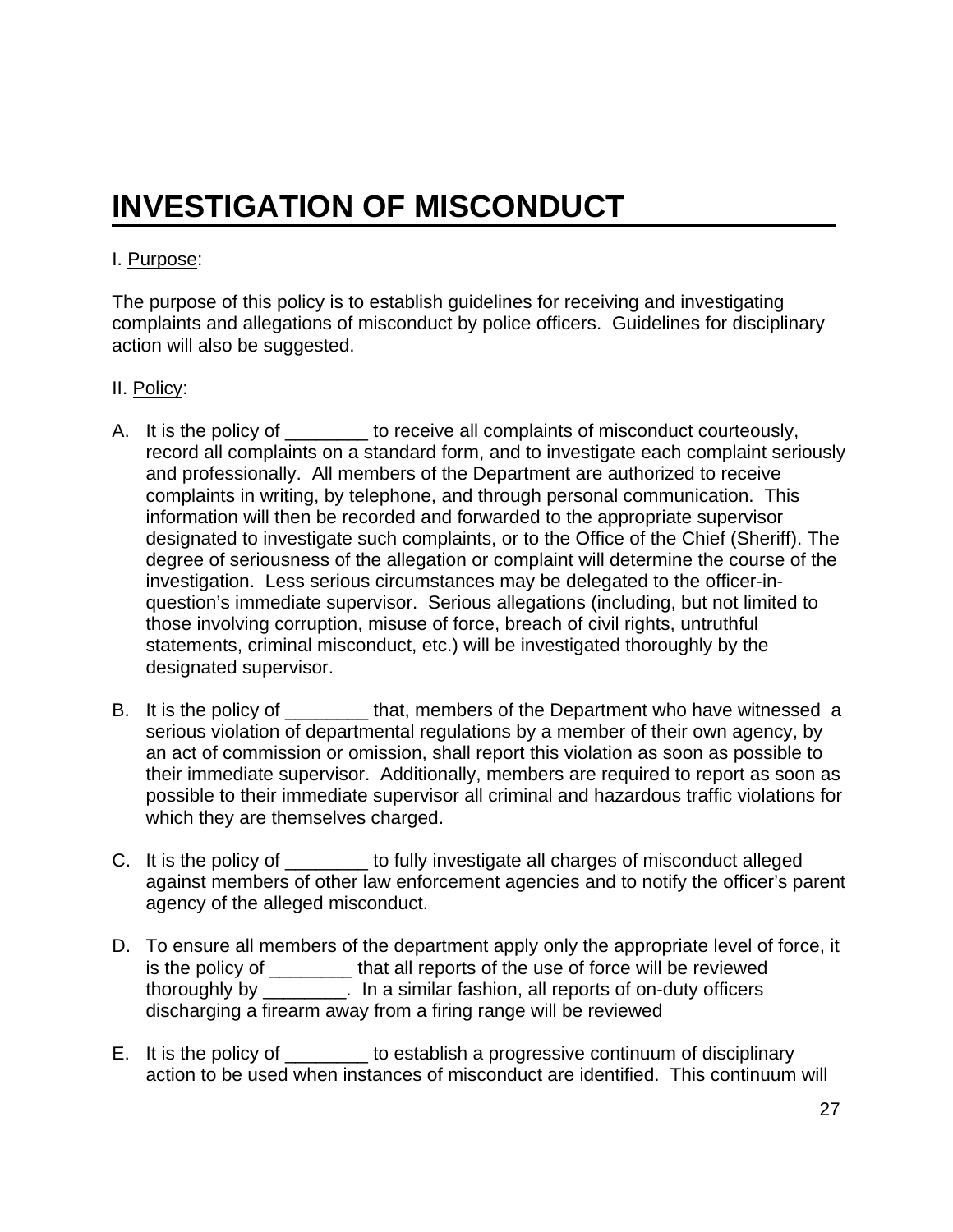range from verbal and written reprimands to suspensions or termination of employment.

- F. It is the policy of that, disciplinary procedures and actions will be applied to all officers in accordance with the *Law Enforcement Officers' Bill of Rights* and other personnel and human resources policies. (See *Annotated Code of Maryland*, *Public Safety Article, §§ 3-10 – 3-113*).
- III. Guiding Principles:
- A. The officer in charge of the investigation will report to the Chief on the issues of the investigation and the results of the completed investigation in a timely manner.
- B. The officer in charge of investigating the complaint is responsible for informing the officer or officers involved in the complaint that an investigation is being conducted. When the investigation is completed, all parties (including the complainant) will be notified of the disposition in a timely fashion.
- C. For some violations of Departmental regulations, it may be appropriate to use remedial training or counseling services as non-punitive sanctions.
- D. All complaints or allegations of misconduct should be treated as confidential information whenever possible.
- E. When complaints are received anonymously, effort should be made to identify the complainant where possible.
- F. Summary punishments may be imposed when the accused officer agrees to waive his or her rights to a disciplinary hearing and the unit supervisor agrees to the imposition. Summary punishments may range from a letter of reprimand as the least severe punishment to three days without pay or a fine of \$150.00 as the most severe.
- IV. Selected Relevant Cases:
- A. *City of Hagerstown* v*. Moats*, 568 A 2d 1181 (1990)
- B. *Meyers* v*. Montgomery County Police Dept*., 96 Md. App 668 (1993)
- C. *Caldor, Inc.* v*. Bowden*, 330 Md. 632 (1993)
- D. *Maryland State Police* v*. Ziegler*, 330 Md. 540 (1993)
- E*. Jones* v*. Baltimore City Police Dept*., 326 Md. 480 (1992)
- F. *Miner* v*. Novotny*, 304 Md. 164 (1985)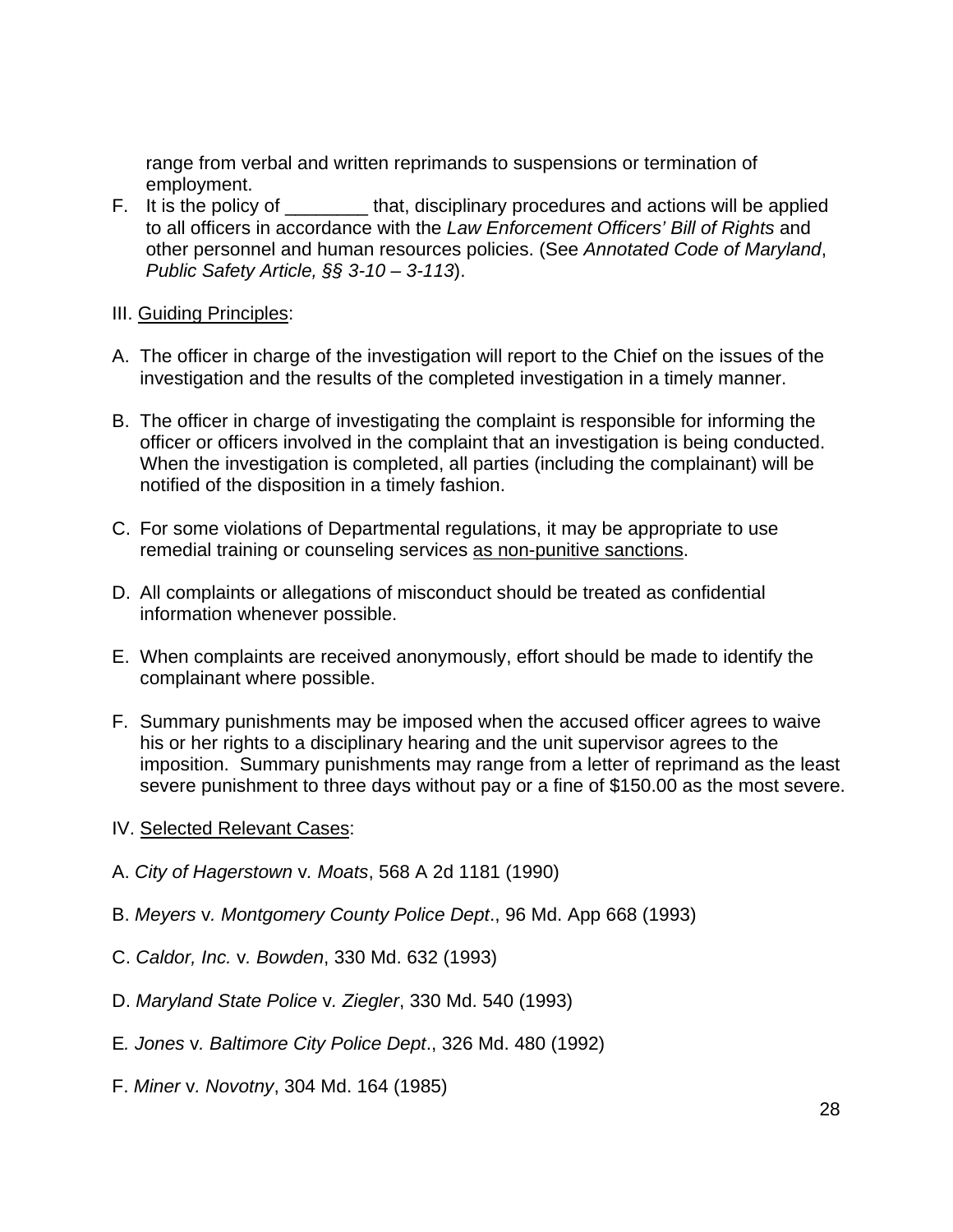- G. *Lodowski* v*. State*, 302 Md. 691, 490 A.2d 1228 (1985), *cert. granted and judgement vacated*, 475 U.S. 1078, 106 S.Ct. 1452 (1986), *remand* 307 Md. 233, 513 A.2d 299 (1986)
- H. *Steffey* v*. State,* 82 Md. App 647 (1990)
- I. *Baltimore City Police Dept.* v*. Andrew,* 318 Md. 3 (1989)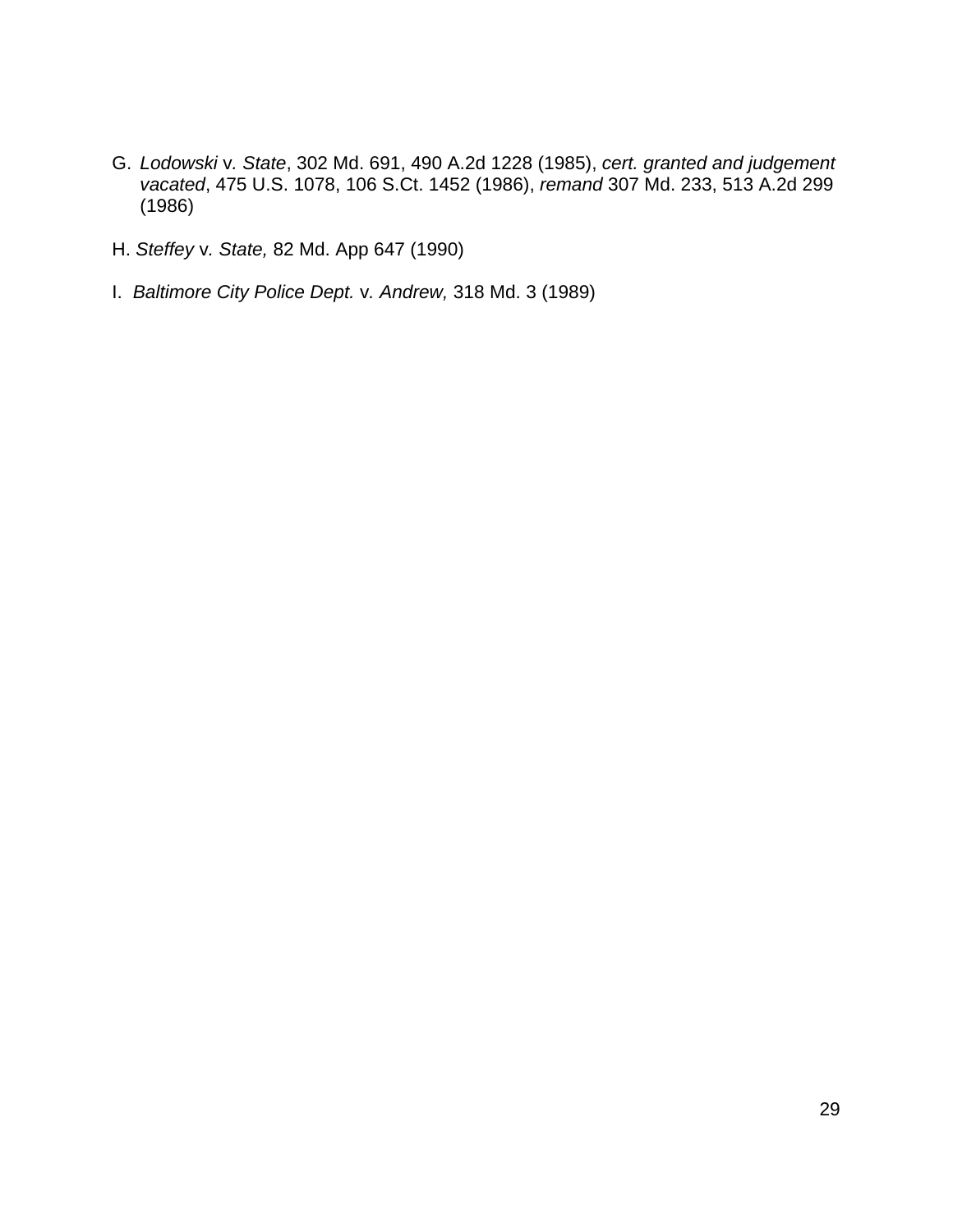## <span id="page-29-0"></span>**INTER-AGENCY NOTIFICATION**

#### I. Purpose:

The purpose of this policy is to establish guidelines for the notification of other Maryland law enforcement agencies whenever a member of their agency is the subject of law enforcement action, including but not limited to criminal arrest.

#### II. Policy:

- A. It is the policy of \_\_\_\_\_\_\_\_ to subscribe to the provisions of the *Policy of Cooperation* as developed by the Legal Advisors Committee of the Maryland Chiefs of Police Association.
- B. It is the policy of \_\_\_\_\_\_\_\_ to notify the on-duty ranking member of any law enforcement agency whenever a member of that agency has been arrested or the subject of a criminal warrant or summons, provided such notification does not compromise any on-going criminal investigation.
- C. It is the policy of \_\_\_\_\_\_\_\_ to notify the on-duty ranking member of any Maryland law enforcement agency whenever a member of that agency has been identified as the aggressive party in a domestic violence incident, regardless of the immediate or subsequent decision of the victim to seek an Ex Parte or Protective Order or initiate or participate in criminal prosecution.
- D. It is the policy of \_\_\_\_\_\_\_\_ to initiate an internal investigation whenever this agency is notified by another Maryland law enforcement agency that a member has been arrested or the subject of a criminal warrant or criminal summons, or identified as the aggressive party in a domestic violence incident.

#### III. Guiding Principles:

A. The *Policy of Cooperation*, as developed by the Legal Advisors Committee of the Maryland Chiefs of Police Association, contains most of the provisions of this policy area. Subscribers form a network for inter-agency notification.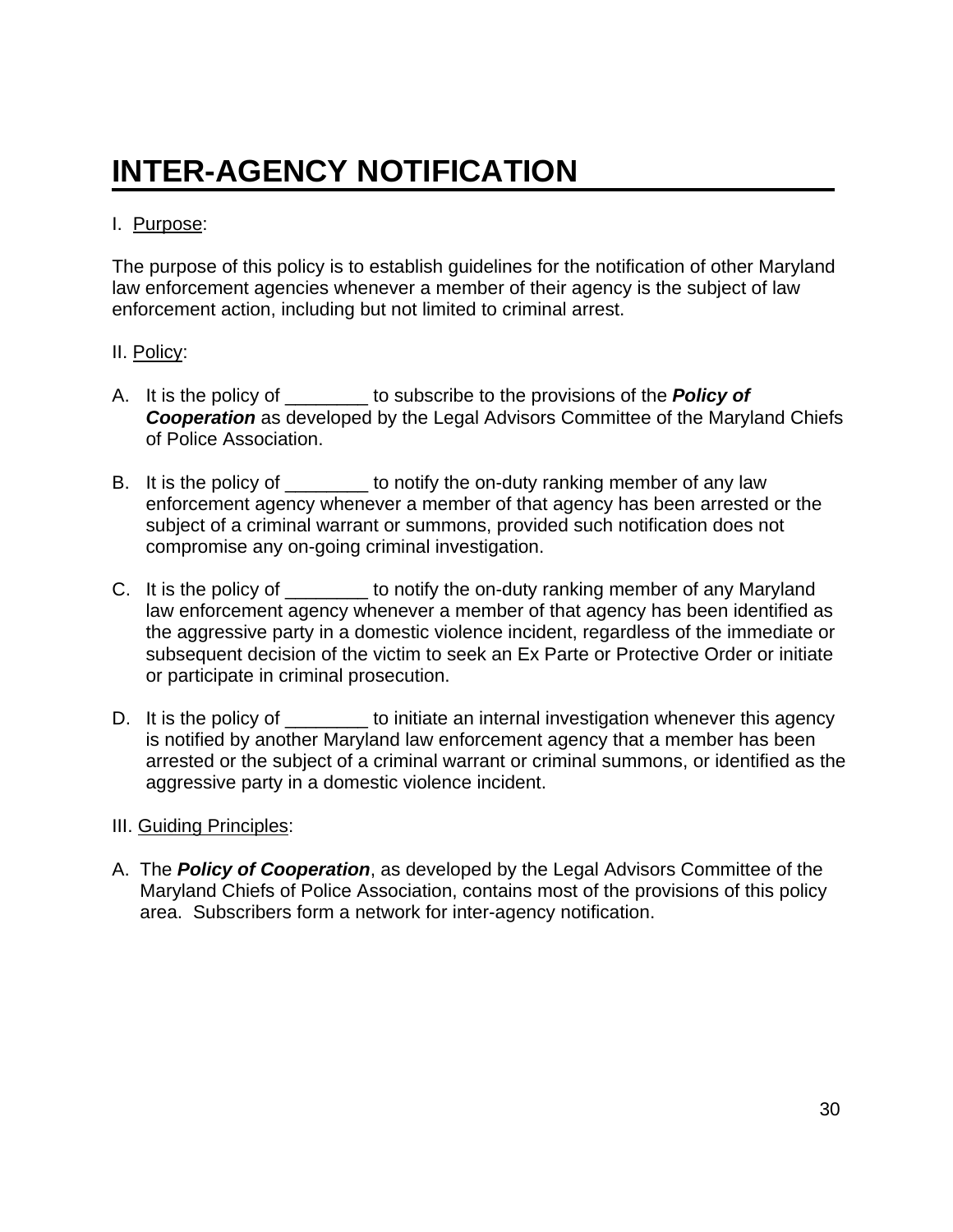## <span id="page-30-0"></span>**MANAGEMENT OF INFORMANTS**

#### I. Purpose:

The purpose of this policy is to establish guidelines for managing and monitoring all contact with confidential informants.

#### II. Policy:

- A. It is the policy of to make use of confidential informants only to seek information which could further an ongoing investigation, prevent ongoing criminal activity, aid in the apprehension of a criminal suspect, seize illegal goods, or otherwise assist in law enforcement activities. Before any contact may begin with an informant, approval must be given by the officer's immediate supervisor or commanding officer.
- B. It is the policy of the maintain a secure file, separate from other departmental records, for each active confidential informant. This file will be used to monitor the activity of the informant, to contain descriptive information about the informant (including a photograph, known addresses, aliases, etc.), to maintain an activity log and list of officer contacts, and to record all information regarding compensation and the utility of any information gathered by use of the informant.
- C. It is the policy of \_\_\_\_\_\_\_\_ that, no informant will be permitted to violate any criminal or motor vehicle law in connection with gathering information, and such violations will be investigated for prosecution.
- D. It is the policy of that, compensation of informants shall only be offered when the officer has determined that the informant can legitimately assist in law enforcement activities. All forms of monetary compensation for an informant must be approved by the officer's immediate supervisor. When monetary compensation is delivered in exchange for information, the informant must sign a receipt witnessed by at least two officers and placed in the informant's activity file.
- E. It is the policy of \_\_\_\_\_\_\_\_ that, compensation in the form of plea bargaining must only be

*Commentary: Many of the reviewed policies included a stipulation which requires all investigative contact with confidential informants to be conducted in the presence of at least two officers. To the extent that this may be practical, the Advisory Board recommends that Chiefs and Sheriffs consider including this in their own Management of Informants policies so that any testimony may more easily be substantiated. Chiefs and Sheriffs are also advised to consider directing the members of their organizations to communicate with their supervisors and/or a representative member of the Department of Parole and Probation whenever informants on parole or probation are used for investigative purposes.*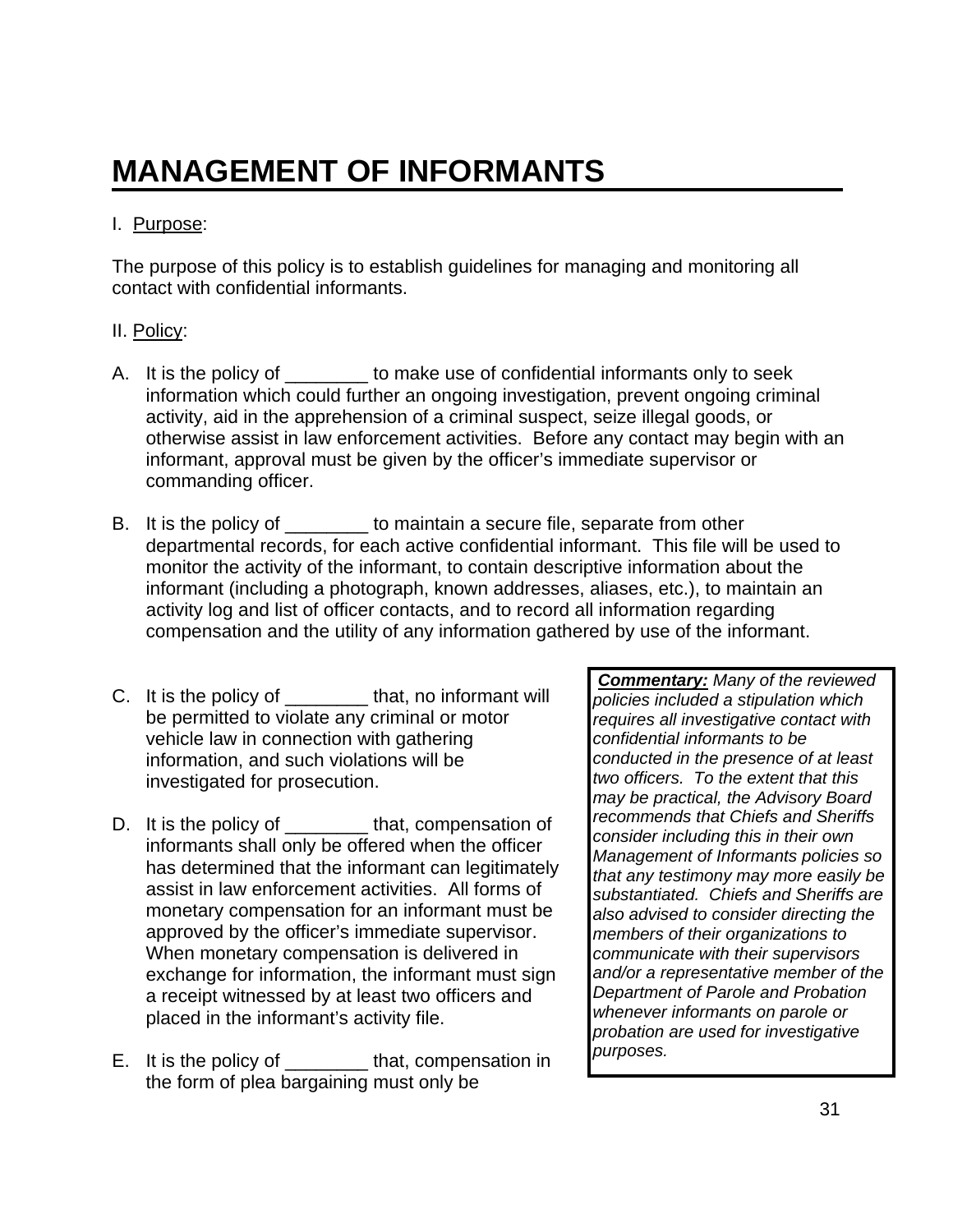conducted by, in the company of, or with the expressed approval of a representative from the State's Attorney's office.

- F. It is the policy of <u>equal</u> that, the use of juvenile informants (i.e., 17 years of age or younger) is allowed when permission has been granted from the officer's supervisor and the juvenile's parents, guardian, or legal custodian.
- III. Guiding Principles:
- A. The use of juvenile informants should be avoided whenever possible.
- B. The identity of a confidential informant should be maintained as confidential. The disclosure of an informant's identity should be avoided; however, the informant should be advised that the possibility exists that his/her identity and capacity may be divulged.
- C. When an informant's information has been determined to be unreliable or has no utility, the informant should be deactivated from police use; however, this does not limit the ability to activate an informant once reliability has been reestablished.
- D. The informant must agree to a search of his/her person and vehicle before and after the specific operation in which he/she is assisting.
- E. The informant should sign a waiver of liability against the Department which states the inherent risk associated with working as an informant. Also, this signing should be witnessed by at least two officers.

#### IV. Definitions:

A. Compensation: For the purposes of this policy, compensation is not limited to monetary payments but may include plea bargaining to a lesser charge or other such agreements.

#### V. Selected Relevant Cases:

- A. *Roviaro* v*. United States*, 353 U.S. 53, 77 S.Ct. 623 (1957)
- B. *U.S.* v*. Valenzuela-Bernal*, 458 U.S. 858 (1982)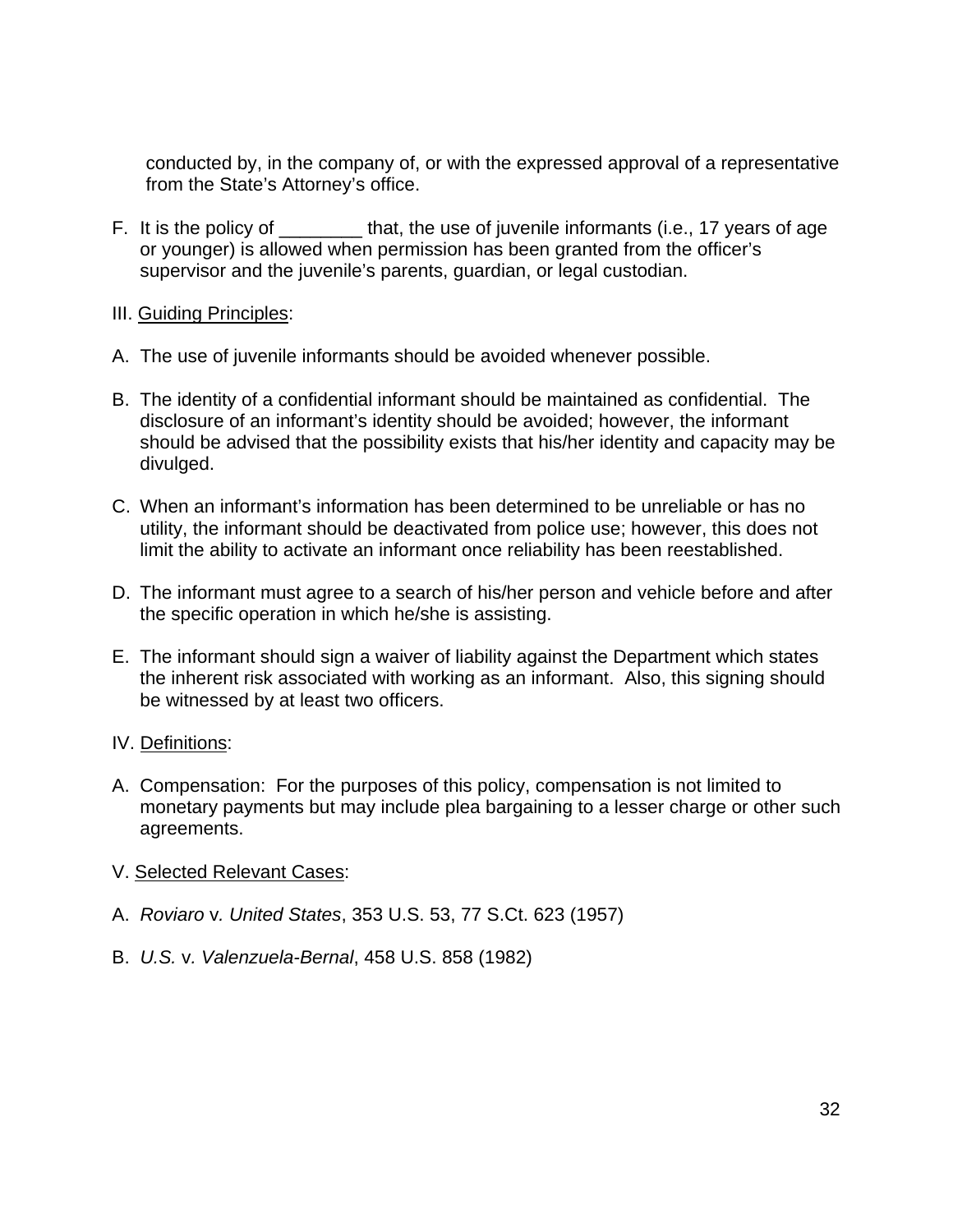### <span id="page-32-0"></span>**RELEASE OF INFORMATION**

#### I. Purpose:

The purpose of this policy is to establish guidelines for the release of information, and in particular, the release of information to representatives of the media. The release of information is expected to enhance the relationship between the police agency and the community which it serves, and to gain public support in the crime control effort.

- A. Structure of Information Release:
	- 1. It is the policy of \_\_\_\_\_\_\_\_ to release information to the public in a timely and accurate fashion by assigning the duty of controlling and disseminating public information to one office or officer.
	- 2. It is the policy of \_\_\_\_\_\_\_\_\_ that, in the absence of a designated Public Information Officer, unit commanders will control the release of public information.
- B. Restrictions on the Release of Information:
	- 1. It is the policy of \_\_\_\_\_\_\_\_ that the following information is NOT to be released:
		- a. The identity of victims of sex-related crimes.
		- b. The identity of a suspect for whom a warrant or summons has not been issued or indictment returned.
		- c. The existence or contents of any confession, admission, or statement of the accused.
		- d. The identity, comments, expected testimony or credibility of any witness.
		- e. Any statements regarding the innocence or guilt of the accused, the merits of the case, the possibility of a plea, or the value of evidence when these statements are based upon an officer's own opinion.
		- f. The identity of a juvenile arrestee who has not been waived by the Court as an adult. (Also, refer to section II, B.3)
		- g. The identity of a deceased person before next-of-kin have been notified.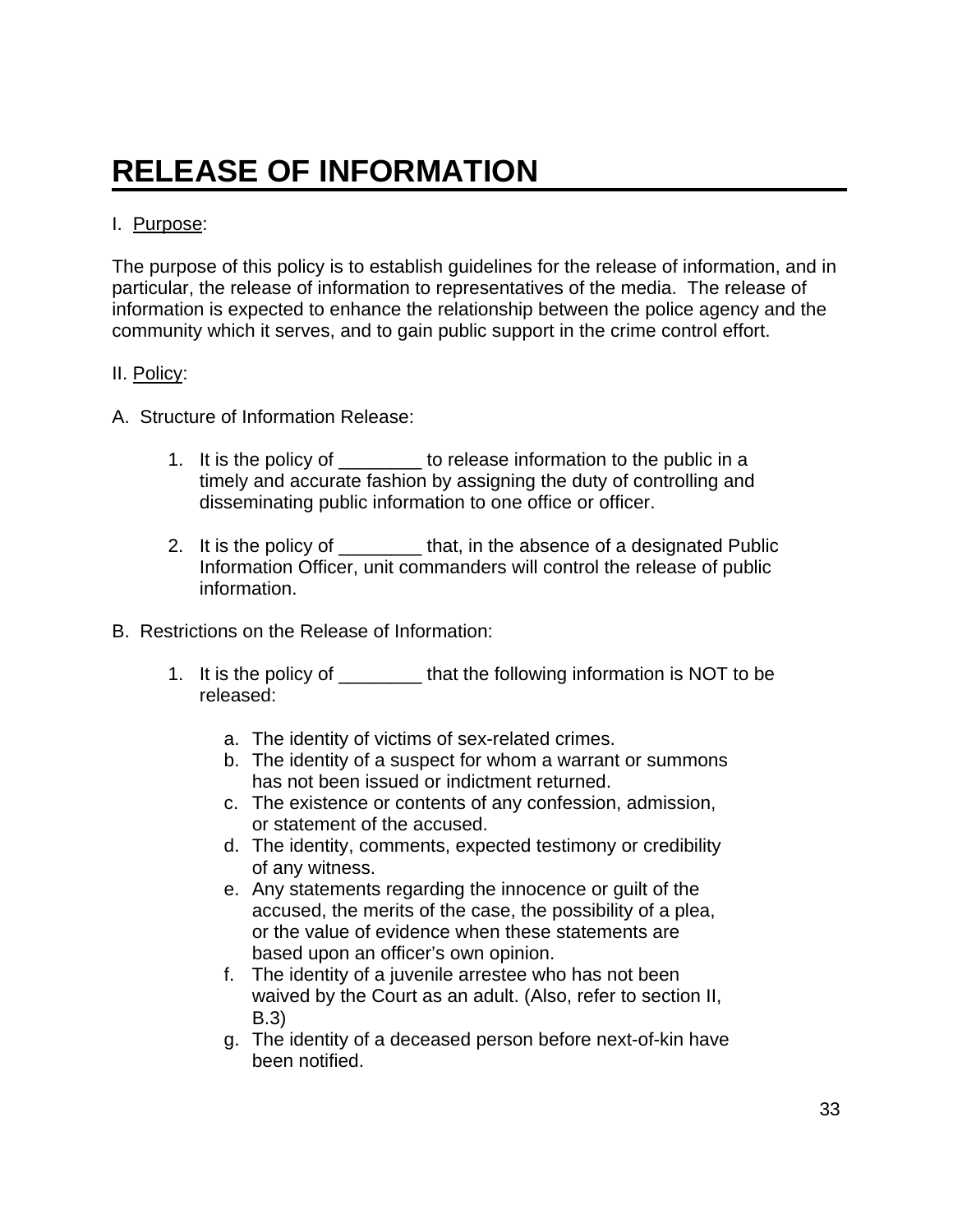- h. Information regarding special enforcement tactics that have been planned in advance (e.g., raids, stake-outs, or special assignments, etc.) except where it may be beneficial to release such information in advance (e.g., DWI, seatbelt, and out-of-state license plate checkpoints).
- i. Any information which could impede the enforcement of the law or an on-going investigation.
- j. Any information which is legally privileged.
- k. Any information which violates or jeopardizes the constitutional rights of an accused person.
- l. Any information that could jeopardize the safety of an officer, victim, witness or informant.
- m. Any information that could cause embarrassment or harm to a victim or witness (e.g., name or address of a suspected abuser living in the same residence as the victim).
- 2. Upon request, the following information MAY be released:
	- a. The type of event or crime and where it occurred.
	- b. Identity of victim (unless the crime was a sexual assault, the victim has requested to remain unidentified, or in the case of death, the victim's next-of-kin have not been notified).
	- c. The name, age, city of residence, and other background information of a charged suspect.
	- d. The charge upon which an arrest has been made.
	- e. Circumstances of the arrest.
	- f. Custody status.
	- g. Dates of hearings.
	- h. Identifying photographs, only if they are available and do not contain police identification data.
- 3. It is the policy of \_\_\_\_\_\_\_\_ to release information in regards to criminal offenses committed by juvenile delinquents only as follows:
	- a. Any distinctly identifying information, such as name or address, will NOT be released.
	- b. A juvenile's age, sex, city of residence, and the details of the offense MAY be released.
	- c. Only those traffic offenses which have been committed by juveniles over the age of 16 years and not subject to penalties of incarceration shall be available for release.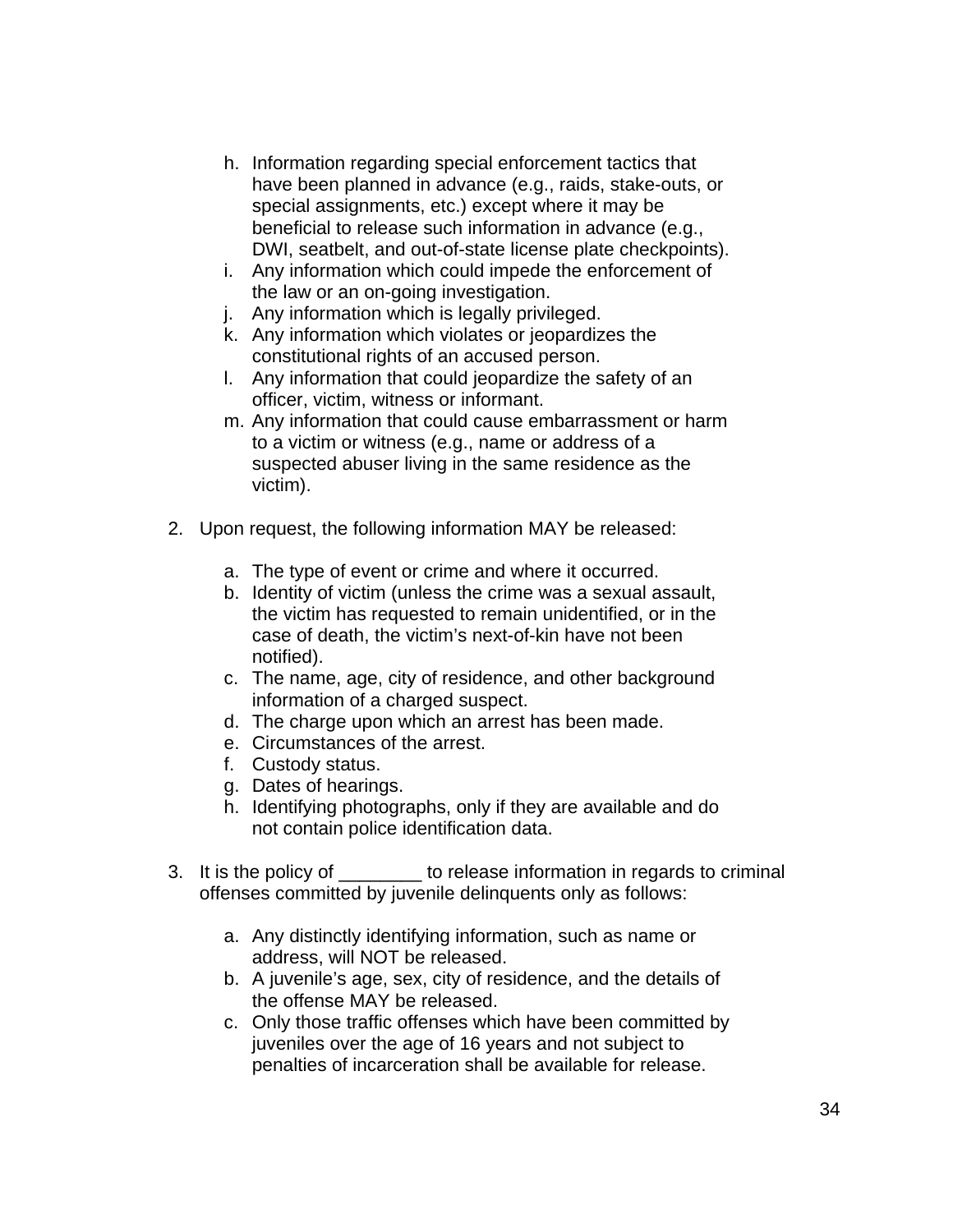- d. The release of information regarding juvenile defendants who are charged as adults will follow the guidelines established for adult defendants.
- C. Release to Media Representatives:
	- 1. It is the policy of to accept requests for the release of information by bona fide representatives from the media when the necessary credentials have been verified.
	- 2. It is the policy of \_\_\_\_\_\_\_\_ that, information will not be released to media representatives with any particular favor or prejudice.
- D. Officer Information:
	- 1. It is the policy of \_\_\_\_\_\_\_\_ that, personal addresses and telephone numbers of police personnel will not be released at any time.

#### III. Guiding Principles:

Although it is important to release information in a timely manner, priority must be given to the security of a crime scene or disaster area. In this sense, the preservation of any evidence and the safety of bystanders, police officers, and media representatives should take precedence over the access to a scene or the dissemination of information. IV. Selected Relevant Cases:

- A. *Press Enterprise Co.* v*. Superior Court*, 478 U.S. 1 (1986)
- B. *Patton* v*. Yount,* 467 U.S. 1025 (1984)
- C. *Rideau* v*. Louisiana,* 373 U.S. 723 (1963)
- D. *Sheppard* v*. Maxwell,* 384 U.S. 333 (1966)
- E. *Smith* v*. Daily Mail Publishing Co*., 443 U.S. 97 (1979)
- F. *U.S.* v*. Regan*, 878 F.2d 67 (1989)
- G. *Richmond Newspapers, Inc.* v*. Virginia*, 448 U.S. 555 (1980)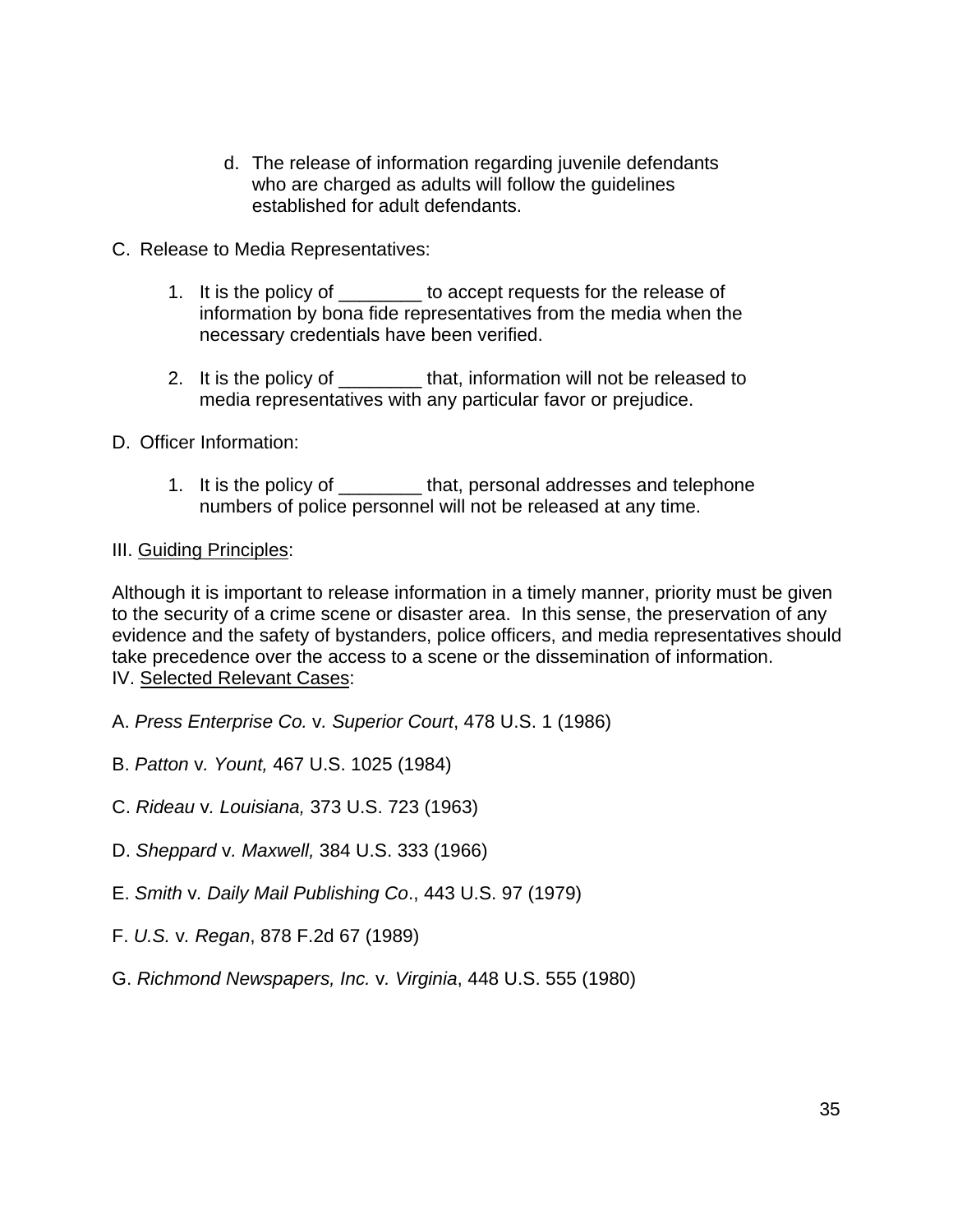### <span id="page-35-0"></span>**RIDE-ALONG PROGRAM**

#### I. Purpose:

The purpose of this policy is to establish guidelines under which citizens are permitted to participate in departmental ride-along programs. Such programs assist departments develop positive public relations and provide educational experiences for officers and citizens.<sup>2</sup>

- A. It is the policy of \_\_\_\_\_\_\_\_ to allow civilians to participate in a ride-along program which allows them to accompany individual officers on patrol for observational or educational purposes.
- B. It is the policy of <u>section</u> that, participants of the ride-along program must submit a waiver of claim and liability before the commencement of the assigned ride.
- C. To ensure the proper safety of each participant, it is the policy of \_\_\_\_\_\_\_\_ that participants will be required to wear a seat-belt throughout the duration of the patrol and must pay particular attention to any commands given to them by the officer.
- D. It is the policy of that participation in the program will be limited to:
	- 1. Citizens over the age of 18 years.
	- 2. Visiting law enforcement personnel.
	- 3. Adult relatives of active or retired Departmental personnel.

<sup>&</sup>lt;sup>2</sup> In accordance with our goal, this model policy for Ride-along Programs contains policy directives and guiding principles that are derived from the existing policies of the law enforcement agencies in Maryland. Last year, the Local Government Insurance Trust (LGIT) published their Ride-Along Personal Injury Protection (PIP) Policy Guidelines (1997). While the guidelines established by LGIT are somewhat more extensive, we believe that our model policy is consistent with the recommendations of LGIT as well as our own goals. In this sense, we expect that individual chiefs and sheriffs will be able to rely on both documents as suitable tools for policy development or refinement.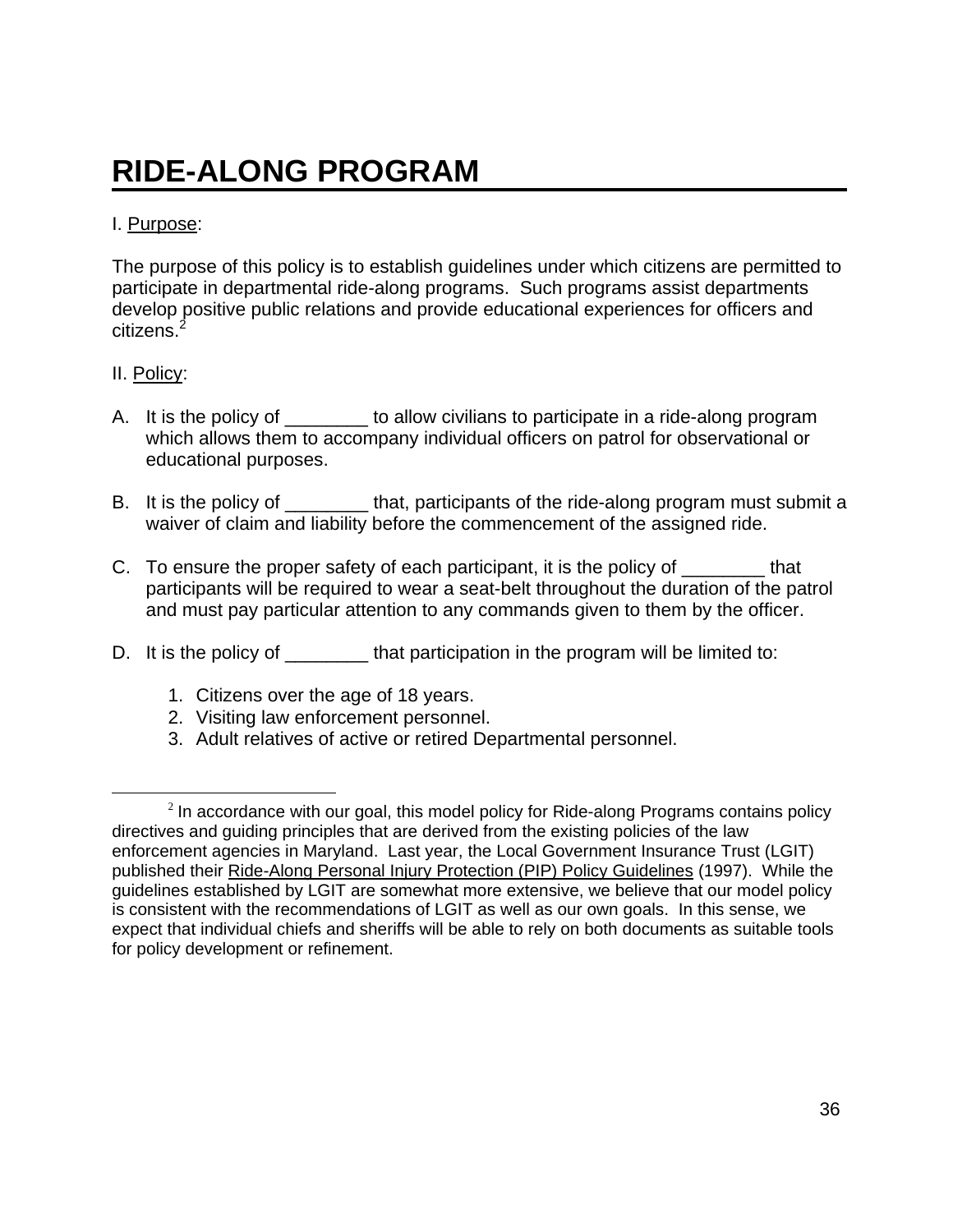- 4. Professionals and students in the field of criminal justice or related social sciences.
- 5. Members of the media and governmental officials.
- 6. Participants who have not already participated in the past six months.
- E. It is the policy of \_\_\_\_\_\_\_\_\_ that, only one ride-along participant may accompany an officer at any given time.
- F. It is the policy of <u>second</u> that, prisoners will not be transported in the same vehicle as the ride-along participant.
- G. It is the policy of \_\_\_\_\_\_\_\_\_ to set and enforce dress standards for persons participating on ride-alongs.
- H. It is the policy of \_\_\_\_\_\_\_\_ to prohibit ride-along participants from carrying or possessing weapons of any kind (e.g., firearms) unless authorized by another police agency.
- III. Guiding Principles:
- A. It is expected that each participant of the ride-along program will submit in advance an application form to be approved by the unit or squad commander or higher ranking officer. This application should include any and all requests for a specific time, date, or officer's name as well as a stated reason for wanting to participate. At the discretion of the Chief or his/her designee, applicants may be interviewed prior to being approved for participation.
- B. Where the officer believes that a participant's safety may be in jeopardy during a response to a call for service, that officer will discharge the ride-along participant at a location determined to be safe before responding to the call at hand. In such a case, the ride-along officer will communicate via radio to the dispatcher to indicate the location where the ride-along participant has been discharged.
- IV. Relevant Case:

### A. *Wilson* v*. Layne*, 119 S.Ct. 1692 (1999)

Note: The United States Supreme Court has subsequently ruled that it is a violation of the Fourth Amendment for police to bring members of the media or other third parties into a home during the execution of a warrant, when the presence of the third parties in the home does not aid in the execution of the warrant. Agencies may consider examining their own policies with respect to civilian ride-alongs in light of this case.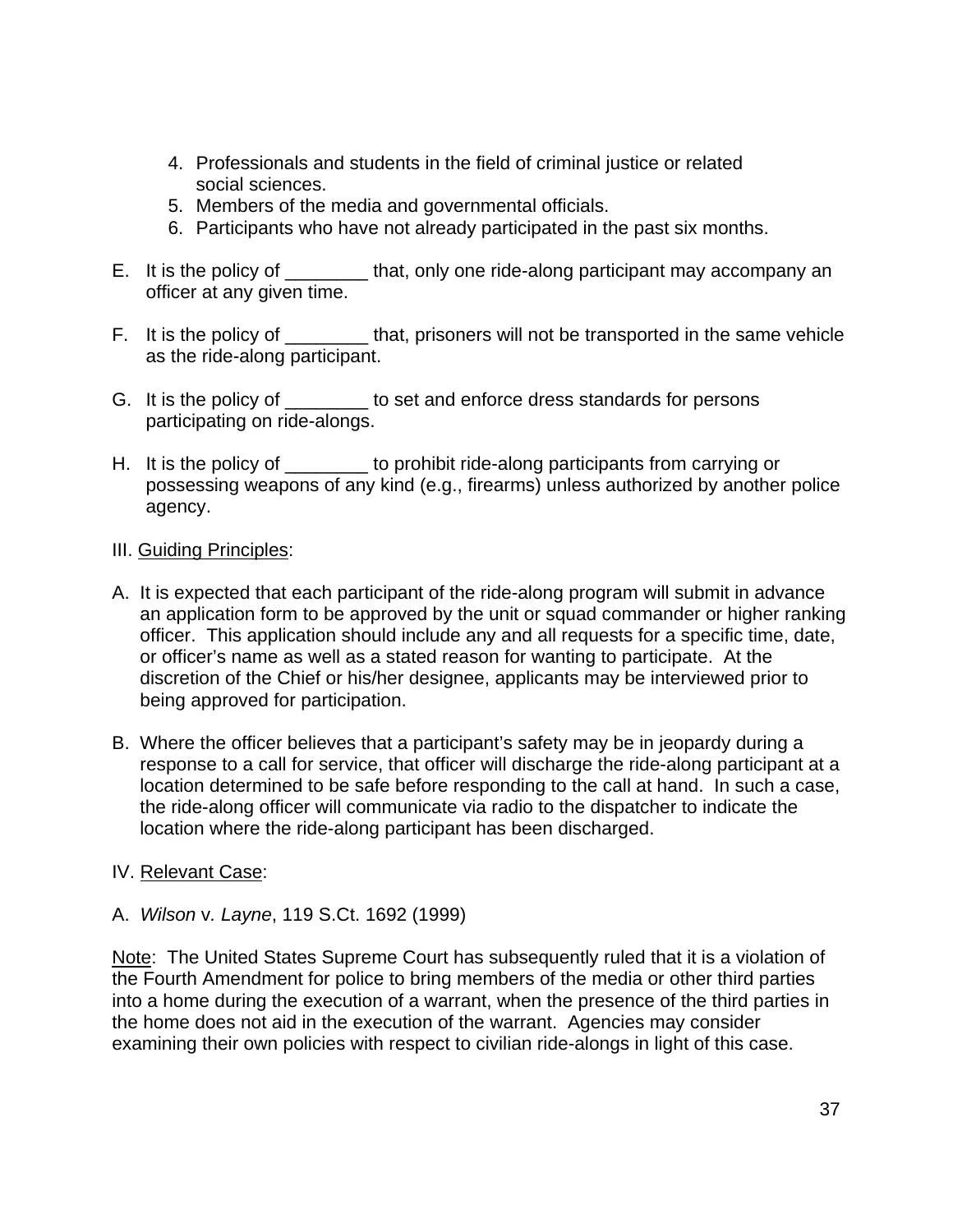## **PRISONER TRANSPORT**

### I. Purpose:

The purpose of this policy is to establish guidelines in the transportation of prisoners. It is expected that this policy will maximize the safety of the prisoner, the transporting officer, and the community.

### II. Policy:

- A. It is the policy of to take the necessary precautions to protect the safety of the prisoner, the transporting officer and the community. This shall include, but is not limited to, the following actions:
	- 1. Restrain the prisoner with handcuffs or flex-cuffs utilized to the rear and other restraining devices where necessary.
	- 2. Search the prisoner thoroughly even if he or she has been searched previously.
	- 3. Search the transporting vehicle for contraband and inspect for safety.
	- 4. Secure the prisoner into the vehicle by using a seat-belt and shoulder harness. (See III. B below.)
	- 5. Maintain close guard over the prisoner at all times.
	- 6. Remove the prisoner from the scene without delay.
- B. It is the policy of \_\_\_\_\_\_\_\_\_ to restrict the transport of multiple prisoners in the following manner:
	- 1. Unless juvenile jurisdiction has been waived, juvenile prisoners will not be transported in the same vehicles as adult prisoners.
	- 2. Juvenile "status" offenders will not be transported with juvenile "delinquent" offenders.
	- 3. Male and female prisoners cannot be transported in the same vehicle.
	- 4. Communication between prisoners will not be allowed without the transporting officer's permission.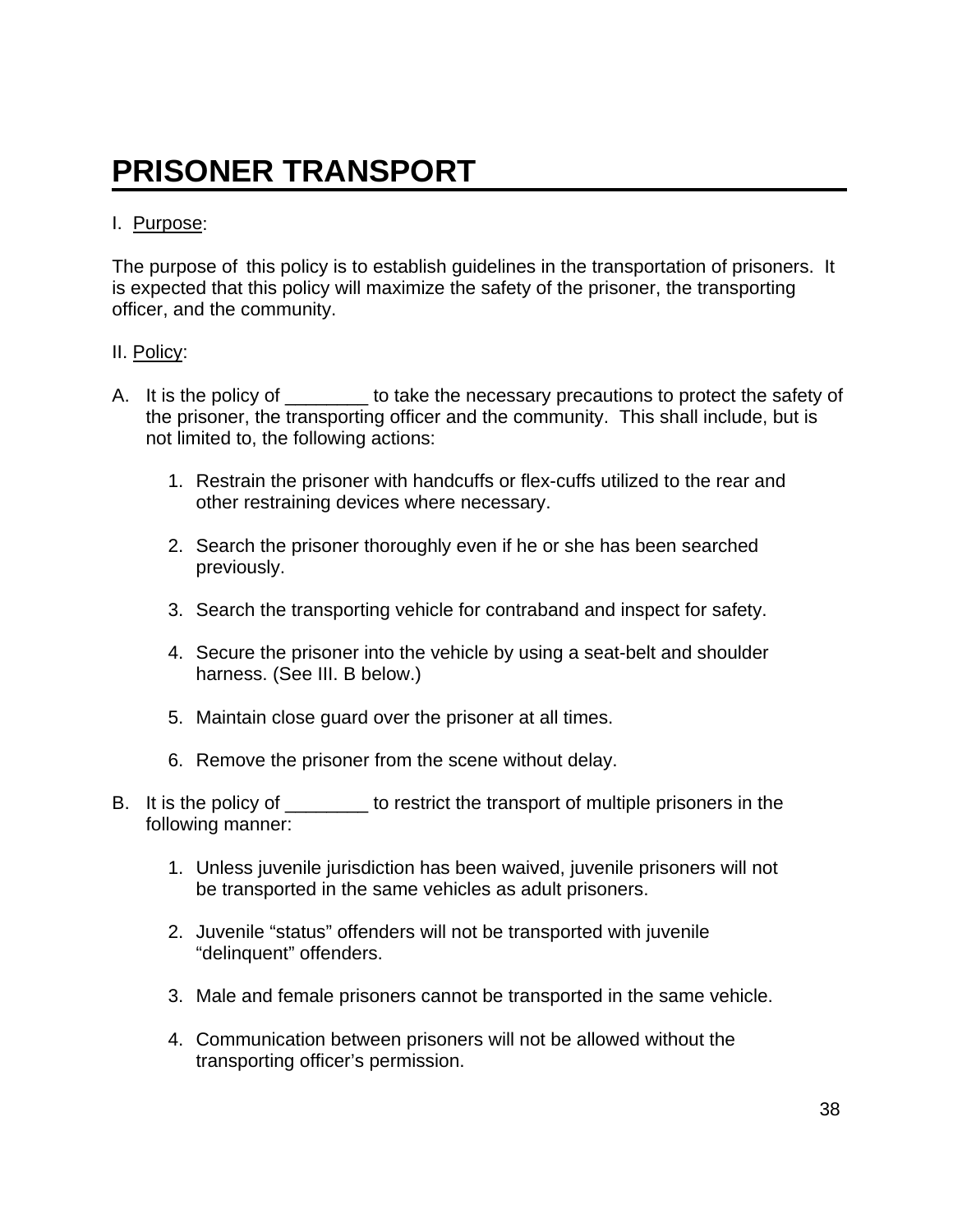- 5. Whenever possible, two officers will transport female prisoners.
- C. It is the policy of \_\_\_\_\_\_\_\_\_ to limit prisoners' ability to communicate while in transport by not allowing prisoners to communicate with or come in physical contact with any non-prisoner while in custody. Also, prisoners will not be allowed to exercise their right to counsel during transportation, and officers will not question a prisoner unless the prisoner has been properly notified of his or her *Miranda* rights.
- D. It is the policy of \_\_\_\_\_\_\_\_ to require police officers to communicate via radio to the dispatcher their approximate location, travel destination, time and mileage readings, and category (such as, adult male or juvenile female) of the prisoner before prisoner transportation begins.

### III. Guiding Principles:

- A. It would be prudent to secure in advance alternate sources of transportation for prisoners with special circumstances. For instance, disabled, sick, or injured prisoners may need to be transported in vehicles other than standard patrol cars or departmental vans and will need alternative modes of transportation.
- B. Individual departments are advised to determine their own standards as to the physical placement of the prisoners in relation to the seating arrangements of one and two officer patrol cars. Also, departments are advised to develop strategies in apprehending prisoners who may escape during transport.
- *C.* Transporting a prisoner by commercial air transportation requires well established procedures which should be in line with the larger police agencies. For example, the specific authorization for carrying firearms are *Sections 108.11 and 108.21 of the Federal Aviation Regulation.*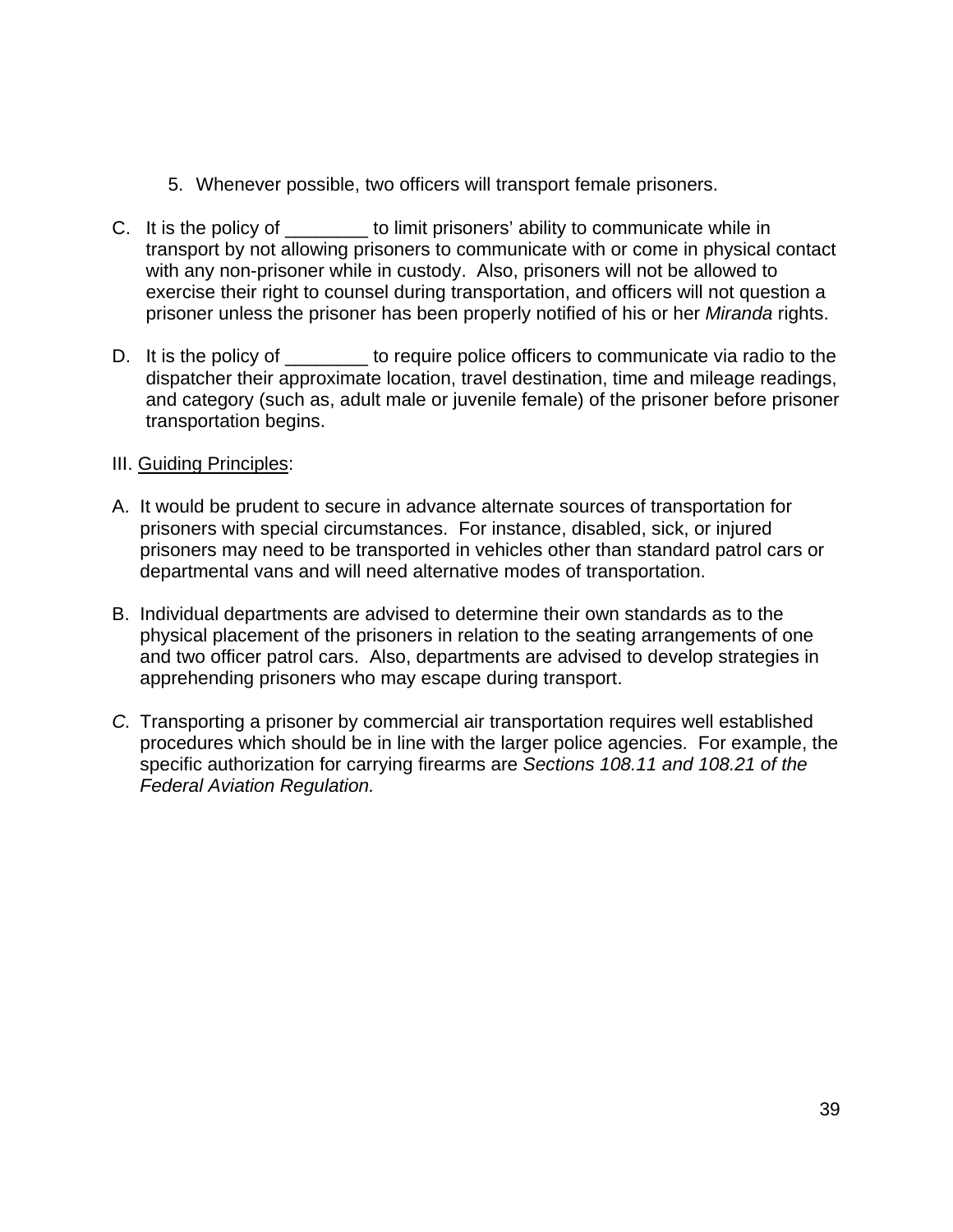# **REPORTING REQUIREMENTS**

### I. Purpose:

The purpose of this policy is to establish which activities encountered by police warrant the completion of a report. Completing a report immediately after such an event has occurred will aid the report writer by reducing confusion and disparate recall. Written reports also facilitate court testimony.

### II. Policy:

- A. It is the policy of \_\_\_\_\_\_\_\_ to have officers complete a report, at least by the completion of their current shift, when incidents such as the following have occurred:
	- 1. An officer has responded to a Part I, Part II, or other felony crime.
	- 2. A citizen has reported a complaint against an officer.
	- 3. An officer has responded to a criminal case by initiating an investigation.
	- 4. An officer has responded to a motor vehicle accident involving death, serious personal injury, or property damage.
	- 5. An officer has responded to an incident which could be considered a racial, religious, or ethnic hate crime.
	- 6. An officer has responded to an incident involving a domestic assault.
	- 7. An officer has responded to an incident involving the death of a person not due to natural illness.
	- 8. An officer has applied the use of force or when a suspect or arrestee has complained of an injury sustained during arrest or transport.
	- 9. An on-duty officer has discharged a firearm in a circumstance other than during training.
	- 10. An officer has been involved in a high speed pursuit.
	- 11. An officer has initiated an arrest.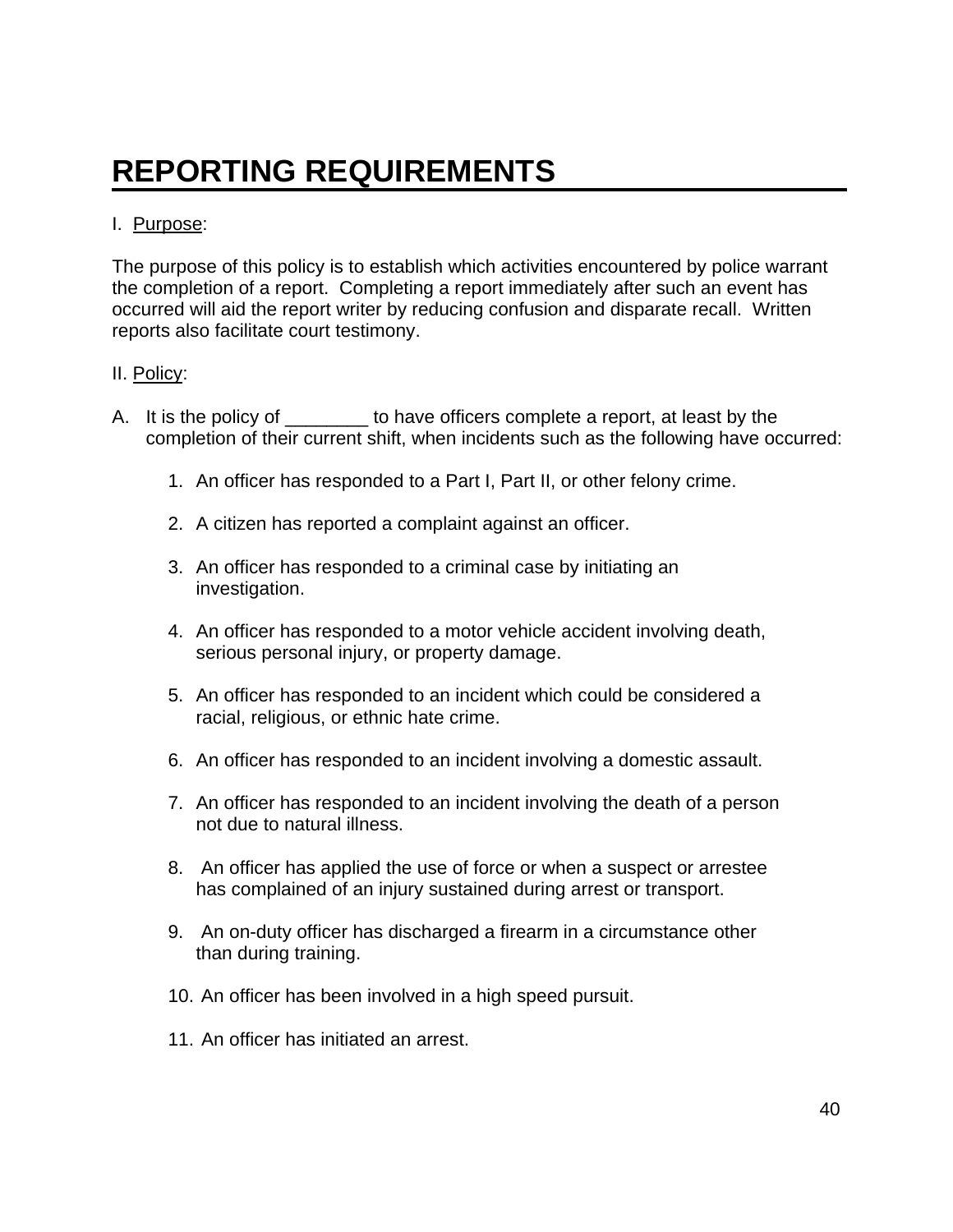B. It is the policy of \_\_\_\_\_\_\_\_ that all officers will report the occurrence or clearance of less serious events to the dispatcher or through the Computer Assisted Dispatch and have this account act as a complete report.

### III. Guiding Principles:

When an officer is unsure of the necessity of completing a written report, the officer should defer to the recommended course of action that is deemed appropriate by his or her immediate supervisor.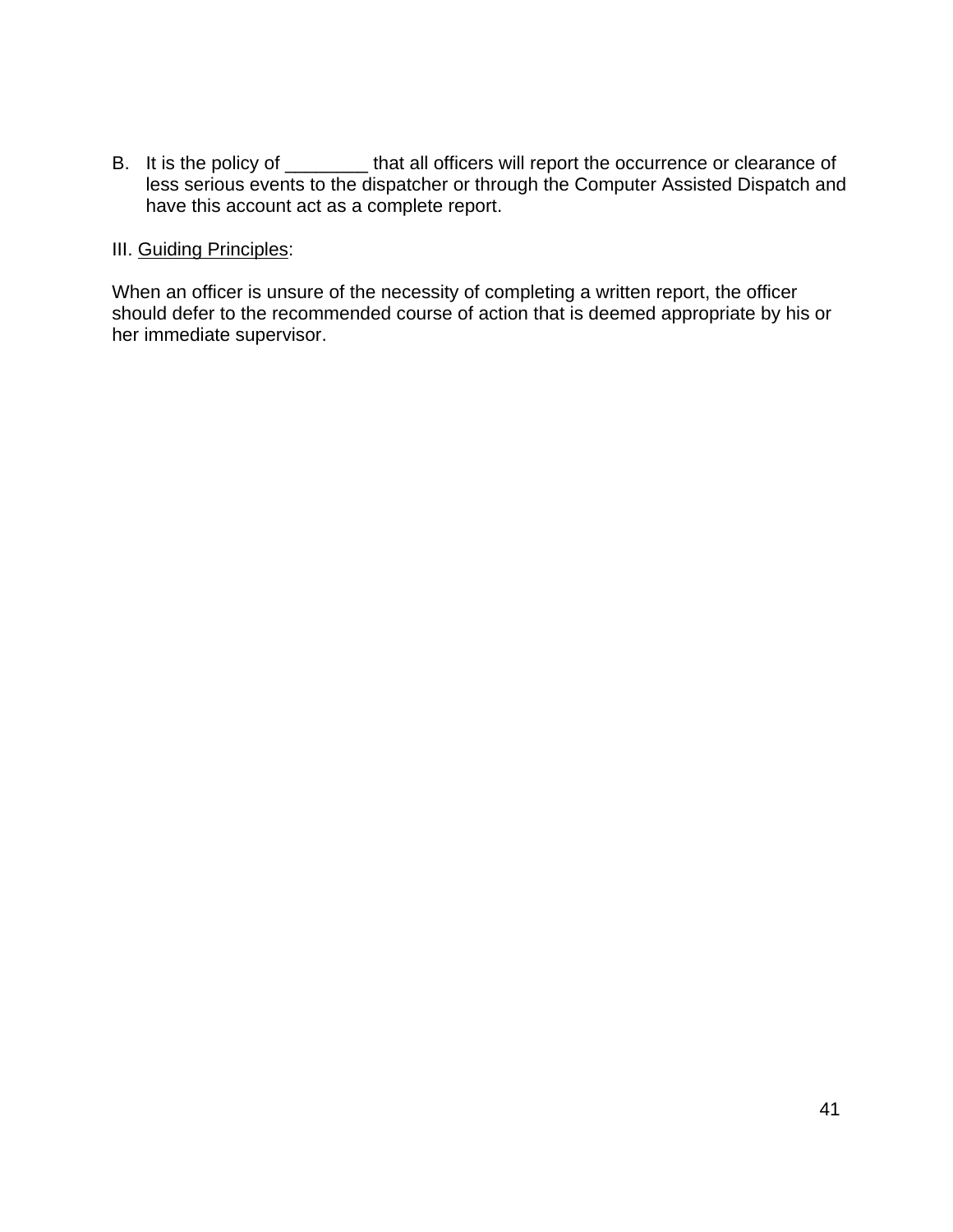# **DISCRIMINATION AND SEXUAL HARASSMENT**

### I. Purpose:

The purpose of this policy is to establish definitions for *discrimination* and *sexual harassment* and to eliminate the presence of these in the workplace. It is expected that the elimination of these activities will establish an effective work environment and ultimately benefit the community.

### II. Policy:

- A. Discrimination:
	- 1. It is the policy of \_\_\_\_\_\_\_\_ to not tolerate any form of discrimination in the employment of officers or civilian employees, the enforcement of law, the administration of any police services, or in normal interaction by employees in the workplace. State and federal law prohibits discrimination on the basis of sex, age, race, color, national origin, religion, marital status, political affiliation, disability, or sexual orientation.
	- 2. It is the policy of \_\_\_\_\_\_\_\_ to direct all complaints of discrimination to either the Internal Affairs division or the personnel department (and/or other specified unit).
	- 3. It is the policy of \_\_\_\_\_\_\_\_ to allow employees with concerns, questions, or complaints about discrimination to contact the Maryland State Human Relations Commission or any other local Human Relations Commission, the U.S. Equal Employment Opportunity Commission, or private legal counsel without a threat of disciplinary or other adverse action.
	- 4. It is the policy of \_\_\_\_\_\_\_ to subject Department members whose conduct constitutes discrimination, or an official who knowingly permits such conduct, to disciplinary action which may range from formal reprimand up to and including dismissal.
- B. Sexual Harassment:
	- 1. It is the policy of \_\_\_\_\_\_\_\_ to not tolerate any form of sexual harassment that may occur during the enforcement of law, the administration of any police services, or in normal interaction by employees in the workplace.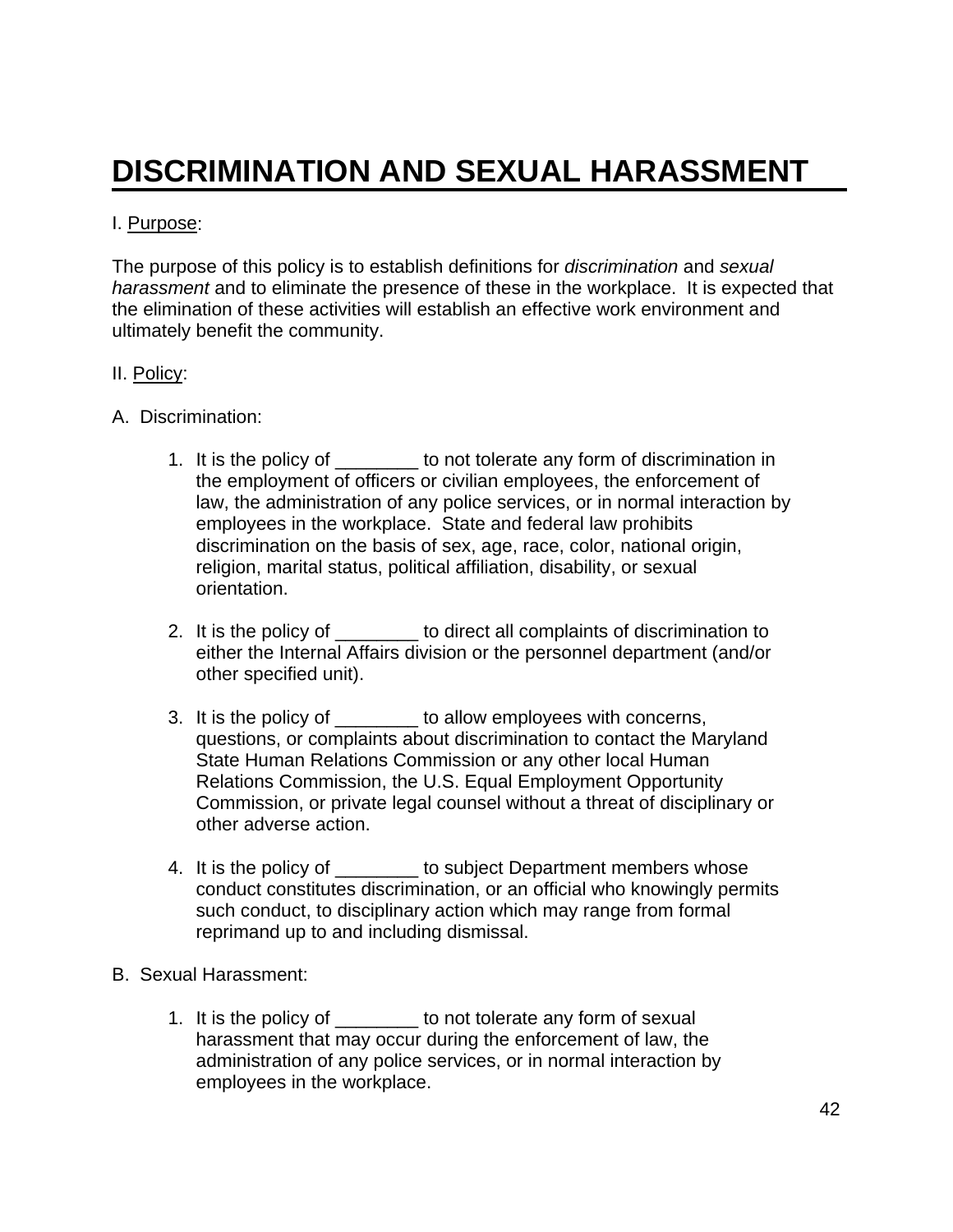- 2. It is the policy of \_\_\_\_\_\_\_\_ to direct all complaints of sexual harassment to either the Internal Affairs division or the personnel department (and/or other specified unit).
- 3. It is the policy of to allow employees with concerns, questions, or complaints about sexual harassment to contact the Maryland State Human Relations Commission or any local Human Relations Commission, the U.S. Equal Employment Opportunity Commission, or private legal counsel without a threat of disciplinary or other adverse action.
- 4. It is the policy of \_\_\_\_\_\_\_\_ to subject Department members whose conduct constitutes sexual harassment, or an official who knowingly permits such conduct, to disciplinary action which may range from formal reprimand up to and including dismissal.
- 5. It is the policy of to maintain the highest degree of confidentiality in all investigations involving alleged or determined sexual harassment.
- C. Written Acknowledgment:

It is the policy of that all members shall acknowledge in writing, receipt of a copy of these policies.

- III. Guiding Principles:
- A. It is prudent for all supervisory personnel to conduct a prompt inquiry or investigation in regards to any instance of alleged discrimination or sexual harassment. Likewise, it is necessary for Departments to plan in advance a course of action which would include a proper chain of command for handling complaints, investigative strategies, and a scale for disciplinary action.
- B. Frequently, individuals may not be aware of what constitutes harassment or discrimination. For instance, sexual harassment can take the form of repeated verbal abuse, joking, ridiculing, offensive gestures, touching, patting, pinching and other inappropriate physical contact. It is important to include sufficient training on sexual harassment and discrimination to ensure that employees are aware of what constitutes harassment or discrimination so that their occurrence may be prevented.
- C. Failure by persons in authority to take appropriate action when it is shown that they have knowledge of discrimination or harassment will themselves be subject to disciplinary action.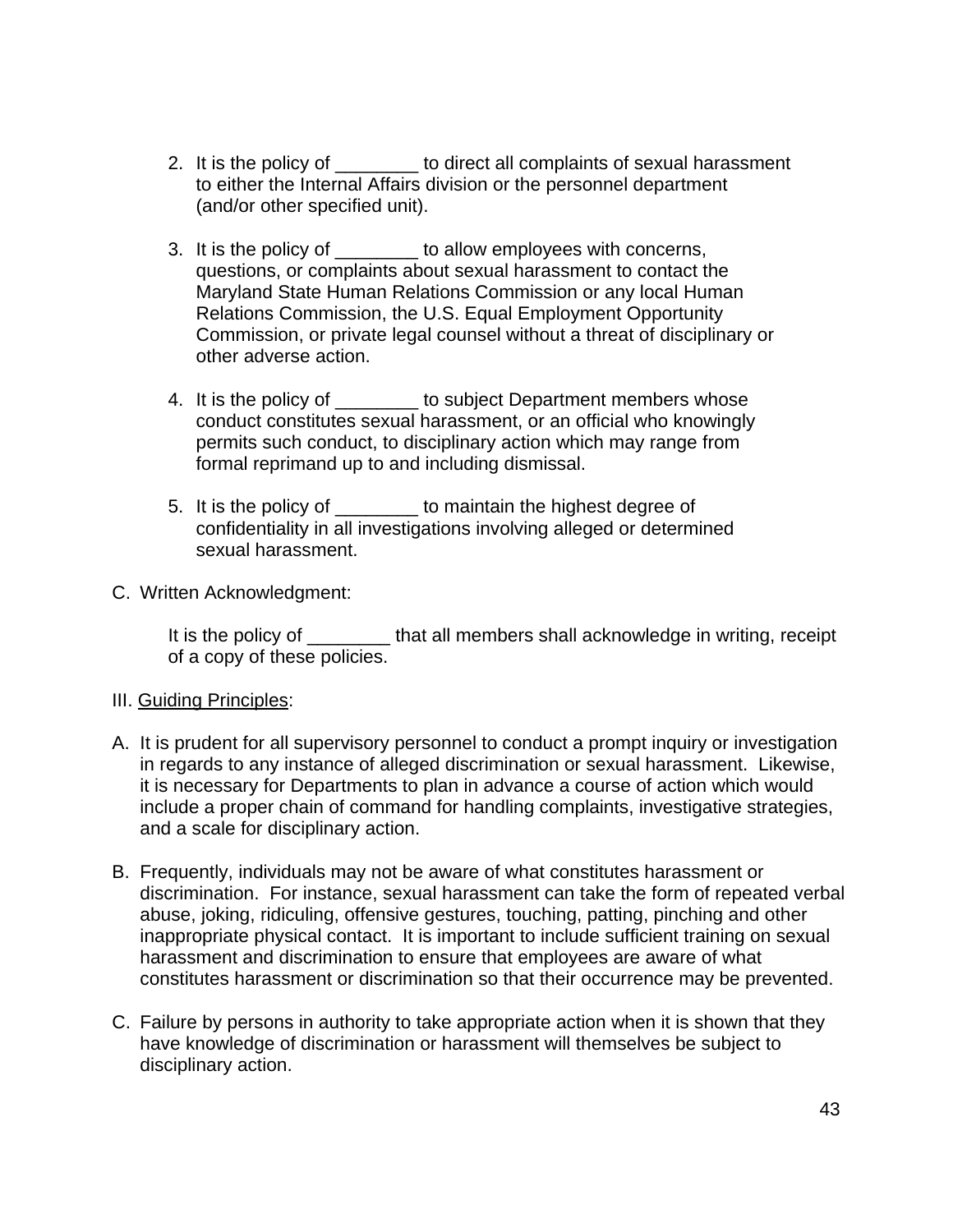- E. Where reasonable to do so, this policy does not forbid the antagonist from being confronted and notified that his/her behavior and activities are inappropriate and unwanted and must cease. If resolved satisfactorily at that point, no further action is necessary.
- F. Where a formal preliminary inquiry is requested, it must be completed within ten days. Where warranted, a full investigation then must be completed as soon as possible with a rating of high priority. The victim is to be notified of the ultimate disposition of the matter as soon as it is known.
- G. After disposition, the victim must be contacted periodically to ensure that the antagonist has not continued his/her improper conduct.
- IV. Definitions:
- A. Discrimination: Any practice or procedure which limits or adversely affects employment opportunities or working conditions.
- B. Sexual Harassment: Unwelcome sexual advances, requests for favors, and other verbal or physical conduct of a sexual nature when (1) submission to such conduct is made explicitly or implicitly a term or condition of an individual's employment, (2) submission to or rejection of such conduct by an individual is used as the basis for employment decisions affecting such individual, or (3) such conduct has the purpose or effect of reasonably interfering with an individual's work performance or creating an intimidating, hostile, or offensive working environment. (U.S. Equal Employment Opportunity Commission).
- V. Relevant Cases:
- A. *Burlington Industries, Inc.* v*. Ellerth*, 118 S.Ct. 2257, 524 U.S. 742 (1998)
- B. *Faragher* v*. City of Boca Raton*, 118 S.Ct. 2275, 524 U.S. 772 (1998)

Note: The United States Supreme Court has subsequently ruled that employers may be held vicariously liable for sexual harassment by their supervisors and managers, but that there is an affirmative defense available for employers who can show they took quick, appropriate action pursuant to an effective sexual harassment policy and complaint procedure.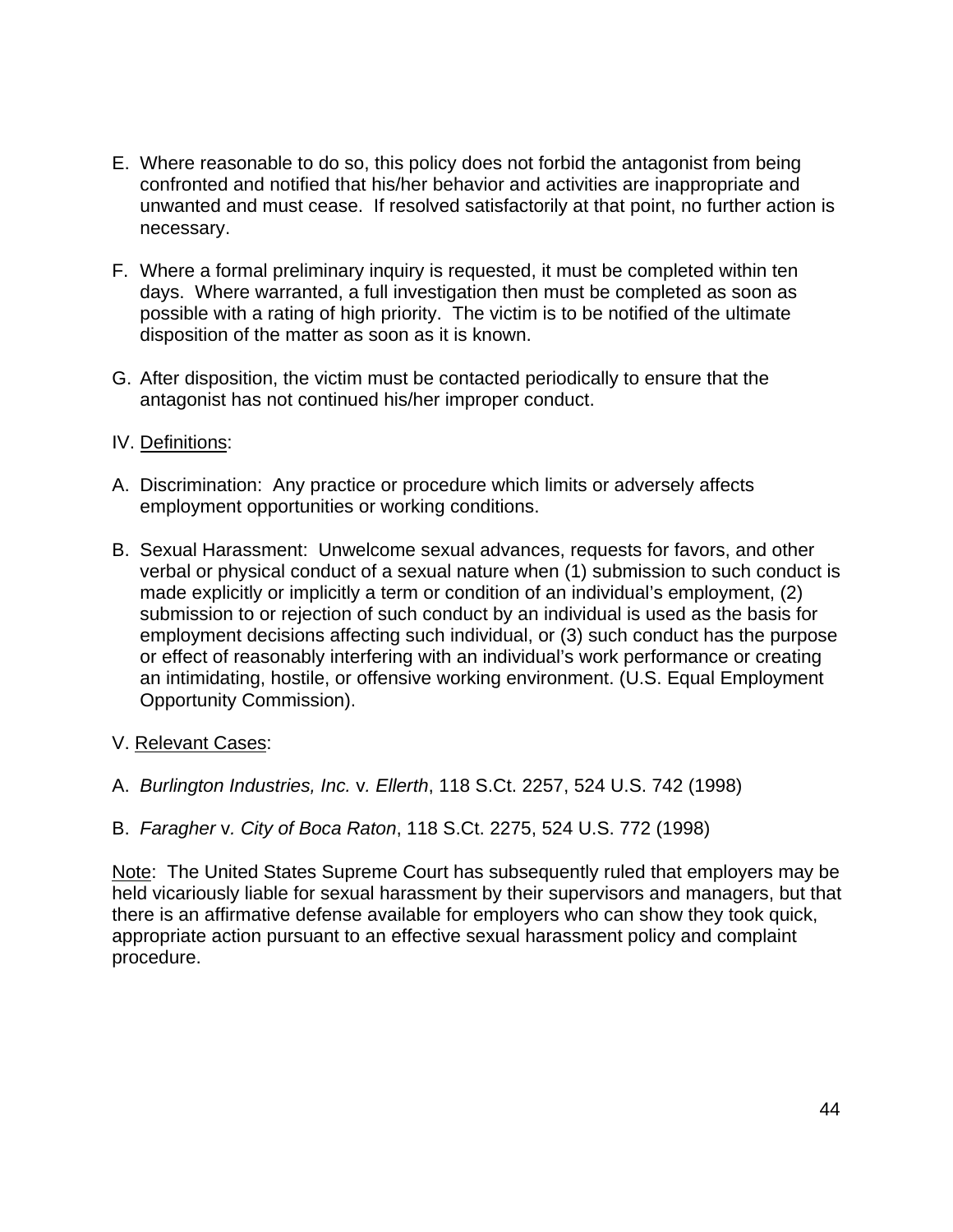# **SECOND AND OFF-DUTY FIREARMS**

### I. Purpose:

The purpose of this policy is to establish guidelines for the carrying of second and backup duty firearms and firearms while off-duty.

### II. Policy:

 $\overline{\phantom{a}}$  . The set of the set of the set of the set of the set of the set of the set of the set of the set of the set of the set of the set of the set of the set of the set of the set of the set of the set of the set o

- A. It is the policy of \_\_\_\_\_\_\_\_ to comply with all regulations promulgated by the Maryland Police Training Commission regarding training and qualification with duty and off-duty weapons.
- B. It is the policy of \_\_\_\_\_\_\_\_\_ that authorization to carry any second or back-up firearm must be approved by The set of the set of the set of the set of the set of the set of the set of the set of th
	- 1. Firearms to be used as second or back-up weapons must carry Departmentally-approved ammunition, and come from a designated list of Departmentally-approved weapons.
	- 2. Officers who wish to use a second or back-up firearm while on duty must submit a written request to \_\_\_\_\_\_\_\_ and pass a qualification examination with the weapon before that weapon may be carried while on duty. Officers must qualify at least once annually even if the make and model are identical to the primary weapon.
- C. It is the policy of \_\_\_\_\_\_\_\_ to allow officers to carry weapons while off-duty provided that they have submitted a request to \_\_\_\_\_\_\_\_ and have had that request approved.
	- 1. Officers carrying firearms while off-duty must have their weapons concealed at all times and have on their person their badge and credentials to identify themselves as a police officer.
	- 2. Officers carrying firearms while off-duty must NOT be intoxicated or consume intoxicating substances, including prescribed and over-thecounter medication.
	- 3. Officers who decide to carry concealed weapons while off-duty are limited to using those weapons which formally have been approved by
	- 4. Officers approved to carry firearms while off-duty are restricted to carrying these weapons only while they are in the State of Maryland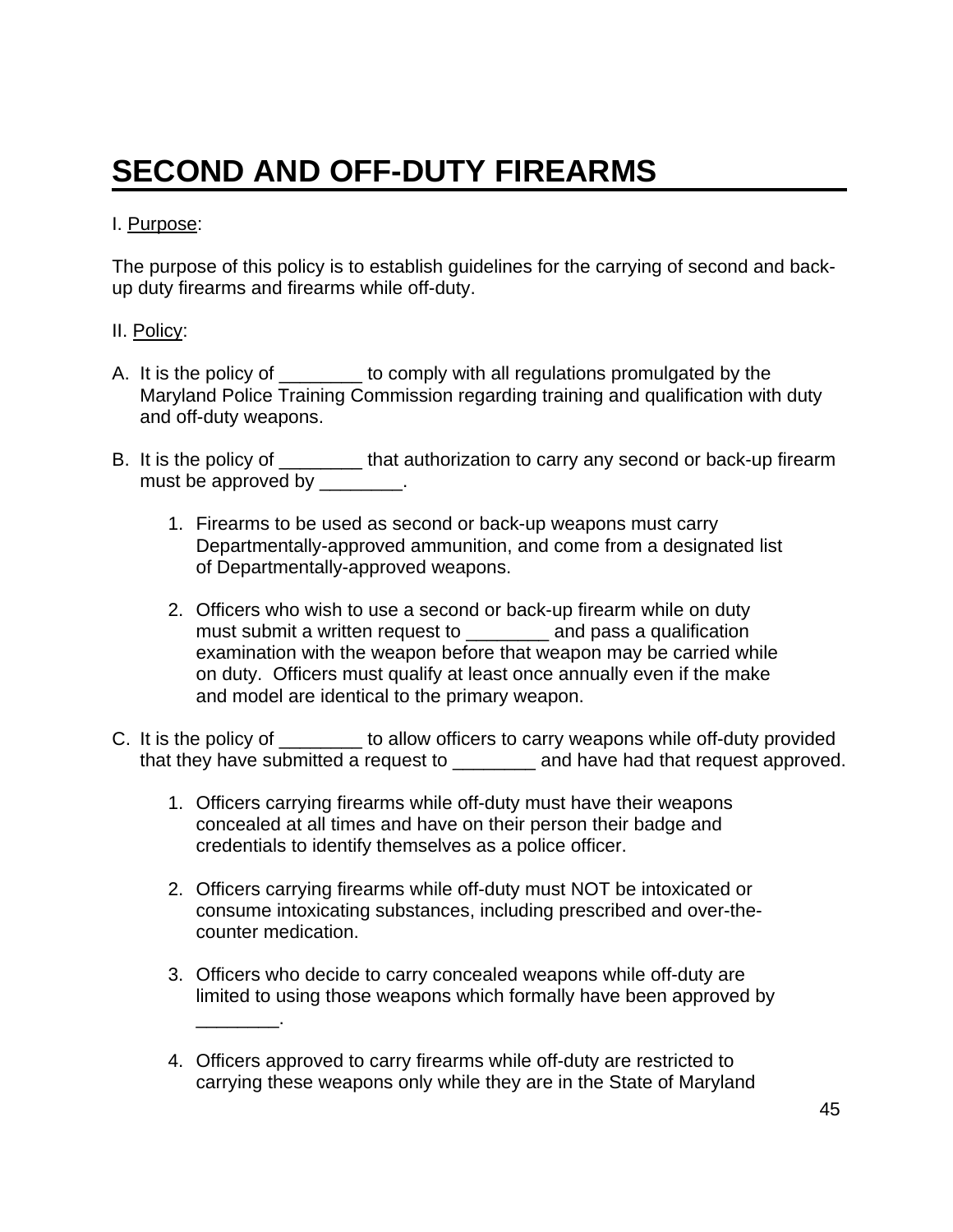unless they are traveling to a state within which it is lawful for off-duty officers to carry firearms.

- 5. The officer must qualify at least once annually with the second or backup firearm even if the make and model are identical to the on-duty weapon.
- D. It is the policy of \_\_\_\_\_\_\_\_\_\_ that, firearms approved for second or off-duty use must be protected from theft and damage at all times.
- E. It is the policy of \_\_\_\_\_\_\_\_\_ that, unless required by the department, all second and off-duty firearms, and their corresponding ammunition, must be purchased at the officer's own expense.
- F. It is the policy of \_\_\_\_\_\_\_\_\_ to require all issued weapons and approved second, back-up and off-duty weapons, be stored safely at all times. All weapons not under the immediate control of the officers shall be stored unloaded, in a secure location.
- III. Guiding Principles:
- A. Individual departments should design their own list of firearms which are acceptable for second and off-duty use.
- B. Individual departments should limit the number of firearms per officer, which can be approved for second and off-duty use.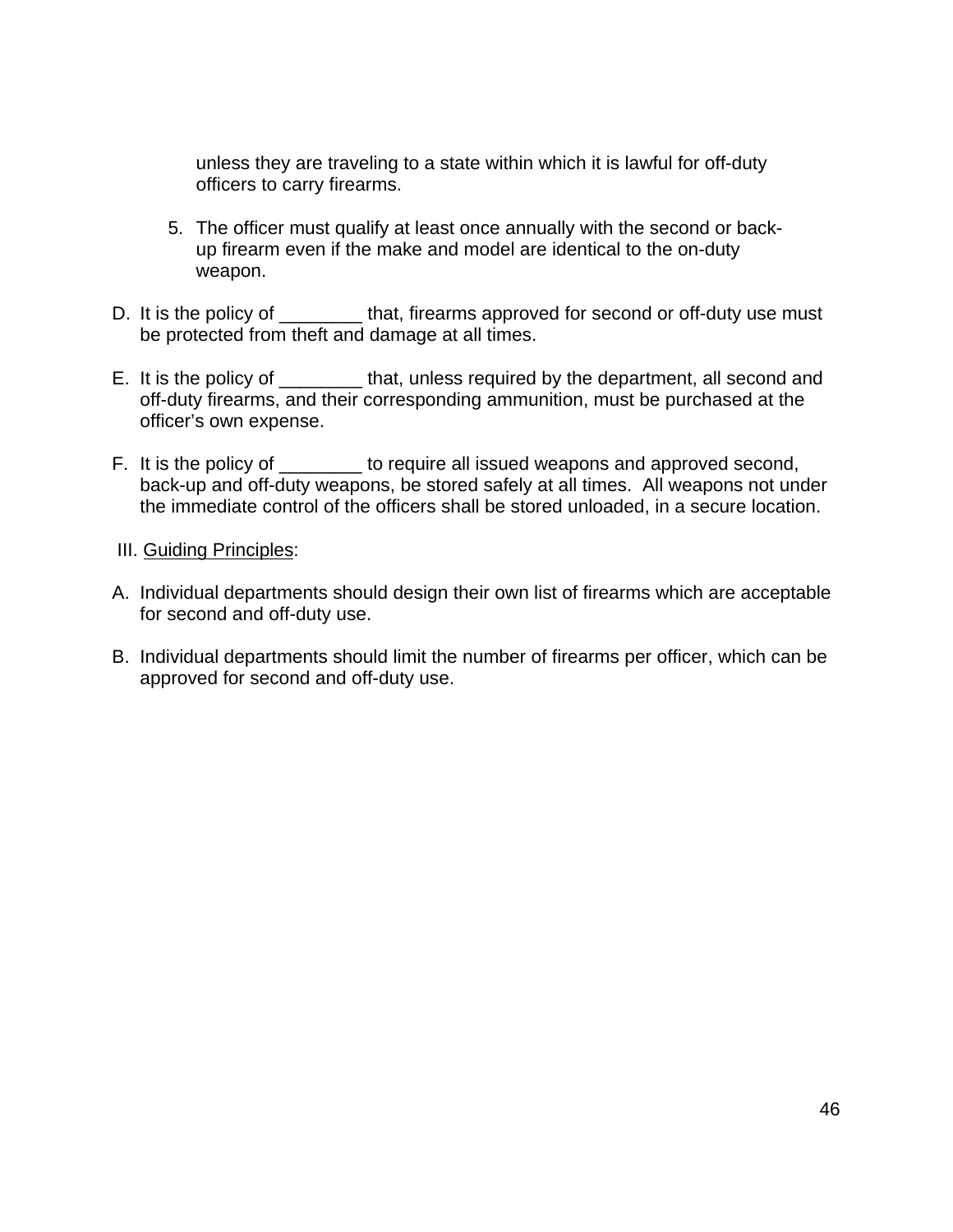# **COMPUTERS AND ELECTRONIC DATABASES**

### I. Purpose:

The purpose of this policy is to establish guidelines for the use and security of computers and electronic databases.

### II. Policy:

- A. It is the policy of that, departmental computers are used only for appropriate police business.
- B. It is the policy of that, software which is not purchased by the agency, or obtained or approved by the agency data coordinator, may not be used on any agency computer.
- C. It is the policy of \_\_\_\_\_\_\_\_\_ that, each employee shall consider all computer databases or electronic files the property of the Department and shall treat each as confidential information unless such files are intended for public dissemination.
- D. It is the policy of to not allow any program or data file to be copied unless specifically authorized.
- E. It is the policy of \_\_\_\_\_\_\_\_\_ to store copies of files and programs on a routine basis at an off-site location. An off-site location must be in a building other than the one that houses the primary computer files and programs. Critical information is that which if damaged, lost, or altered would significantly impede the continued operation, or the effectiveness of the installation or the agency.

### III. Guiding Principles:

- A. It is important that departments regularly monitor the license agreements for software programs which are installed on department computer equipment.
- B. As many officers as possible should be educated in the proper use of computers and their application in controlling and preventing crime.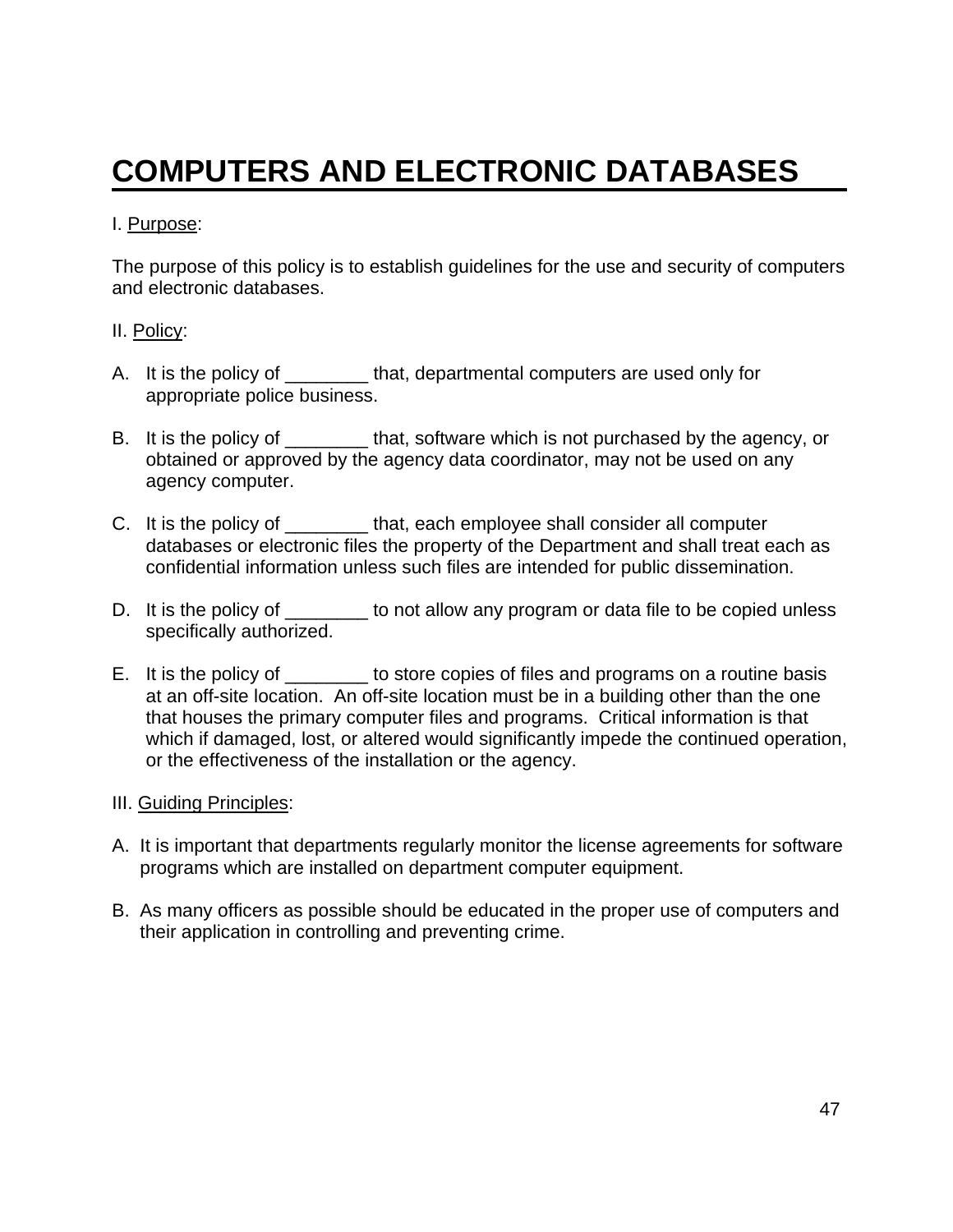# **DOCUMENTATION OF CALLS FOR SERVICE**

### I. Purpose:

The purpose of this policy is to establish the requirements for properly documenting police calls for service. This information will serve as a record of each call handled and disposed of by the agency.

### II. Policy:

- A. It is the policy of to maintain information on each call for service.
- B. It is the policy of to review records of calls for service for the purposes of determining patterns of calls, efficient application of resources and the quality of service.

### III. Guiding Principles:

- A. At a minimum the following information will be maintained for each call for service:
	- 1. A record of who placed the call (when available).
	- 2. A record of from where the call was placed.
	- 3. A record of the time when the call was received.
	- 4. A record of the purpose of the call.
	- 5. A record of the manner in which the call was disposed and by whom.
- B. These records should be maintained in electronic and printed form whenever possible and to make their retrieval as easy as possible.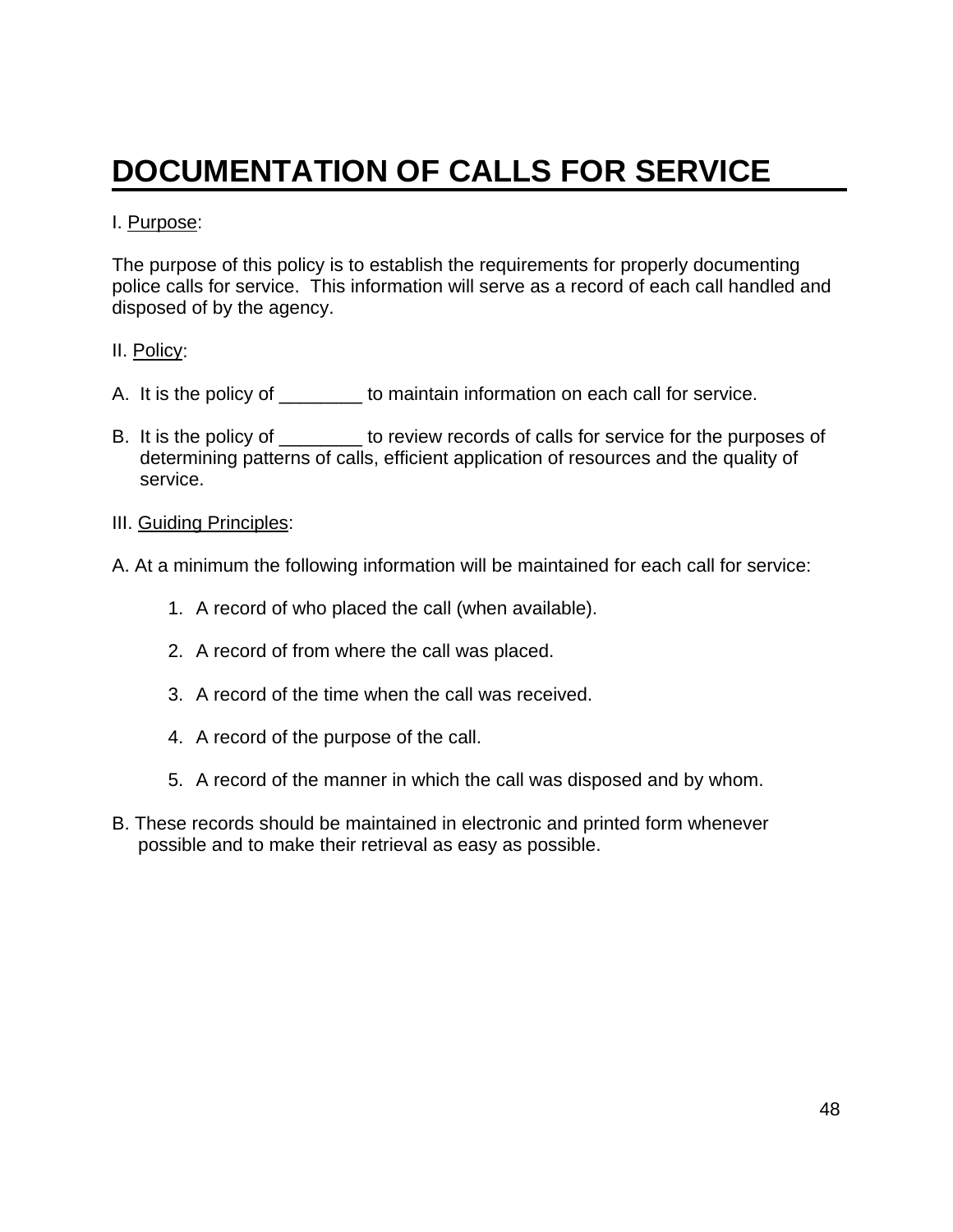# **MULTI-JURISDICTIONAL TASK FORCES**

### I. Purpose:

The purpose of this policy is to establish guidelines under which police agencies may wish to enter into joint agreements with other agencies in order to more effectively prevent or reveal criminal activities.

### II. Policy:

- A. It is the policy of \_\_\_\_\_\_\_\_ to seek authorization from the Chief Executive Officer of the agency before any officer is permitted to engage in any multi-jurisdictional task force.
- B. It is the policy of \_\_\_\_\_\_\_\_ to ensure that any multi-jurisdictional task force operation in which it may participate has a direct benefit for its citizen population.
- III. Guiding Principles:
- A. Agencies are advised to consider several factors before entering into a multijurisdictional task force agreement. Among these are cost effectiveness of the operation, scope and duration of the operation, direct benefit for the constituents of their own jurisdiction and liability exposure.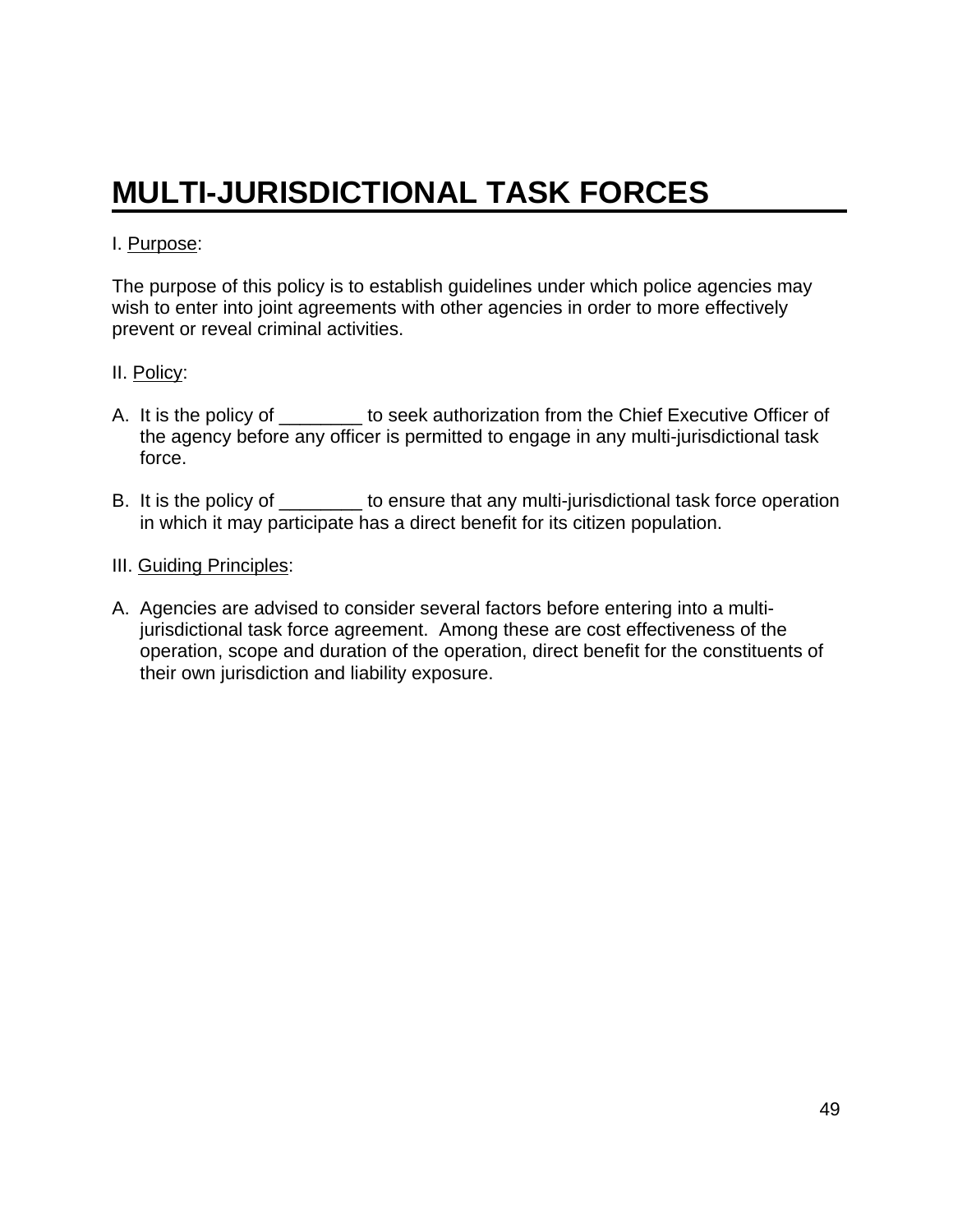# **NEEDLE STICK INJURY**

### I. Purpose:

The purpose of this policy is to minimize potential exposure and to safely and effectively manage post-exposure of law enforcement personnel to actual or suspected Needle Stick injuries or other percutaneous injuries incurred in the line-of-duty.

### II. Policy:

- A. It is the policy of that in the event of a needle stick injury to agency personnel, the following procedures will be employed within a maximum two (2) hour time-frame following the actual or suspected injury:
	- 1. Encourage/induce the wound to bleed. Wash with soap and hot water, then swab the wound area with alcohol or agency-approved antiseptic towelettes.
	- 2. Seek immediate attention at **All is considered at** a set of the set of this this agency's designated medical facility for examination and treatment of bloodborne pathogen exposure. If serious injury was sustained, respond to the nearest hospital for treatment.
	- 3. Request medical evaluation of the risk of HIV/AIDS or other infections caused by bloodborne pathogens.
	- 4. Request HIV/AIDS prophylaxis treatment of infection by bloodborne pathogens after consultation with treating physician.
	- 5. Notify the appropriate supervisor.
- B. It is the policy of that a full and complete administrative report will be completed by the injured member's supervisor concerning any actual or suspected Needle Stick injuries. All agency records of incidents involving employees potentially exposed to HIV/AIDS shall be retained in a secure repository with limited access and maintained in compliance with applicable privacy laws.
- C. It is the policy of \_\_\_\_\_\_\_\_ that agency personnel will exercise due caution, and whenever possible, wear suitable protective leather gloves, when engaged in any of the following activities:
	- 1. Searching of all arrestees and suspects, male or female, adults or juvenile— No exceptions.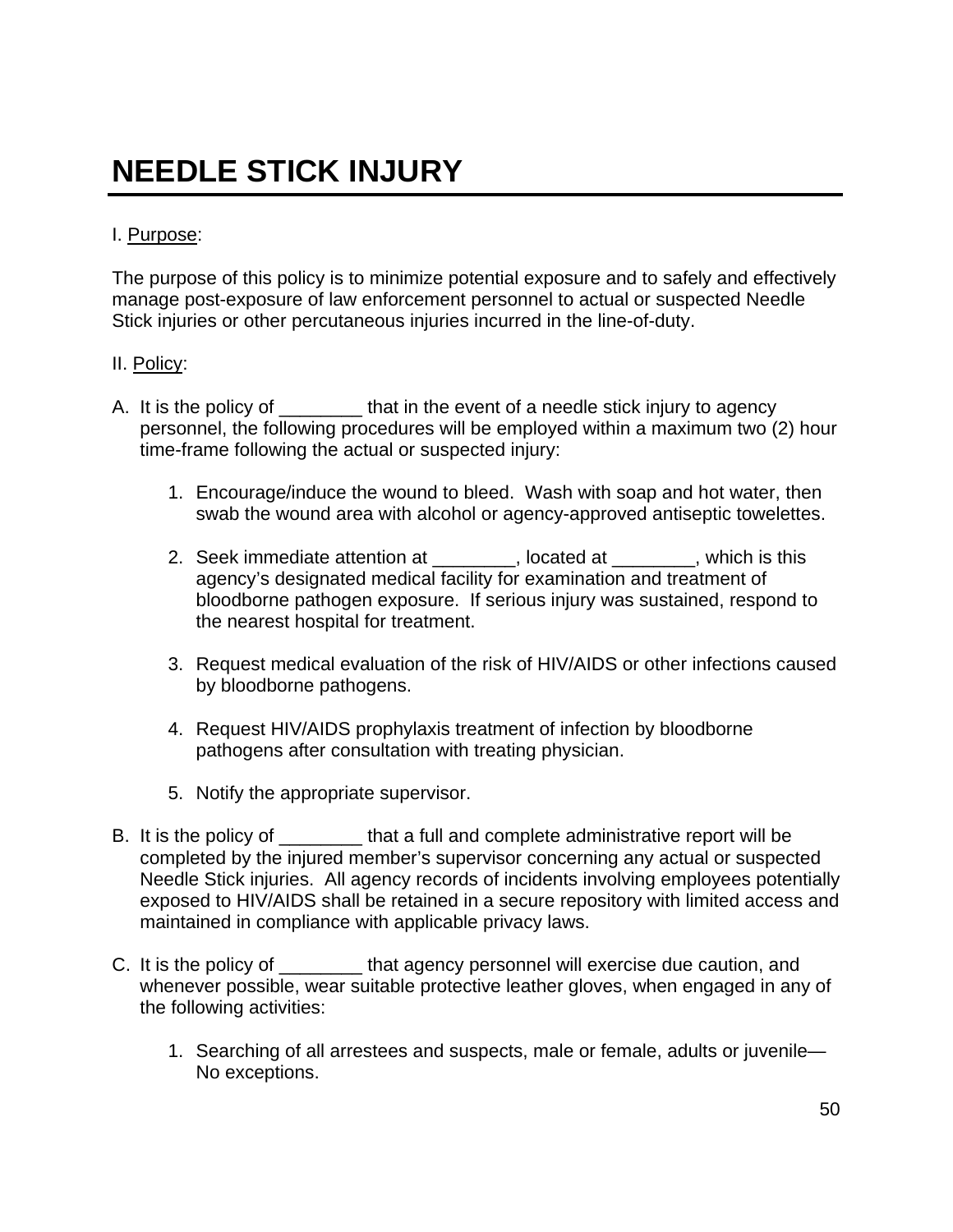- 2. Handling hypodermic needles or syringes, and other similar objects, including collecting and packaging these items as evidence.
- 3. Placing needles, syringes and other similar objects in an agency-approved puncture-resistant container for evidence/property collection and transporting purposes.
- D. It is the policy of <u>sent of the time that if</u> an agency member sustains an actual or suspected Needle Stick injury as the result of an on-duty interaction with a suspect or another person, the agency will request and encourage that individual to submit to a blood test at \_\_\_\_\_\_\_\_, the agency-designated medical facility.
- E. It is the policy of that, all sworn members and supervisors will ensure that they have a sufficient supply of approved puncture-resistant containers and antiseptic towelettes in their agency vehicles before beginning their duty-tour.
- F. It is the policy of that, the agency-designated medical facility will provide all necessary post-exposure testing and treatment, including individual and family counseling for the affected member.
- III. Definitions:
- A. AIDS: AIDS is a virus known as human immuno-deficiency (HIV), an infectious disease that alters the body's immune system by destroying white blood cells that fight infection and disease and render the victim vulnerable to a variety of serious, eventually terminal ailments. There is presently no cure for HIV.
- B. Bloodborne Pathogens: A pathogen is a germ or virus in human blood that is transmitted from one person to another by an exchange of blood or other body fluids containing blood.
- C. Needle Stick Injury: Any breaking of the skin (percutaneous) by a hypodermic needle or syringe, or similar sharp object that might transmit bloodborne pathogens.
- D. Percutaneous: Through the skin, as by a cut or a puncture.
- IV. Guiding Principles:
- A. Medical test results of all agency members sustaining Needle Stick or other percutaneous injury will be confidential and will not be revealed to any other person or entity without the affected member's written permission.
- B. Members who test positive for HIV infection or other communicable disease, shall be treated by the agency in a manner that is in full accordance with federal, state, and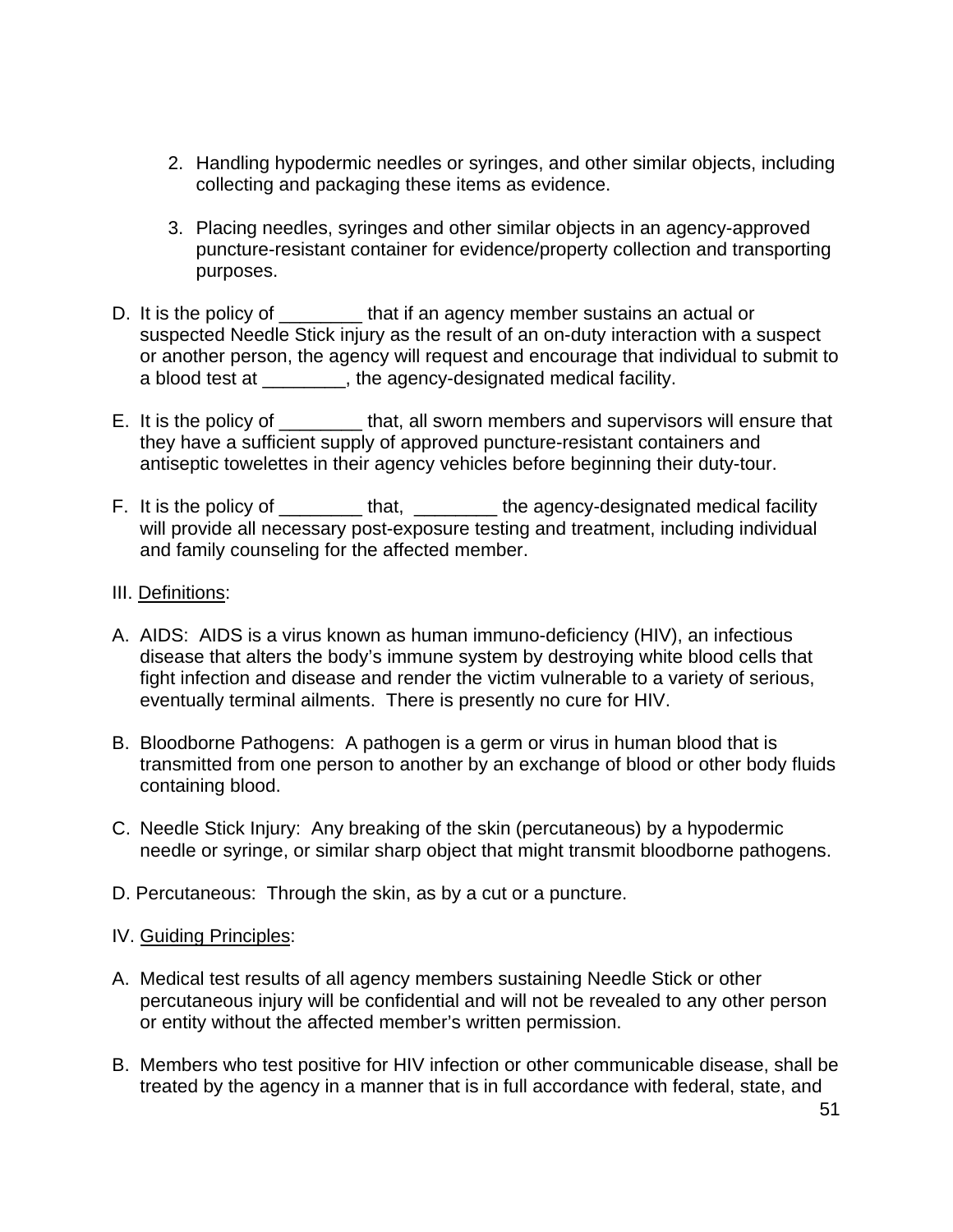local laws with respect to employees with physical conditions that may affect their work performance and do not pose an additional safety and health threat to themselves, the public, or members of the agency.

- V. Selected Relevant Cases:
- A. *Thomas* v*. State*, 128 Md. App. 274, 737 A.2d 622 (1999)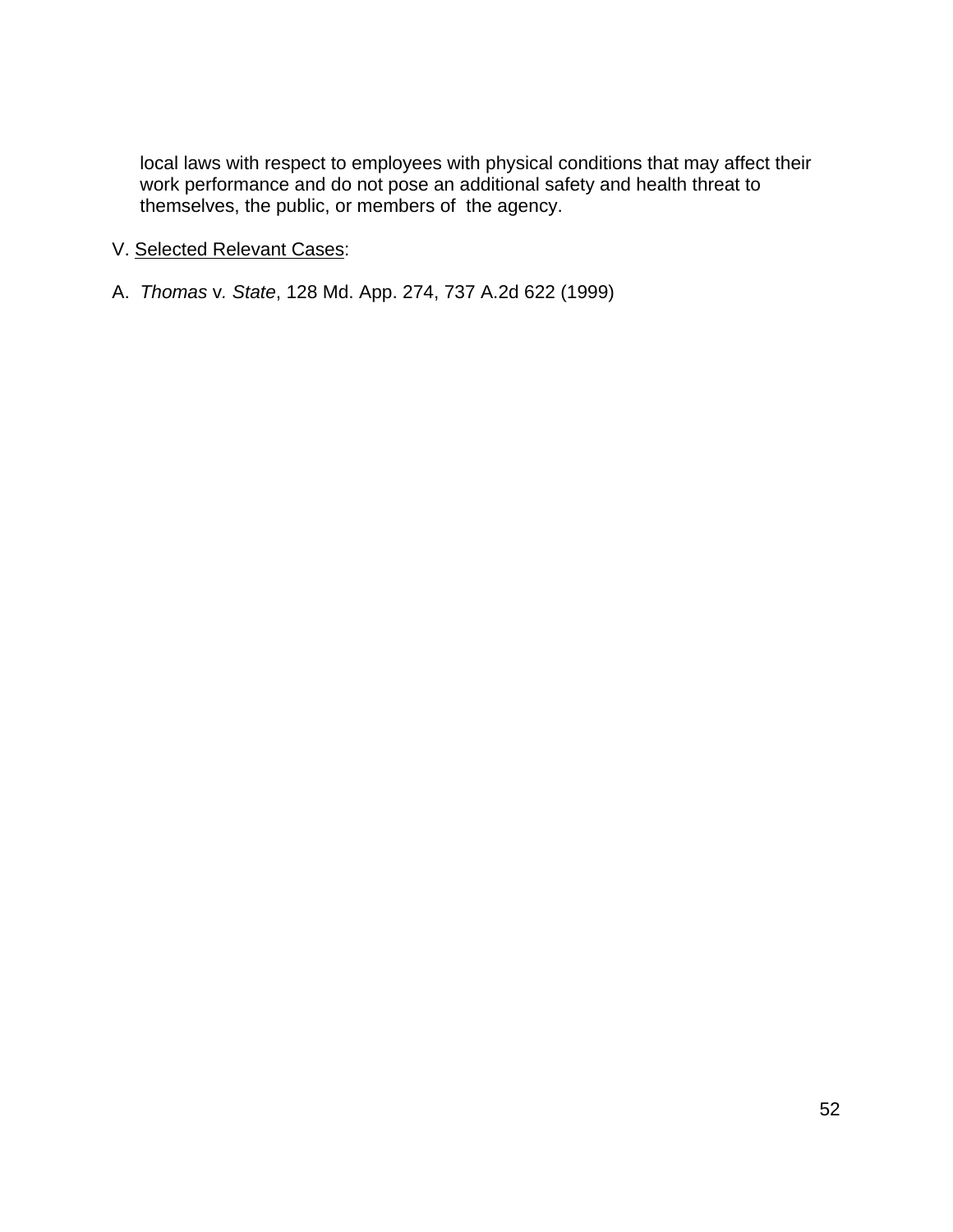## **INVESTIGATIVE & ENFORCEMENT TRAFFIC STOPS**

### I. Purpose:

The purpose of the policy is to establish guidelines for conducting constitutionally valid investigative and enforcement traffic stops.

- II. Policy:
- A. It is the policy of that, all investigative and enforcement traffic stops will be based upon articulable and constitutionally valid suspicions.
- B. It is the policy of that, a record system will be established to track investigative and enforcement traffic stops.
- C. It is the policy of \_\_\_\_\_\_\_\_ that, all sworn members will receive periodic training on a basis to reinforce previous training and/or to develop new skills to enhance police-citizen contacts.

*Commentary: Requiring an officer to ask the operator's race or ethnic group may only enflame and prolong an already tense situation. Agencies may opt to instruct officers to use their personal judgement in assessing race and ethnicity.* 

*Commentary: The Advisory Committee anticipates that agencies will initiate appropriate training programs to reinforce interpersonal communication skills developed during entrance level courses. The length of in-service programs and frequency of delivery is best determined by each agency.*

- III. Definitions:
- A. Investigative stop: A stop based on reasonable articulable suspicion or knowledge of criminal activity. Information may originate with another officer or by independent investigation.
- B. Enforcement stop: A stop initiated as a result of an observed violation of the criminal or traffic code.
- C. Reasonable and articulable suspicion: Actions taken by the officer must be reasonable under the existing circumstances and based on the officer's knowledge at the time. Officers must be able to point to and describe the specific factors that raised suspicions and led him or her to take action in connection with the traffic stop.
- D. *Whren* or "pretext" stop: The U.S. Supreme Court has determined that a law enforcement officer who observes a traffic violation may stop the violator, even though the true reason for the stop is the officer's interest in investigating whether the motorist is involved in other criminal activity. The constitutional reasonableness of a traffic stop does not depend on the actual motive of the individual officer. These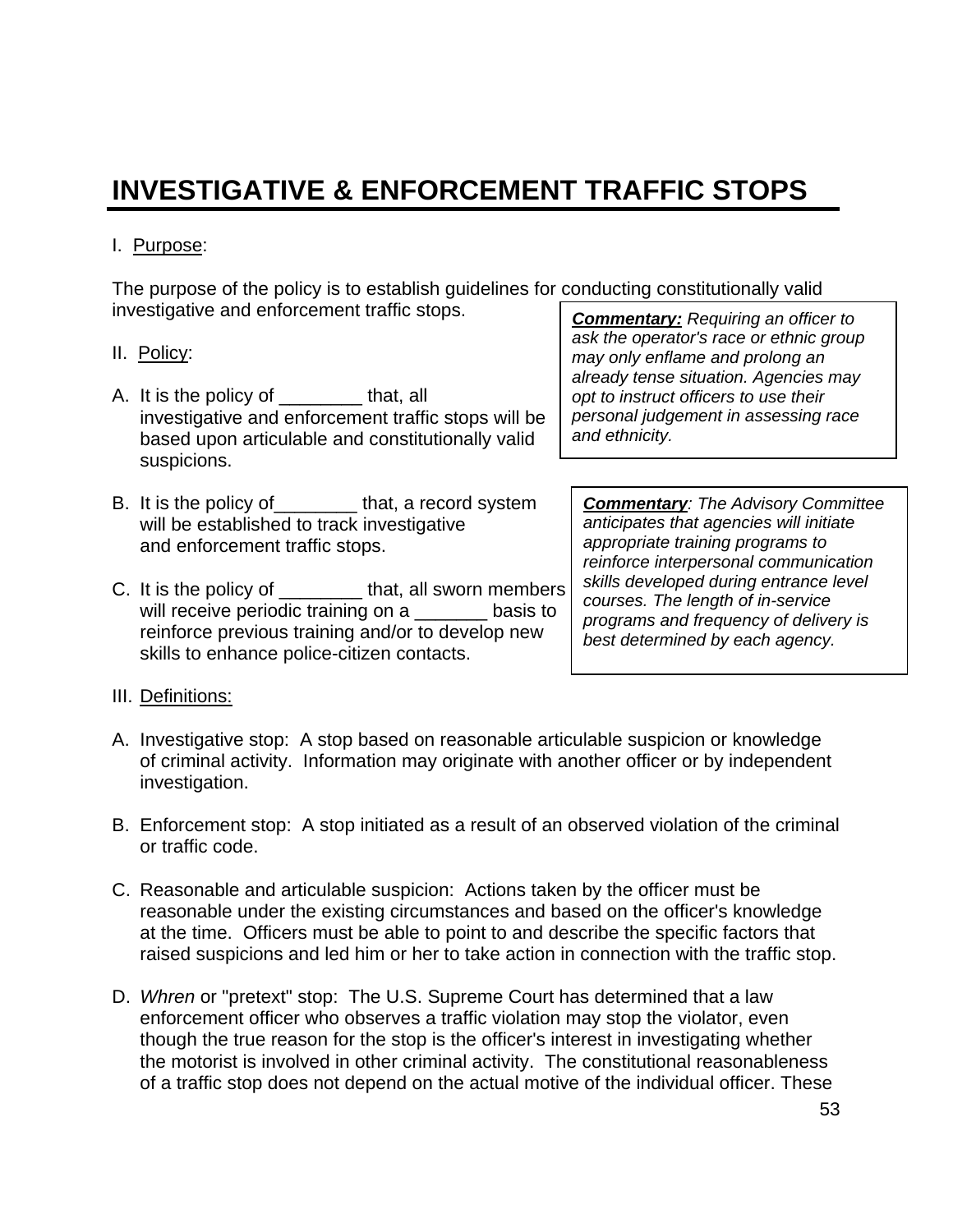types of traffic stops are known as *Whren* or "pretext" stops.

- E. Seizure: In the context of traffic stops, a seizure takes place when an officer makes an investigative or enforcement stop. Seizures during all traffic stops are subject to Constitutional constraints.
- F. Subsequent seizure: This form of seizure occurs when the original reason for the stop has been satisfied and the officer continues to detain the motorist and passenger(s). Once the underlying basis for the initial stop has concluded, a policedriver or police-passenger encounter which implicates the Fourth Amendment is constitutionally permissible only if (1) the driver and passenger(s) consents to the continuing intrusion, or (2) the officer has, at a minimum, a reasonable, articulable suspicion that criminal activity is afoot.

### IV. Guiding Principles:

- A. Law enforcement officers have a duty and authority to investigate suspicious activities that may be associated with the violation of criminal and motor vehicle laws. This duty does not include pursuing hunches or stereotyping, but is limited to reasonable articulable factors which would likely lead any knowledgeable, reasonable officer to the same conclusion, i.e. that a violation is occurring or has occurred.
- B. Any consideration, to any degree, of a person's race, ethnicity, age, or gender in law enforcement actions, including traffic stops, is absolutely prohibited. The only exception to this standard would occur if one or more characteristics were part of a specific lookout for a specific suspect. This applies to passengers as well as drivers.
- C. The recording and evaluating of statistical data is a management tool to be used, where appropriate, as a basis for counseling and training, and, if deemed necessary, further administrative inquiry. Police management will review and evaluate traffic stop data on a regular or periodic basis for patterns of prohibited activity.
- D. Officers should receive periodic training to enhance their ability to articulate and document their actions. By and large, officers take the proper actions for the proper reasons, yet fail to provide supporting documentation.
- E. Training programs should include a review of the Constitution and relevant case law affecting police-citizen contacts.
- F. Any such training should stress the importance of communication, particularly active listening and non-verbal cues.
- G. Police-citizen encounters, when done properly and professionally, have the potential to be positive community relations tools and can be a means of confronting adverse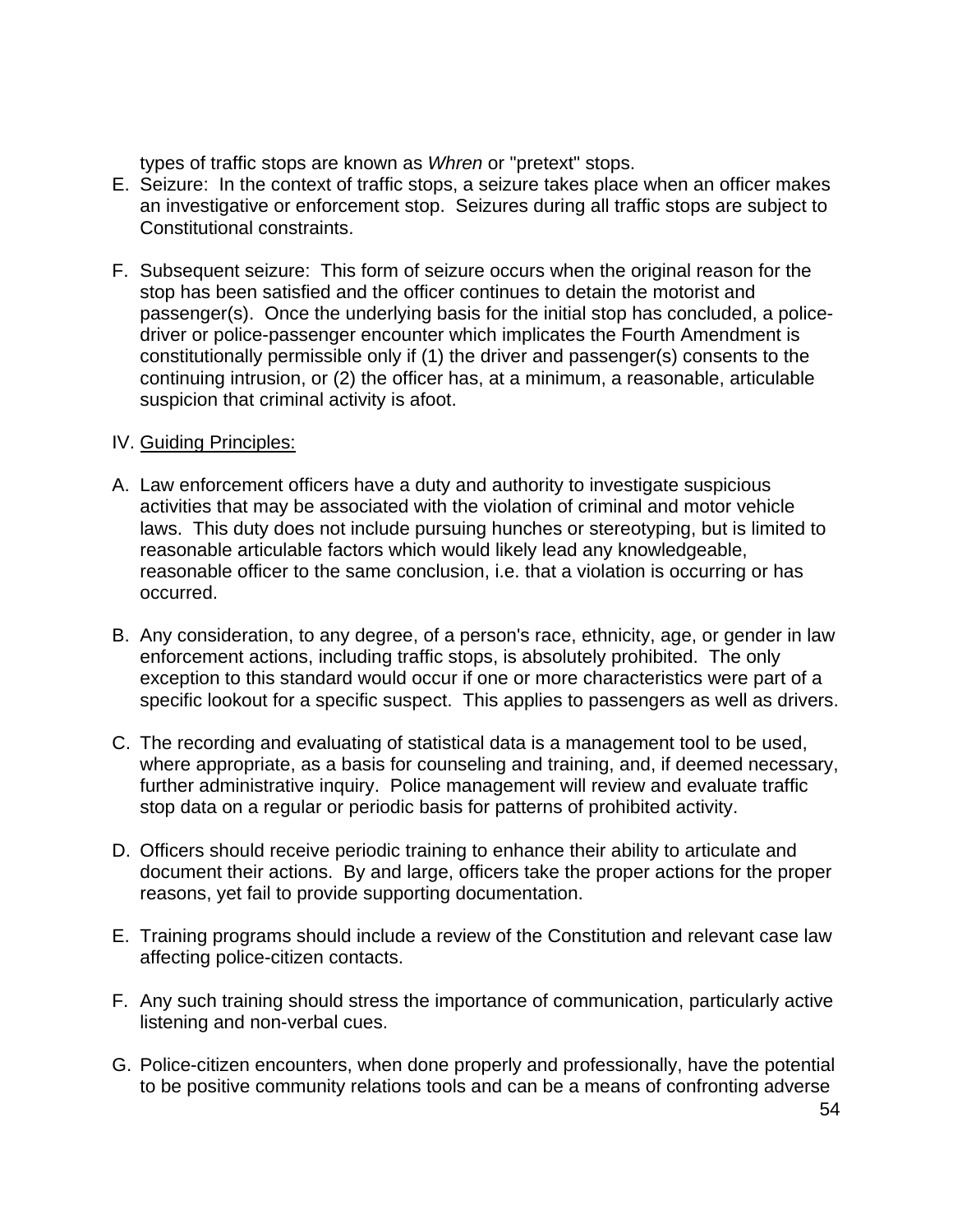anecdotal information.

- H. Nothing in this policy should be construed to alter the authority of a law enforcement officer to make an arrest, conduct a search or seizure, or otherwise fulfill the officer's law enforcement obligations.
- I. The record system will include data such as: race, ethnicity, age and gender of person stopped, suspicions of the officer that led to the contact, any enforcement action taken as a result of the contact, duration of the stop and any evidence or property seized as a result of the stop.
- J. Agencies should realize the advantage in issuing the driver and/or passenger(s) a receipt documenting the circumstances leading up to the stop and subsequent actions taken thereafter.
- V. Related Cases:
- A. *Pryor* v*. State*, 122 Md. App. 671, 681, 716 A.2d 338, 343 (1997), *cert. denied* 352 Md. 312, 721 A.2d 990 (1998)
- B. *Terry* v*. Ohio*, 392 U.S. 1, 88 S.Ct. 1868 (1968)
- C. *Whren* v*. U.S.*, 517 U.S. 806, 116 S.Ct. 1769 (1996)
- D. *Ferris* v*. State*, 355 Md. 356, 735 A.2d 491 (1999)
- E. *Charity* v*. State*, 132 Md. App. 598, 753 A.2d 556 (2000), *cert. denied*, 360 Md. 487, 759 A.2d 231 (2000)
- F. *Cartnail* v*. State*, 359 Md. 272, 753 A.2d 519 (2000)
- G. *Whiting* v*. State*, 125 Md. App. 404, 725 A.2d 623 (1999)
- H. *U.S.* v*. Armstrong,* 517 U.S. 456, 116 S.Ct. 1480 (1996)

*(Issued May 21, 2001)*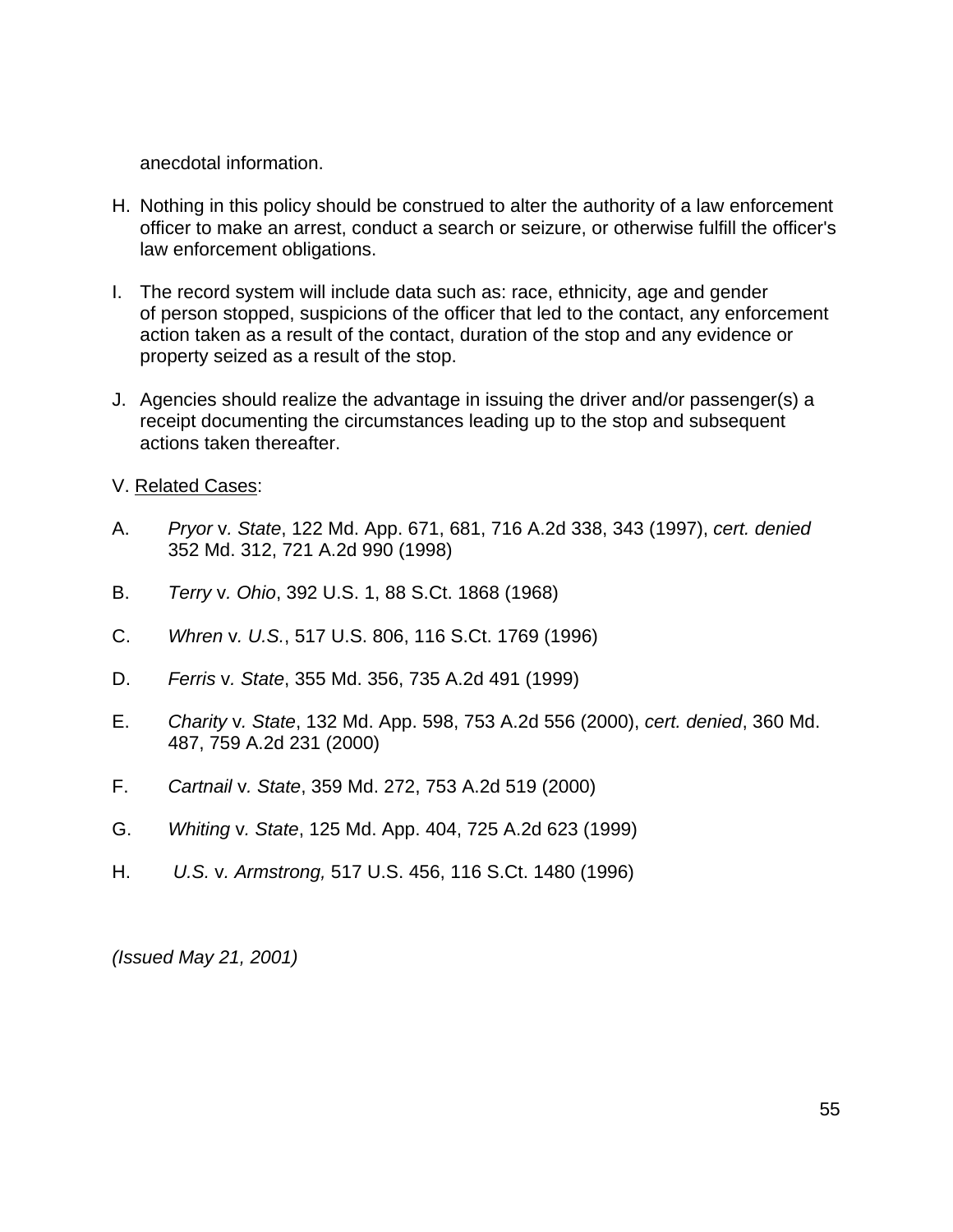## **INTERVIEWS AND INTERROGATIONS**

### I. Purpose:

The purpose of this policy is to provide standards and general guidelines for law enforcement interviews and interrogations that are accurate, credible and professionally accomplished.

### II. Policy:

- A. It is the policy of that, the conduct of police interviews and interrogations should be fair, competent, and totally objective. It is extremely important that this practice should also be perceived as non-coercive and unbiased by the courts and the general public.
- B. It is the policy of \_\_\_\_\_\_\_\_ that, interviews and interrogations comply with all constitutional requirements, applicable state and local laws and strictly adhere to agency investigative procedures.
- C. It is the policy of \_\_\_\_\_\_\_\_ to accurately and completely record or otherwise document the conditions, content, and conclusions of any interview or interrogations. This agency acknowledges the advantages of electronic recording whenever investigative and environmental conditions allow.

### III. Definitions:

- A. Interview: A purposeful and non-accusatory conversation with a victim, a complainant, a witness, or even a possible criminal suspect. The atmosphere is non-custodial and the interviewee should feel that he/she is free to end or terminate the interview and leave at any time.
- B. Interrogation: During an interrogation, the person being questioned by the police is not free to leave, and police questioning or conduct is specifically designed to elicit incriminating responses implicating the person in criminal activity. All custodial interrogations shall be preceded by issuance of the *Miranda* warning.
- C. Electronic Recording: The practice of audio recording and/or videotaping an interview or interrogation. It is a violation of Maryland law to audio-tape any conversation without the consent of all parties.
- D. Custody: A suspect is considered to be in custody if, under similar circumstances, a reasonable person in the suspect's position would feel that his/her liberty to move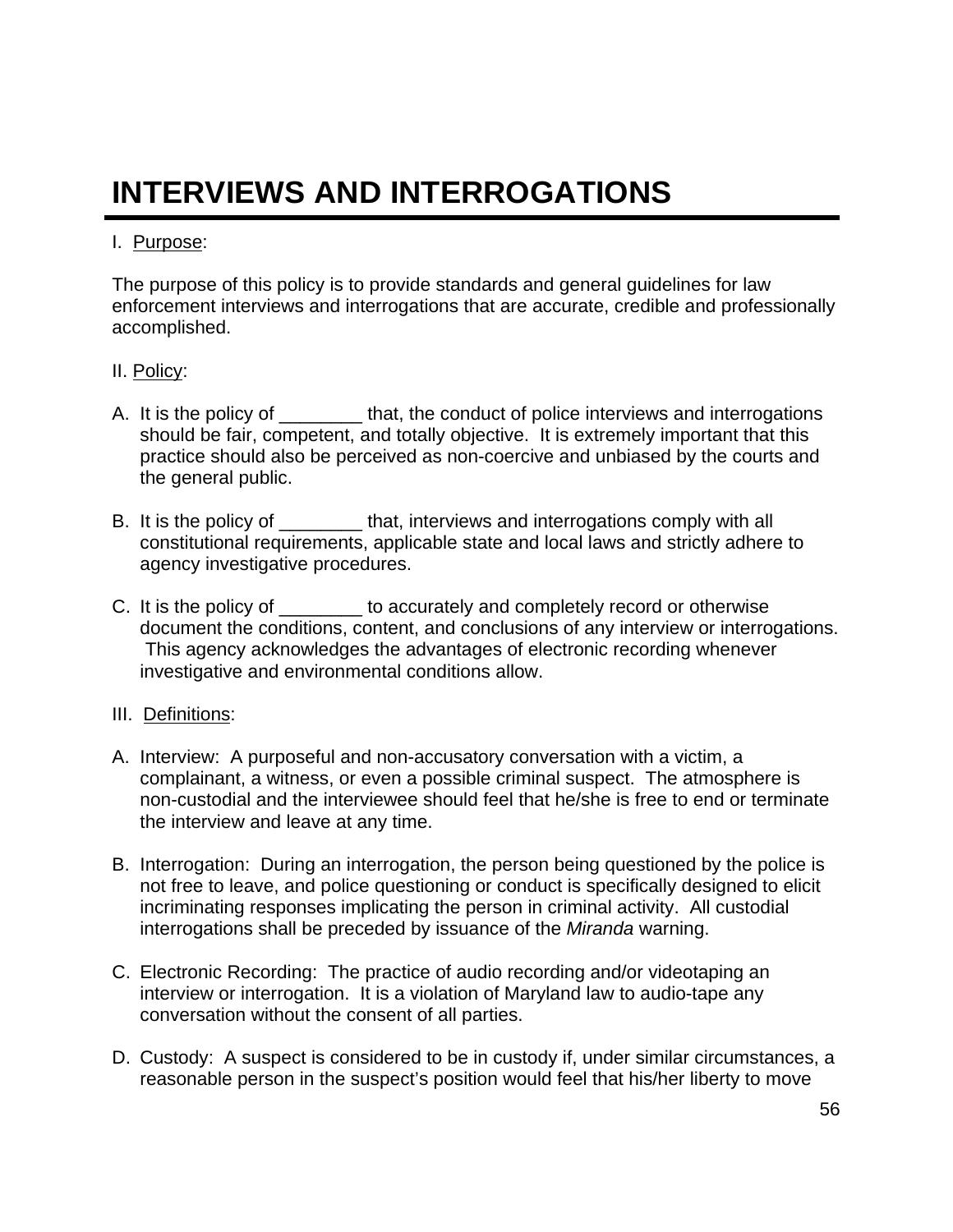about freely or leave was being restrained in any way.

### IV. Guiding Principles - Interviews:

- A. Interviews are critical components of a police investigation. Most police interviews are conducted with victims, complainants and witnesses to a criminal act. Interviews may be conducted in the field, in police facilities, in vehicles, or in any other convenient location.
- B. Officers should give clear notification, followed by acknowledgment by the person being interviewed that the questioning is non-custodial and that the person being questioned is free to discontinue and leave at any time.
- C. A fact-finding interview of a possible criminal suspect is not an interrogation. Thus the *Miranda* warnings are not required.
- D. If, at any time during an interview, a person's responses incriminate, or tend to incriminate him/her in the commission of a crime, the questioning officer shall give the *Miranda* warnings before continuing the interrogation, regardless of whether the person has been arrested. The warnings indicate that the person is now a suspect and that he/she is not at liberty to leave.
- E. Whenever possible and practical, officers should prepare a typed (or written) statement of an interview and have it reviewed, acknowledged as accurate and signed by the interviewee.
- F. While electronic recording may be appropriate for interrogation of criminal suspects, non-custodial interviews of crime victims, witnesses and associated individuals may also be electronically recorded.
- G. Any interview that is electronically recorded must have the express consent of all parties. Persons being interviewed should sign a consent form.
- V. Guiding Principles Interrogations:
- A. Custodial interrogations of criminal suspects shall always be preceded by *Miranda* warnings, using the agency pre-printed form. If at any stage of the custodial questioning, the suspect indicates that s/he wants to stop talking or to consult with an attorney before continuing, the questioning shall stop.
- B. Interrogations should be pre-planned and investigating officers should have a clear understanding of the issues to be covered. This ordinarily includes an understanding of the evidence available, victim/witness accounts, offense elements, possible alibis and defenses, and applicable laws.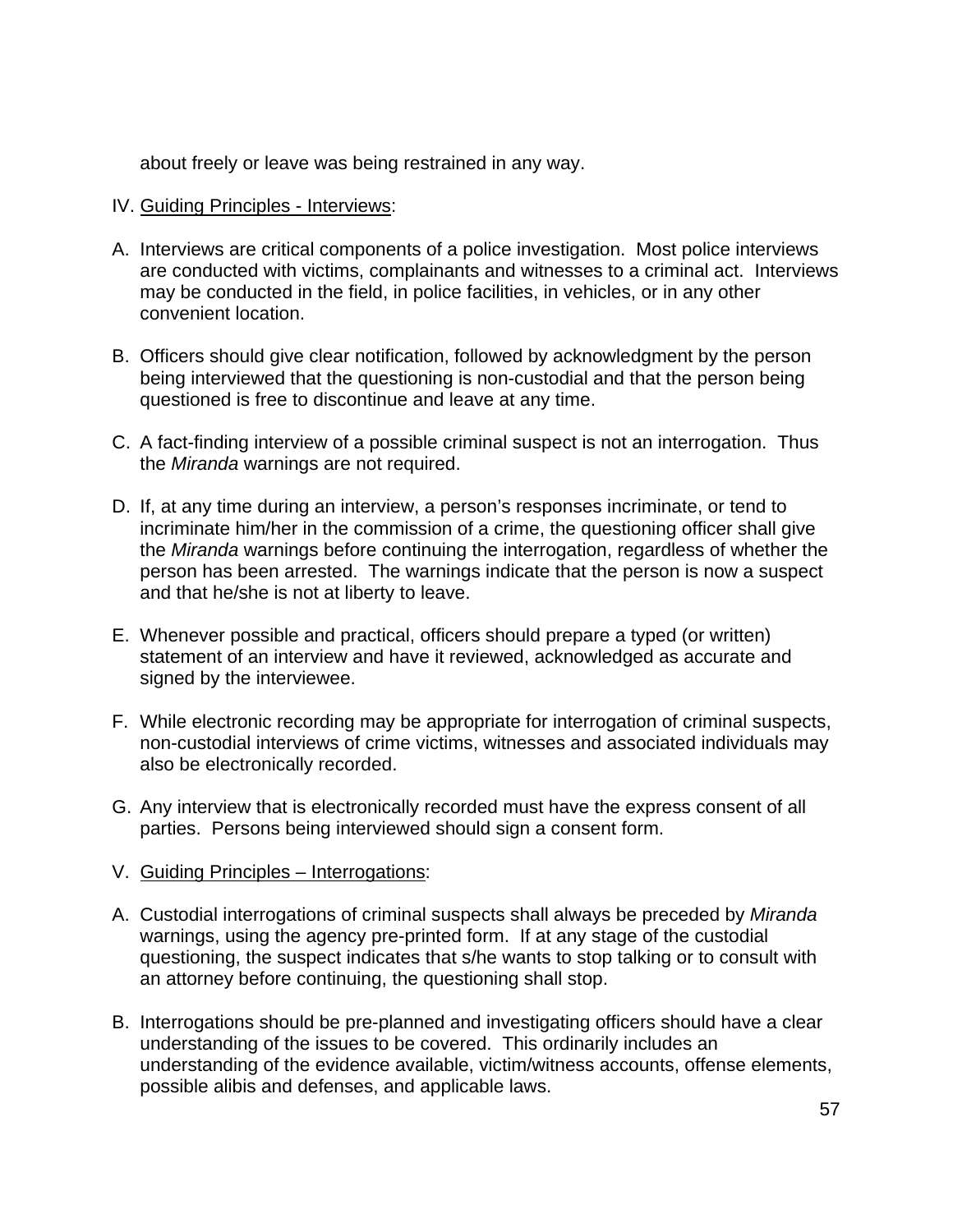- C. Interrogations should, whenever possible, be conducted by two officers. Prior to the interrogation each officer should have a clear understanding of the respective roles each will perform.
- D. If a confession to a criminal act is obtained, officers should prepare a written statement to that effect and endeavor to have it reviewed, acknowledged as accurate, and signed by the suspect.
- E. Where practical and when available, consideration should be given to recording the entire interrogation on videotape. This consideration should be given regardless of whether the interrogation is conducted in the field or in a police facility.
- F. If the interrogation is to be electronically recorded, the suspect should first sign a consent form. Covert or surreptitious electronic audio recordings of interviews and interrogations are prohibited by Maryland law.
- G. Under no circumstances are interrogating officers allowed to utilize physical force or any physically inhumane or abusive coercion against a suspect to make him or her provide incriminating information. The use of physical force or employment of torture techniques or psychological coercion during an interrogation is unconstitutional.
- H. Officers have no authority to offer promises of leniency or special consideration as inducements for admissions or cooperation. This subtle form of coercion is prohibited.
- I. Information developed through interrogations and/or confessions should be corroborated to the fullest extent possible by information and evidence available through other investigative means.
- J. If there is more than one suspect, any incriminating statements or information supplied by one suspect against another must be independently substantiated.

### VI. Special Cases – Juveniles:

- A. Juveniles have the same *Miranda* rights as adults. A juvenile suspect may waive *Miranda* and make a voluntary statement during a custodial interrogation, but whether the statement is voluntary depends on factors such as: age; experience; education; background; intelligence; capacity to understand his or her rights and the consequences of waiving them; and presence of a parent during the interrogation.
- B. Although police are not specifically required to tell a juvenile that he or she has a right to speak to his or her parents, it is advisable to do so. Parents' absence from the interrogation does not automatically invalidate the statement, but at least one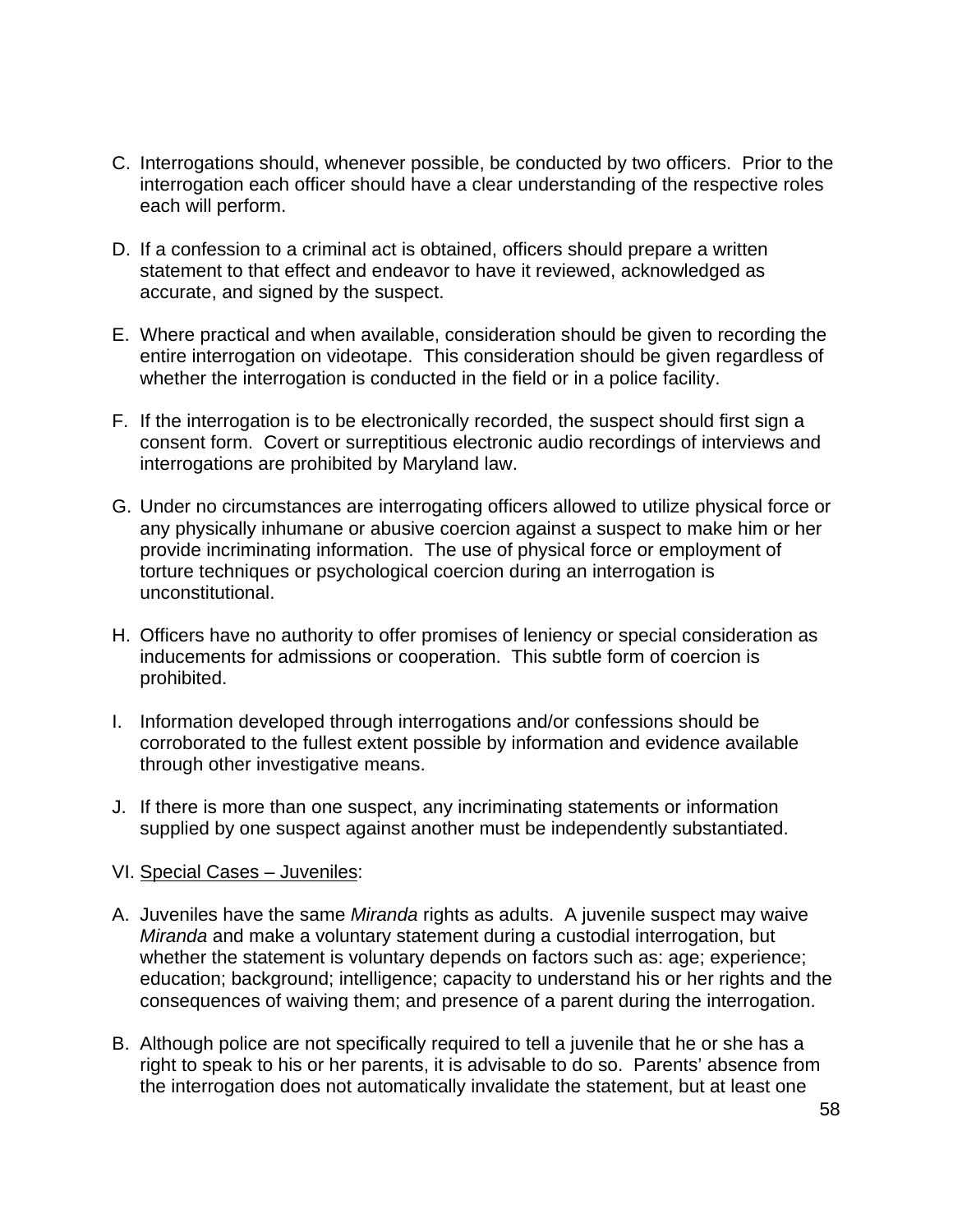Maryland court has held that a 10-year old is entitled to parental guidance, unless the State could demonstrate he had the mental capacity to understand the significance of his *Miranda* rights and the consequences of waiving them.

- C. Interrogation of juveniles should be limited to a reasonable time-duration with opportunities for periodic rest breaks. The number of officers participating in the interrogation of a juvenile should be limited.
- VII. Related Cases:
- A. *Fare* v*. Michael C.,* 442 U.S. 707, *reh'g den.,* 444 U.S. 887 (1979)
- B. *Johnson* v*. Zerbst,* 304 U.S. 458 (1938)
- C. *Lodowski* v*. State,* 307 Md. 233 (1986)
- D. *In re Lucas F.,* 68 Md.App. 97 (1986), *cert. den.* 307 Md. 433 (1986)
- E. *Miranda* v*. Arizona*, 384 U.S. 436 (1966)
- F. *Winder v. State,* 362 Md. 275 (2001)
- G. *Baynor* v*. State,* 355 Md. 726, 738 (1999)

*(Issued November 18, 2002)*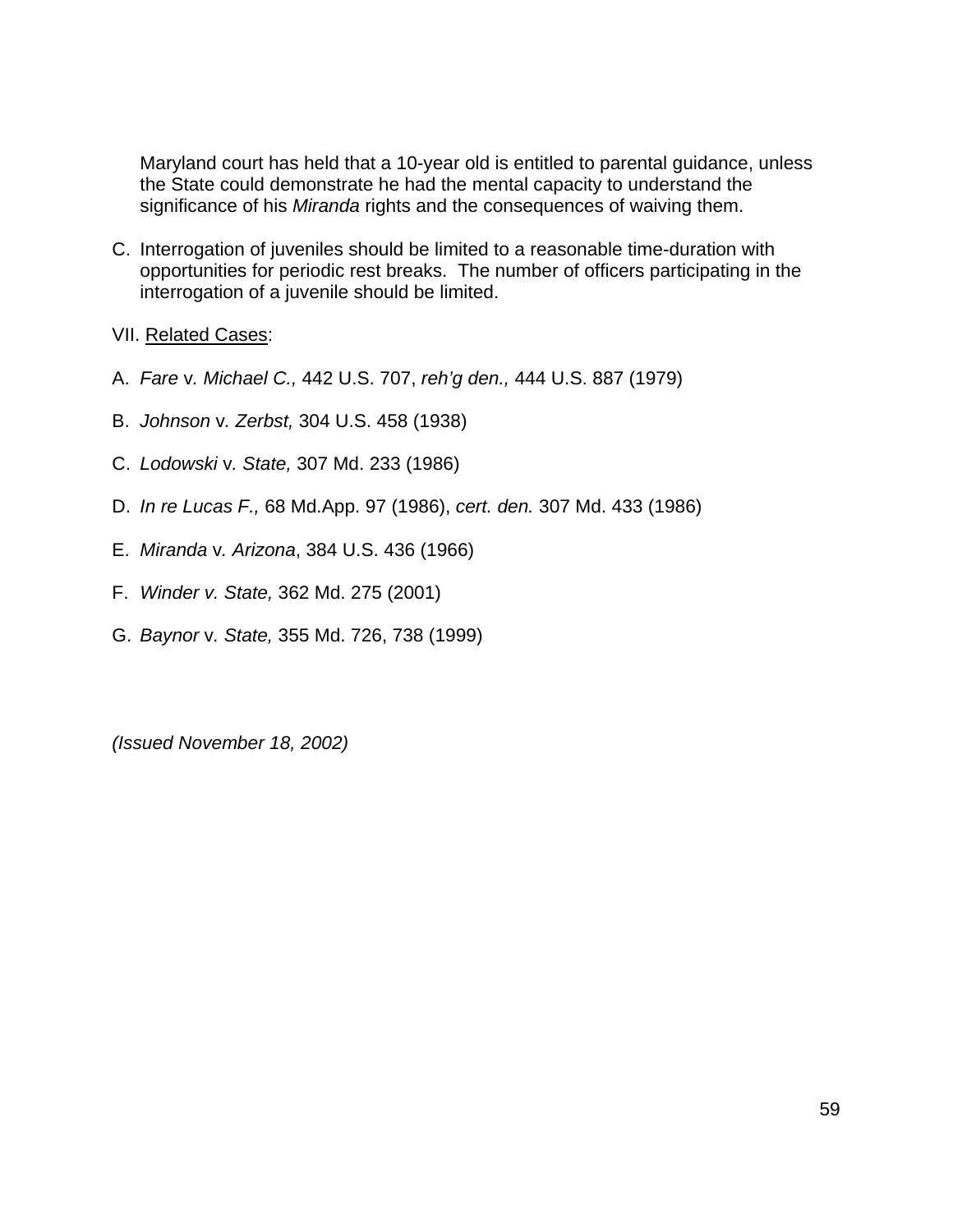## **ETHICS IN LAW ENFORCEMENT**

(Model Policy created by the Maryland Chiefs of Police Association and adopted on April 14, 2004)

I. Purpose:

The purpose of this policy is to outline the general parameters of ethical conduct that is expected of all sworn members of this agency, both on and off-duty.

- II. Policy:
- A. It is the policy of \_\_\_\_\_\_\_, that sworn members will perform their professional duties competently and conscientiously in full accordance with the law as well as agency rules and regulations and agency values.
- B. It is the policy of \_\_\_\_\_\_\_, that sworn members, while on-duty, will uniformly treat private citizens in a civil and equitable manner, regardless of the circumstances of the sworn member-citizen contact or citizen's status.
- C. It is the policy of \_\_\_\_\_\_\_, that sworn members will conduct their off-duty personal lives in a mature, law-abiding and exemplary manner.
- D. The policy of \_\_\_\_\_\_\_\_, applies to **all sworn members**, including command members, and the agency chief executive.
- E. It is the policy of \_\_\_\_\_\_\_, that all sworn members will be guided by the provisions of the IACP law enforcement ethics statements which are contained as Appendices of this policy.
- III. Definitions:
- A. Corrupt Practices: Conduct by sworn members that involves profiting from their misuse of authority of office, usually for personal gain for themselves or others, including bribery, extortion, fraud and perjury.
- B. Gratuities: Gifts, advantages or favors, solicited or unsolicited, by sworn members of any rank, from a citizen or other public official, that may tend to influence or compromise the member's duty performance, so that future considerations may be reasonably expected by the citizen-benefactor; a *quid-pro-quo* arrangement.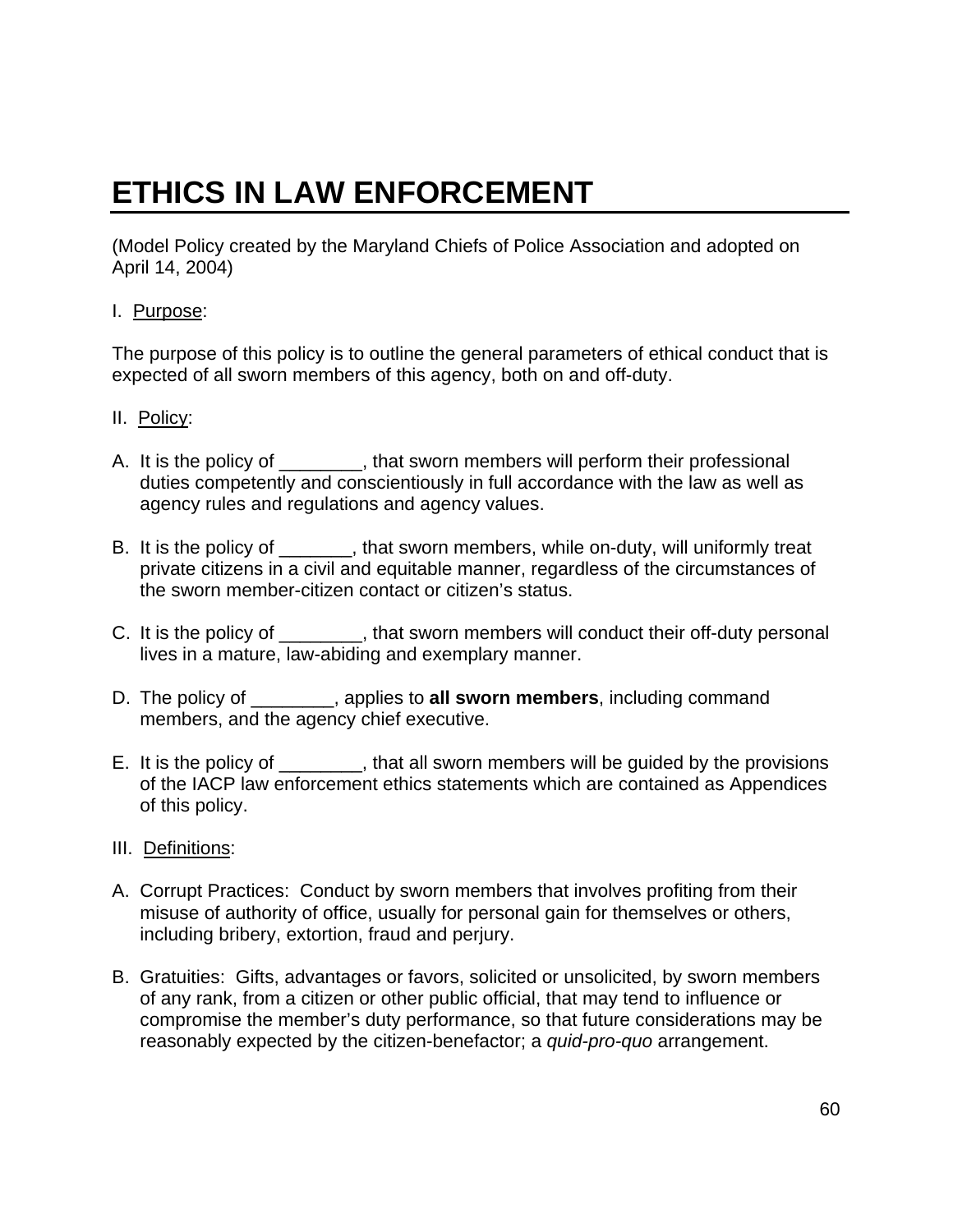- C. Noble Cause Intent: The phenomenon of officers who engage in misconduct or commit a criminal act, in the belief that the end result will justify their actions.
- D. Malfeasance: The intentional commission of a prohibited act.
- E. Misfeasance: The improper performance of a required act.
- F. Nonfeasance: Failure to perform a required act.
- IV. Guiding Principles:
- A. Sworn members are personally and professionally responsible for compliance with all laws and agency rules and regulations. They cannot consider themselves exempt from any law or regulation based on any situational basis, either workrelated or off-duty.
- B. Sworn members cannot engage in any misconduct, either on or off-duty, that might discredit themselves or this agency. Police misconduct is impropriety in public office, either by commission or omission and is understood to include:
	- Malfeasance
	- Misfeasance
	- Nonfeasance.
- C. Sworn members are responsible for their actions, both on and off-duty, and they are required to fully cooperate with any official inquiry into their work performance and behavior.
- D. Sworn members shall treat other agency members, both sworn and civilian, in a civil, professional and collegial manner. Harassment and discrimination, either in or out of the workplace, directed at either coworkers or private citizens, is expressly prohibited.
- E. Sworn members shall not accept gratuities. This proscription applies to all sworn ranks and positions—No exceptions.
- F. All sworn members, particularly those in command positions, must avoid any possible conflicts of interest which might discredit themselves or this agency.
- G. Corrupt practices, regardless of any presumed "noble cause intent," will not be tolerated on the part of any sworn member.
- H. Sworn members can use any reasonable means to protect themselves or to effect compliance with a lawful enforcement action. Excessive use of force is strictly prohibited.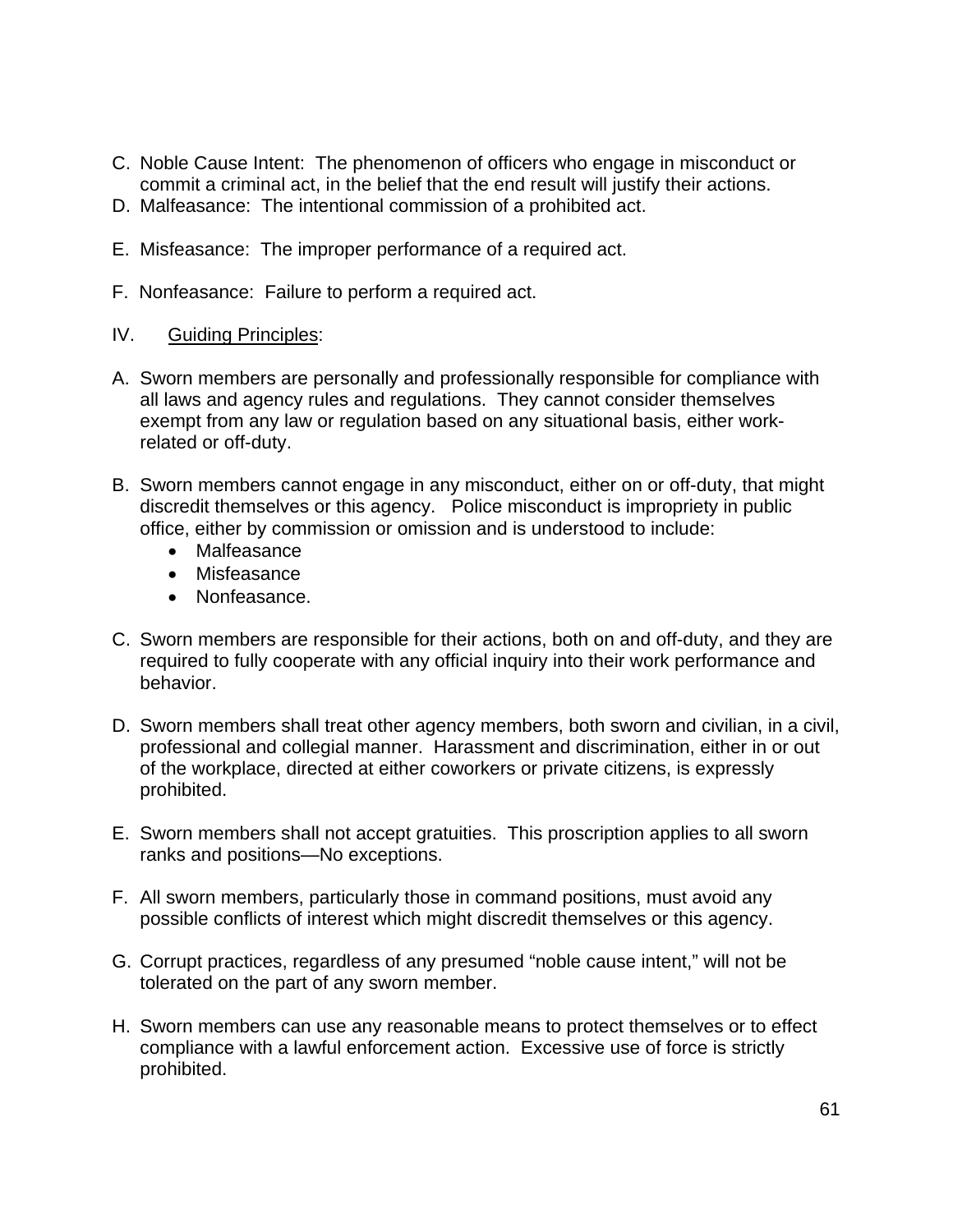- I. Sworn members shall be constantly cognizant of the unique role that discretion plays in their authority as law enforcement officers, along with its corollary of confidentiality with regard to both agency matters and the public's right to privacy.
- J. Although this policy was primarily created for sworn members, it is also applicable to civilian employees as well.
- V. Relevant Law:
- A. Maryland Public Ethics Law, Annotated Code of Maryland, State Government Article §15-101, *et seq.*
- B. Maryland Law Enforcement Officers' Bill of Rights (LEOBR), Public Safety Article*.* §3-101, *et seq.*
- VI. Appendices:

Appendix A - IACP Law Enforcement Oath of Honor Appendix B - IACP Law Enforcement Code of Ethics Appendix C - IACP Law Enforcement Code of Conduct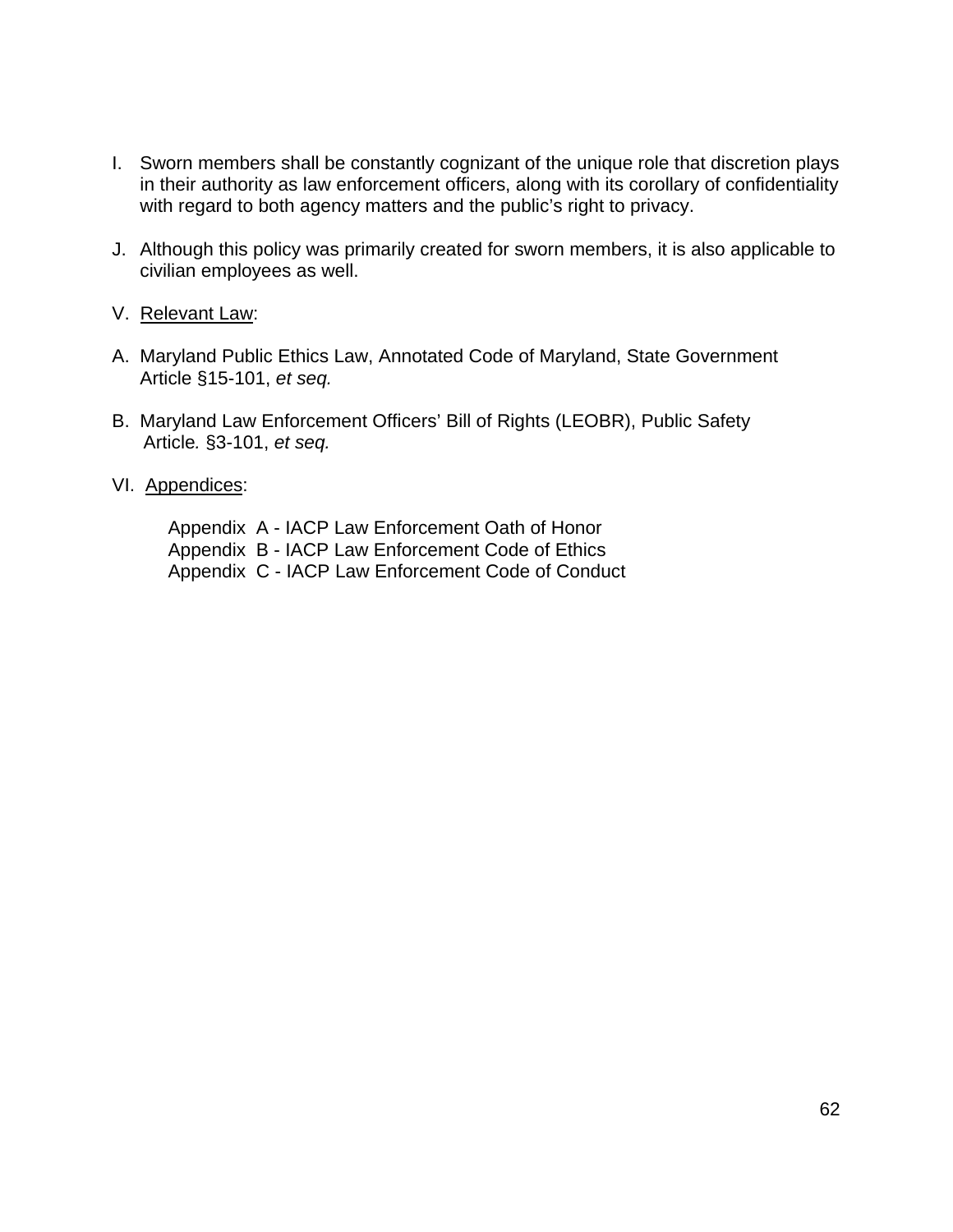### Appendix A

### **Law Enforcement Oath of Honor**

*On my honor, I will never betray my badge, my integrity, my character or the public trust* 

*I will always have the courage to hold myself and others accountable for our actions.* 

> *I will always uphold the constitution, my community, and the agency I serve.*

Source: International Association of Chiefs of Police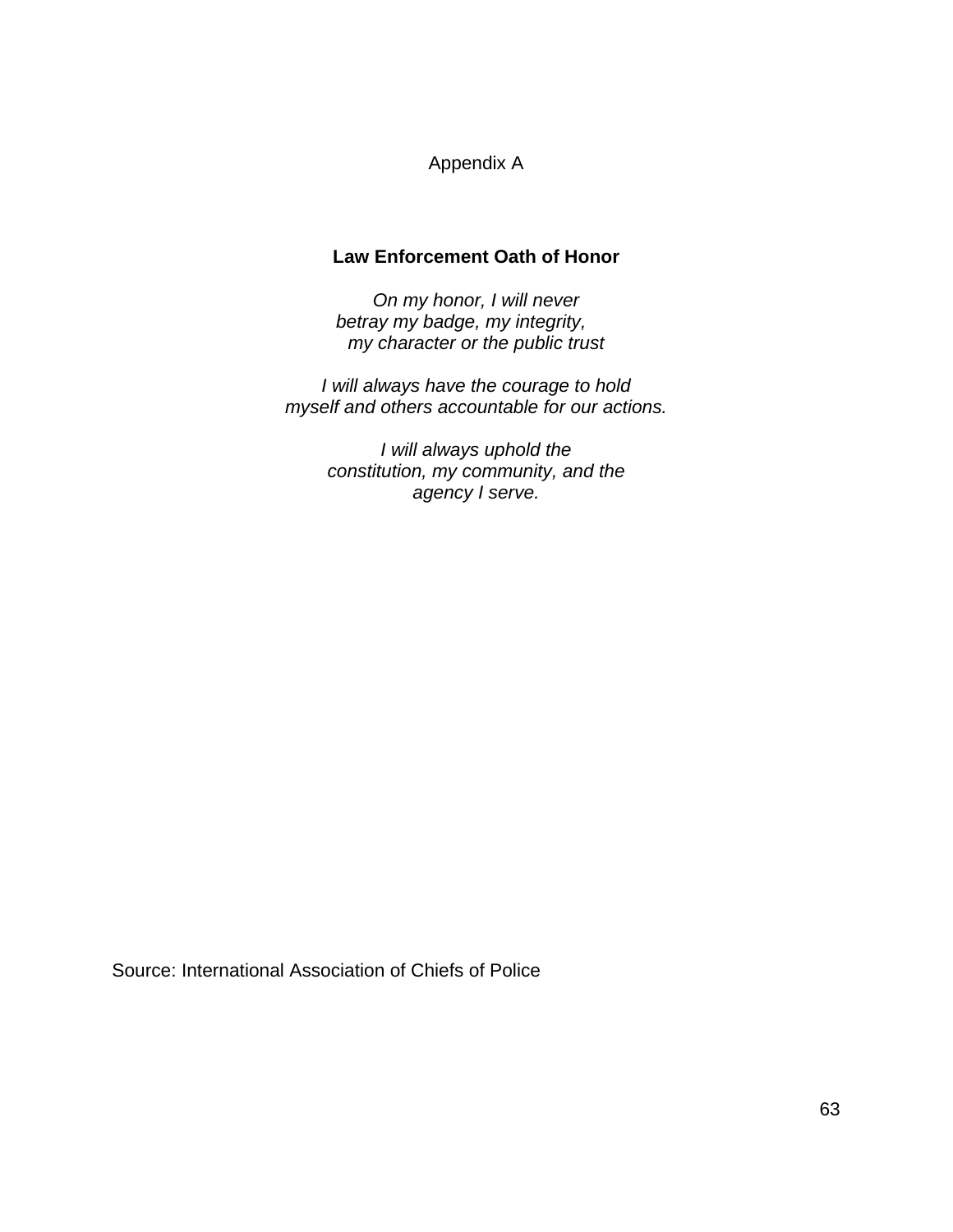### Appendix B

### **Law Enforcement Code of Ethics**

 *As a law enforcement officer, my fundamental duty is to serve the community, to safeguard lives and property, to protect the innocent against deception, the weak against oppression or intimidation and the peaceful against violence or disorder, and to respect the constitutional rights of all to liberty, equality and justice.* 

*I* will keep my private life unsullied as an example to all and will behave in a *manner that does not bring discredit to me or to my agency. I will maintain courageous calm in the face of danger, scorn or ridicule; develop self-restraint; and be constantly mindful of the welfare of others. Honest in thought and deed both in my personal and official life, I will be exemplary in obeying the law and the regulations of my department. Whatever I see or hear of a confidential nature or that is confided to me in my official capacity will be kept ever secret unless revelation is necessary in the performance of my duty.* 

*I will never act officiously or permit personal feelings, prejudices, political beliefs, aspirations, animosities or friendships to influence my decisions. With no compromise for crime and with relentless prosecution of criminals, I will enforce the law courteously and appropriately without fear or favor, malice or ill will, never employing unnecessary force or violence and never accepting gratuities.* 

 *I recognize the badge of my office as a symbol of public faith, and I accept it as a public trust to be held so long as I am true to the ethics of police service. I will never engage in acts of corruption or bribery, nor will I condone such acts by other police officers. I will cooperate with all legally authorized agencies and their representatives in the pursuit of justice.* 

 *I know that I alone am responsible for my own standard of professional performance and will take every reasonable opportunity to enhance and improve my level of knowledge and competence.* 

 *I will constantly strive to achieve these objectives and ideals, dedicating myself before God to my chosen profession ... law enforcement.* 

Source: International Association of Chiefs of Police

Appendix C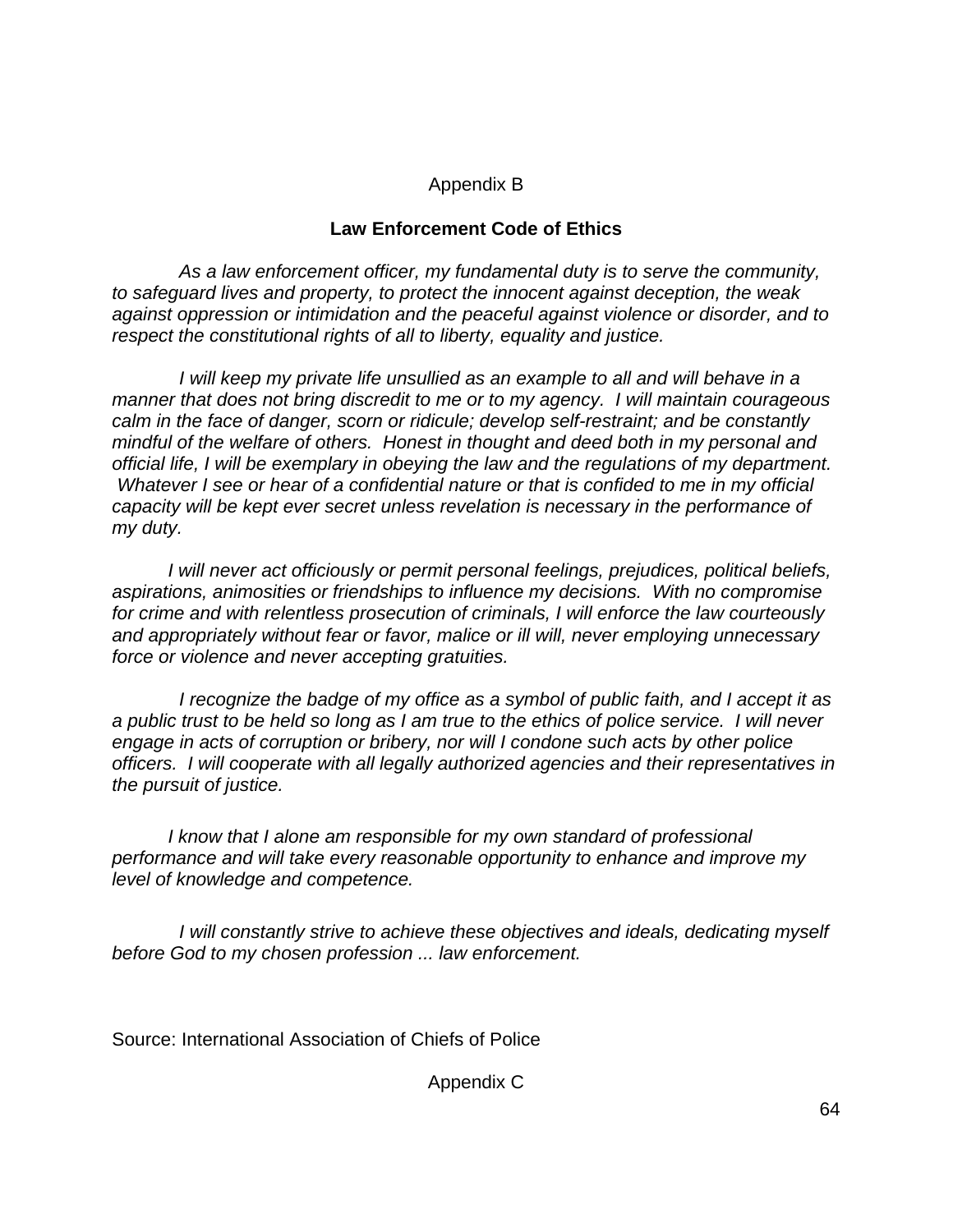#### **Law Enforcement Code of Conduct**

#### *Primary Responsibilities of a Police Officer*

 *A police officer acts as an official representative of government who is required and trusted to work within the law. The officer's powers and duties are conferred by statute. The fundamental duties of a police officer include serving the community, safeguarding lives and property, protecting the innocent, keeping the peace and ensuring the rights of all to liberty, equality and justice.* 

#### *Performance of the Duties of a Police Officer*

*A police officer shall perform all duties impartially, without favor or affection or ill will and without regard to status, sex, race, religion, political belief or aspiration. All citizens will be treated equally with courtesy, consideration and dignity.* 

*Officers will never allow personal feelings, animosities or friendships to influence official conduct. Laws will be enforced appropriately and courteously and in carrying out their responsibilities, officers will strive to obtain maximum cooperation from the public. They will conduct themselves in appearance and deportment in such a manner as to inspire confidence and respect for the position of public trust they hold.* 

#### *Discretion*

*A police officer will use responsibly the discretion vested in his position and exercise it within the law. The principle of reasonableness will guide the officer's determinations, and the officer will consider all surrounding circumstances in determining whether any legal action shall be taken.* 

*Consistent and wise use of discretion, based on professional policing competence,* 

*will do much to preserve good relationships and retain the confidence of the public. There can be difficulty in choosing between conflicting courses of action. It is important to remember that a timely word of advice rather than arrest-which may be correct in appropriate circumstances-can be a more effective means of achieving a desired end.* 

#### *Use of Force*

*A police officer will never employ unnecessary force or violence and will use only such force in the discharge of duty as is reasonable in all circumstances.* 

 *The use of force should be used only with the greatest restraint and only after discussion, negotiation and persuasion have been found to be inappropriate or*  ineffective. While the use of force is occasionally unavoidable, every police officer will *refrain from unnecessary infliction of pain or suffering and will never engage in cruel, degrading or inhuman treatment of any person.* 

#### *Confidentiality*

*Whatever a police officer sees, hears or learns of that is of a confidential nature*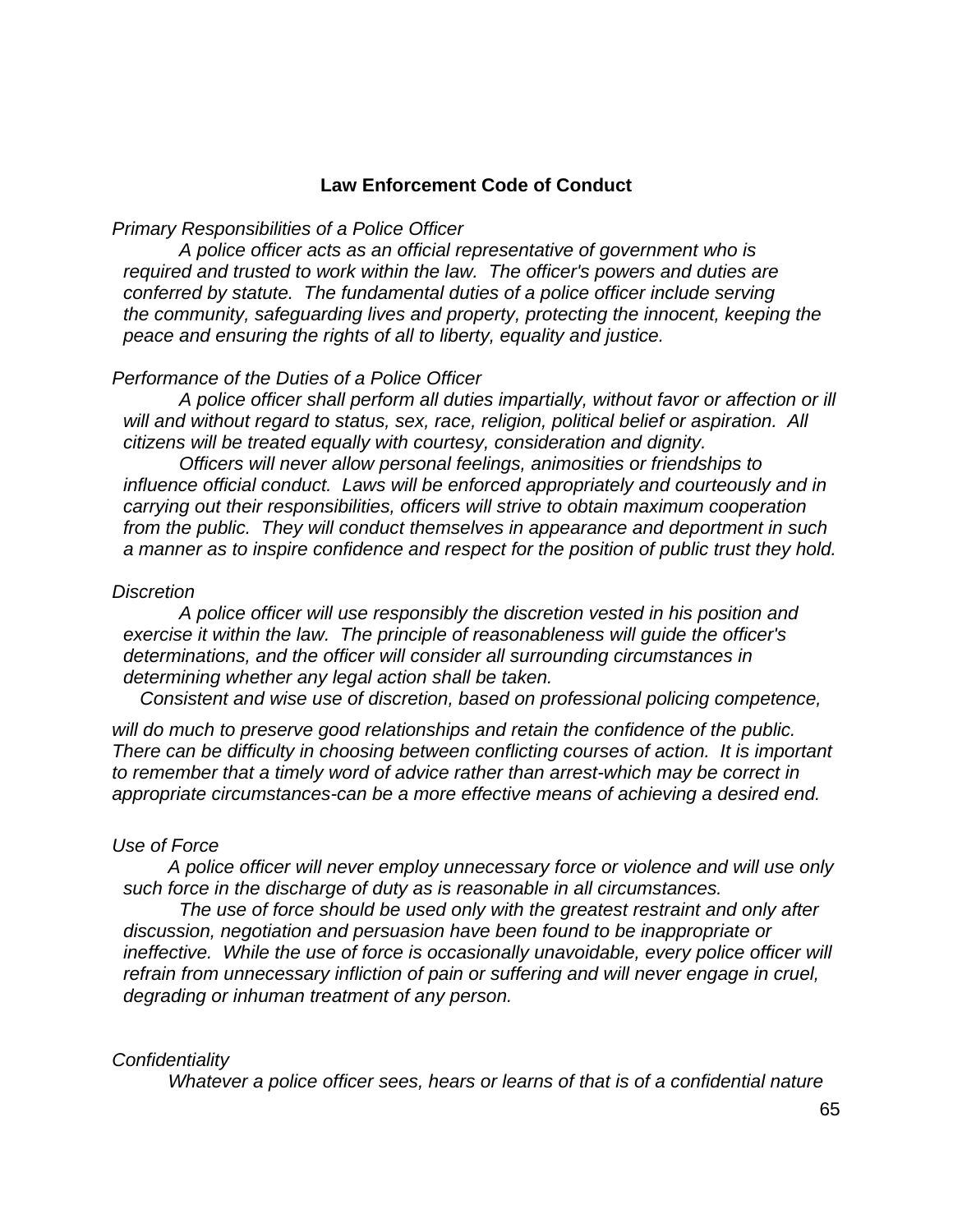*will be kept secret unless the performance of duty or legal provision requires otherwise. Members of the public have a right to security and privacy, and information obtained about them must not be improperly divulged.* 

#### *Integrity*

 *A police officer will not engage in acts of corruption or bribery, nor will an officer condone such acts by other police officers.* 

*The public demands that the integrity of police officers be above reproach. Police officers must, therefore, avoid any conduct that might compromise integrity*  and thus undercut the public confidence in a law enforcement agency. Officers will *refuse to accept any gifts, presents, subscriptions, favors, gratuities or promises that could be interpreted as seeking to cause the officer to refrain from performing official responsibilities honestly and within the law. Police officers must not receive private or special advantage from their official status. Respect from the public cannot be bought, it can only be earned and cultivated.* 

#### *Cooperation with Other Police Officers and Agencies*

*Police officers will cooperate with all legally authorized agencies and their representatives in the pursuit of justice.* 

*An officer or agency may be one among many organizations that may provide law enforcement services to a jurisdiction. It is imperative that a police officer assist colleagues fully and completely with respect and consideration at all times.* 

#### *Personal-Professional Capabilities*

*Police officers will be responsible for their own standard of professional performance and will take every reasonable opportunity to enhance and improve their level of knowledge and competence.* 

*Through study and experience, a police officer can acquire the high level of knowledge and competence that is essential for the efficient and effective performance of duty. The acquisition of knowledge is a never-ending process of personal and professional development that should be pursued constantly.* 

#### *Private Life*

*Police officers will behave in a manner that does not bring discredit to their agencies or themselves.* 

*A police officer's character and conduct while off duty must always be exemplary, thus maintaining a position of respect in the community in which he or she lives and serves. The officer's personal behavior must be beyond reproach.* 

Source: International Association of Chiefs of Police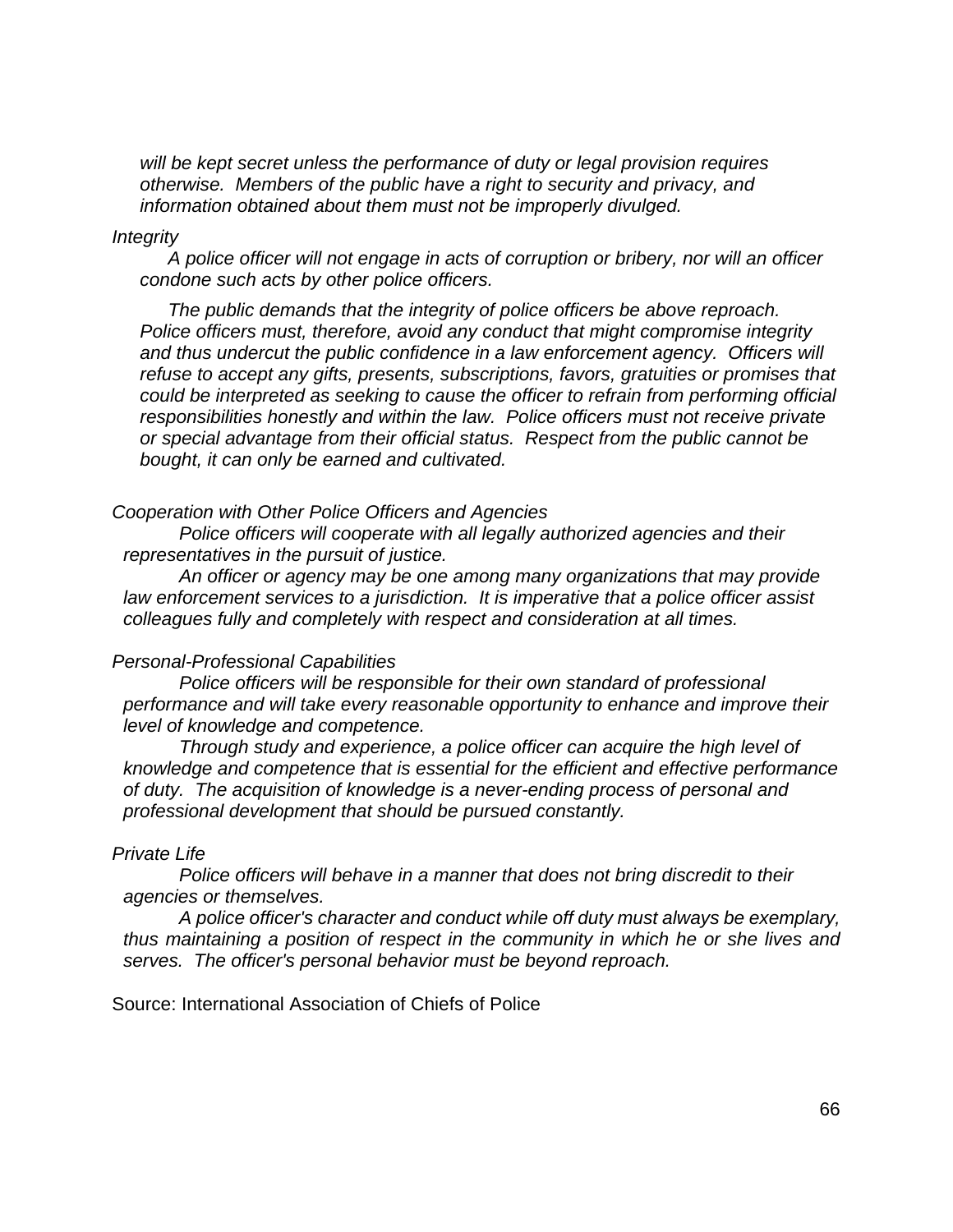## **DOMESTIC VIOLENCE BY LAW ENFORCEMENT OFFICER**

### I. Purpose:

The purpose of this model policy is to establish enforcement and operational guidelines for investigating and handling incidents of suspected or alleged domestic violence when the primary aggressor is a sworn law enforcement officer.

- II. Policy:
- A. It is the policy of \_\_\_\_\_\_\_, that whenever a member of this agency learns of an incident of domestic violence, either alleged or proven, by any sworn law enforcement officer, the matter shall be reported, investigated and handled no differently than if the officer were a civilian.
- B. It shall be the policy of \_\_\_\_\_\_\_, that if a sworn member of this or any other law enforcement agency is suspected to be the primary aggressor in a domestic violence incident, the investigating officer will notify a supervisory officer who will immediately respond to the scene.
- C. It is the policy of \_\_\_\_\_\_\_, that after a comprehensive preliminary investigation at the scene of the alleged domestic violence incident, if the investigating supervisor has **probable cause** to believe that the involved officer was the primary aggressor in a domestic violence incident, the preferred enforcement response is a physical arrest of the officer, regardless of rank or position, or obtaining an arrest warrant if the officer has left the scene
- D. It is the policy of that following an arrest of an officer for domestic violence, his or her issue and off-duty handgun (if any) will be seized, along with any other firearm(s) in proximity to the crime scene.
- E. It is the policy of that the arrested officer will be suspended by the investigating supervisory officer and the officer's badge, MPTC certification card and agency ID card will be collected.
- F. It is the policy of \_\_\_\_\_\_\_\_, that if the officer is a member of this agency, the investigating supervisor will notify the Internal Affairs Unit or an officer who is designated to conduct an internal investigation.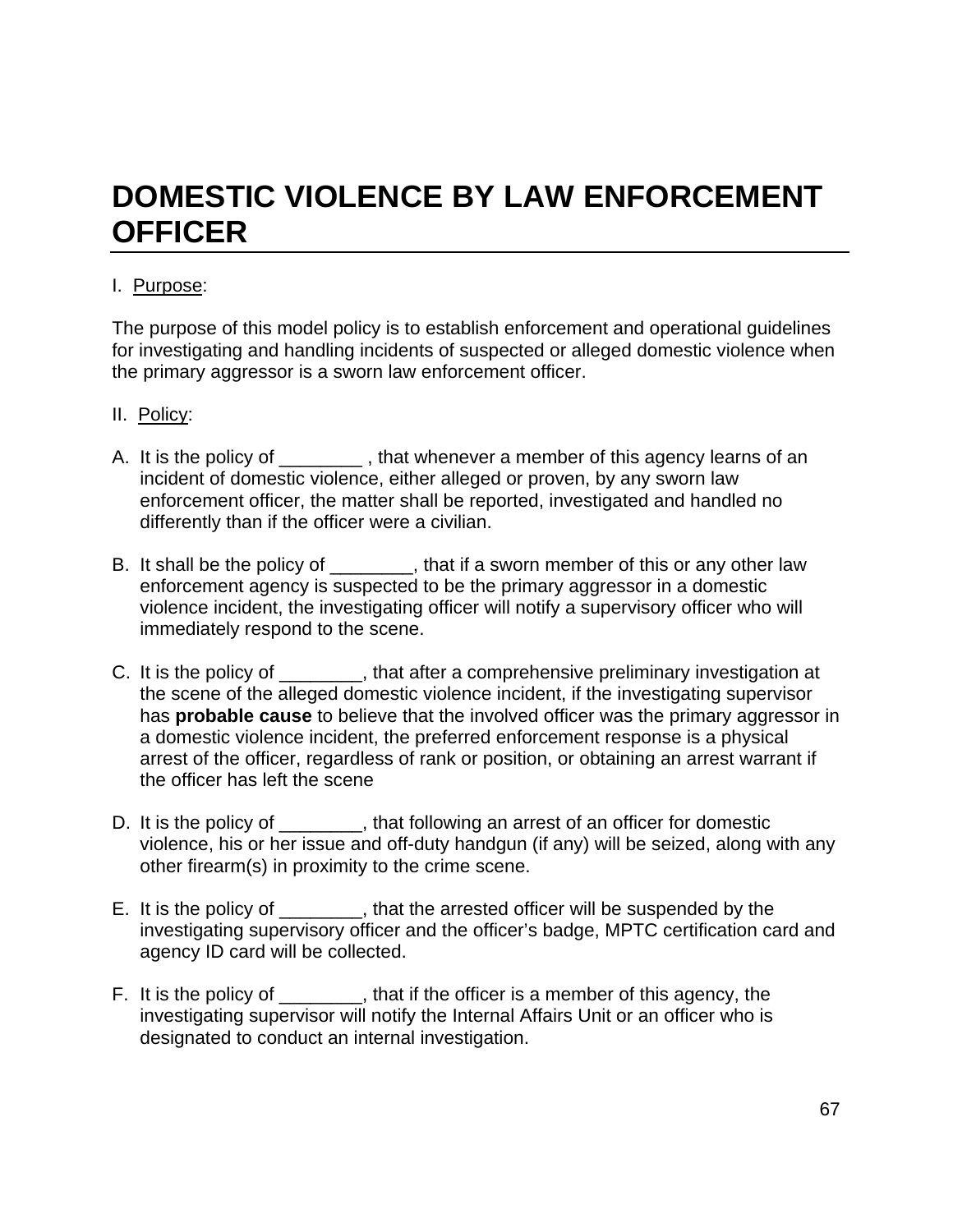- G. It is the policy of \_\_\_\_\_\_\_\_, that whenever a police officer-involved domestic violence call does not result in an arrest, the investigating supervisory officer shall submit a written report explaining why no arrest was effected or why an arrest warrant was not obtained.
- III. Definitions:
- A. Preferred Arrest Policy: Whenever the law permits, officers should effect a warrantless arrest of the assailant when there is probable cause to believe that a domestic violence incident has occurred.
- B. Primary Aggressor: This is the individual suspected of being the most culpable in a domestic violence situation which is being investigated, or the individual who officers suspect did not act in self-defense where there was a mutual battery. Officers should make a primary aggressor determination in domestic violence situations as an alternative to arbitrarily arresting both parties.
- C. Probable Cause: Reasonable ground for belief of guilt based on the totality of the circumstances; less evidence than necessary to sustain a conviction, but more evidence than would merely arouse suspicion.
- D. Protective Orders and Peace Orders: Protective orders generally apply to family members who are victims and abusers. Peace orders are for victims who are not family-related, such as people in a dating relationship. It is unlawful for any person to possess or receive any firearm if that person is subject to a protective order.
- V. Guiding Principles:
- A. When the involved officer is from another jurisdiction, the on-scene officers and supervisor shall follow the same procedures required for this agency. A supervisor from the officer's agency shall be notified and requested to respond to the scene.
- B. If the involved officer has left the scene, the on-scene supervisor shall make arrangements for application of an arrest warrant, if probable cause exists.

*Commentary: Federal and state law prohibit possession of a firearm by the subject of a non ex parte domestic violence protective order during the life of the order, but provide an exception permitting law enforcement officers to possess firearms while on-duty. Agencies should consult with legal counsel about liability issues associated with issuing firearms to officers who are subject to an active protective order. Federal law prohibits possession of a firearm after conviction of a crime of domestic violence, if the conviction meets certain criteria. No Exceptions.* 

C. If the involved officer is a member of this agency's command staff, the on-scene supervisor shall immediately notify the Chief Executive. If the Chief Executive is the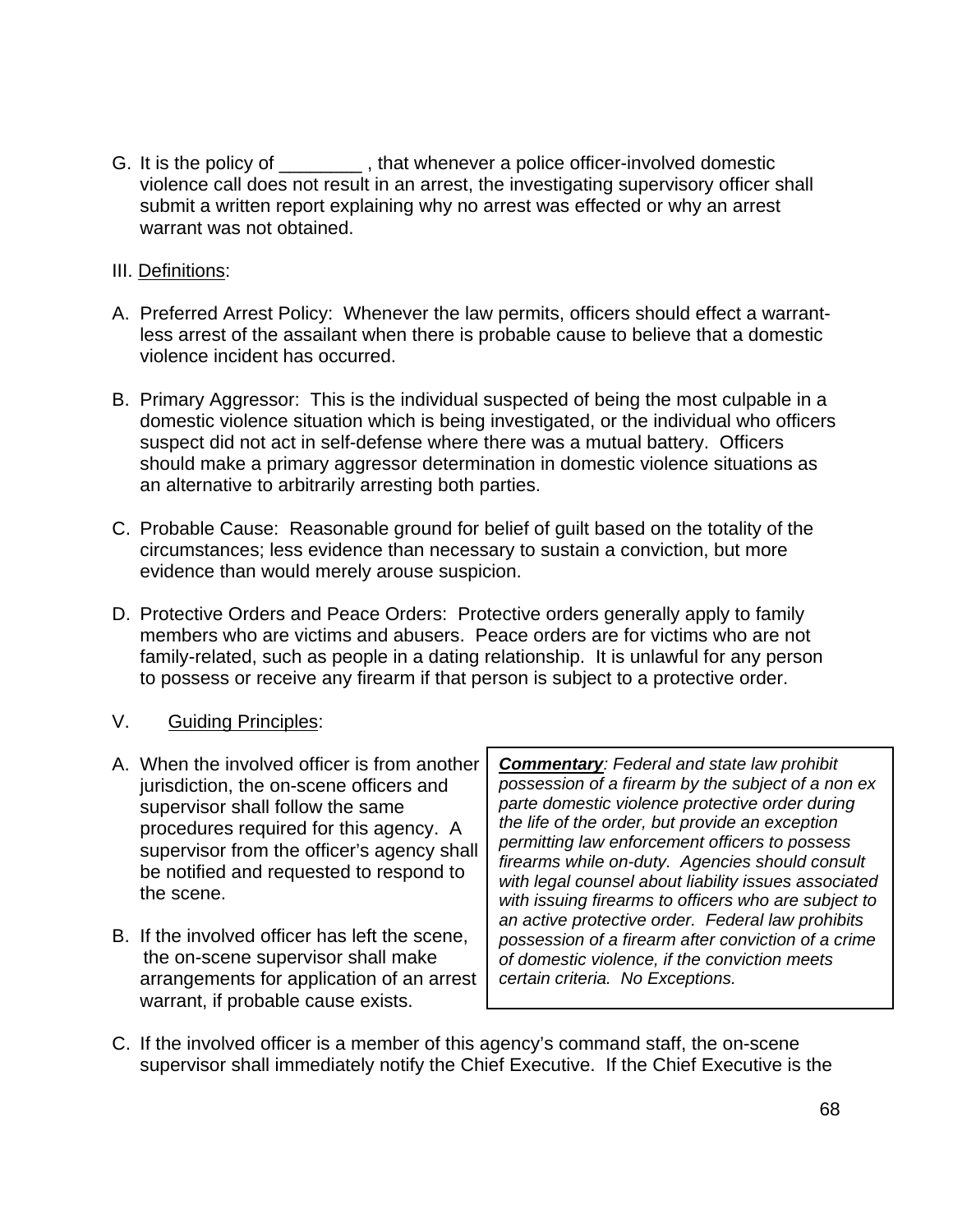involved officer, the on-scene supervisor shall immediately notify the government official who has direct oversight for the Chief Executive.

- D. If both parties in the incident are police officers, the inquiry should focus on identifying the primary aggressor and determining probable cause.
- E. The investigation should include determining if any protective or peace orders are in force concerning the involved officer, the violation of which could result in additional criminal charges.
- F. The Commanding Officer of the involved officer will make arrangements to liaison with the victim and ensure that all available victim assistance services are explained.
- G. The Commanding Officer will also designate a supervisor to be the agency's principal contact person for the victim.
- H. Command will conduct an in-depth assessment of the incident to assess the involved officer for appropriate possible remedial referrals, duty assignments and/or administrative actions.
- I. If the involved officer is subject to both a criminal and an administrative investigation, the inquiries should be kept strictly separate, and preferably conducted by different individuals.
- J. All personnel involved in the investigation of officer-involved domestic violence should be instructed to only exchange information on a strict need-to-know basis.
- VI. Relevant Law:
- A. Family Law Art. §4-501-515 (Domestic Violence: Definitions; General Provisions, including Protective Orders)
- B. Criminal Procedure Art. §2-202-208 (Arrests Without Warrants for Domestic Violence, Generally)
- C. Court and Judicial Proceedings Art. §3-1501-1509 (Peace Orders)
- D. State v. Wallace, 372 Md. 137, 148, 812 A.2d 291, 297-298 (2002) (Probable Cause)
- E. 18 U.S.C. §922 (g)(8) (Prohibition possessing firearm while subject to a qualifying protective order)
- F. 18 U.S.C. §922 (g)(9) (Prohibiting all possession of firearms after Domestic Violence conviction)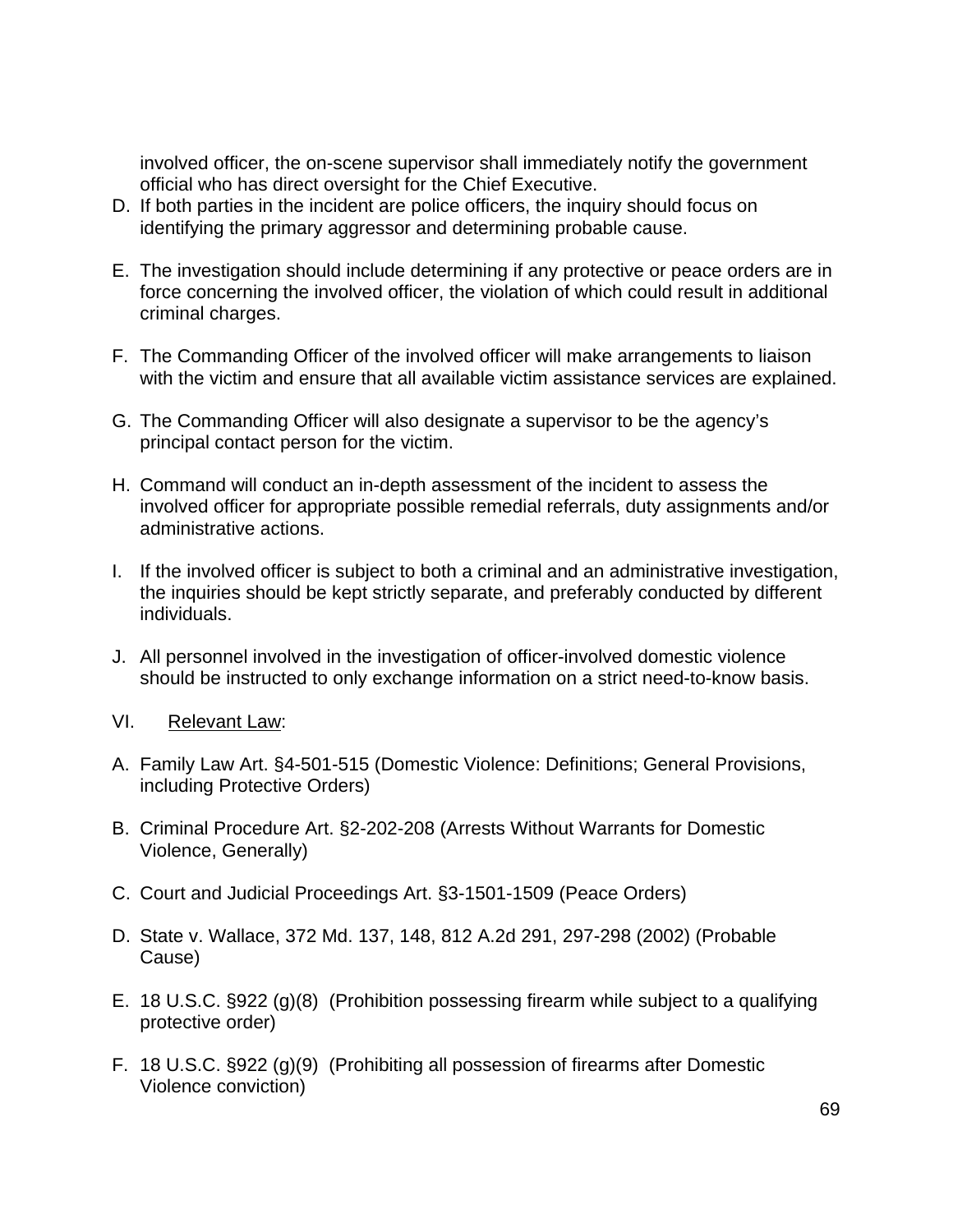- G. 18 U.S.C. §922 (a)(1) ('performance of official duties,' exception to §922 (g)(8))
- H. Public Safety Art., §5-133(b)(8) (state law prohibition against possessing firearms while subject to non ex parte protective order)
- I. Public Safety Art., §5-102(4) (exception to Public Safety Art., §5-133(b)(8) for law enforcement personnel acting within the scope of official duties)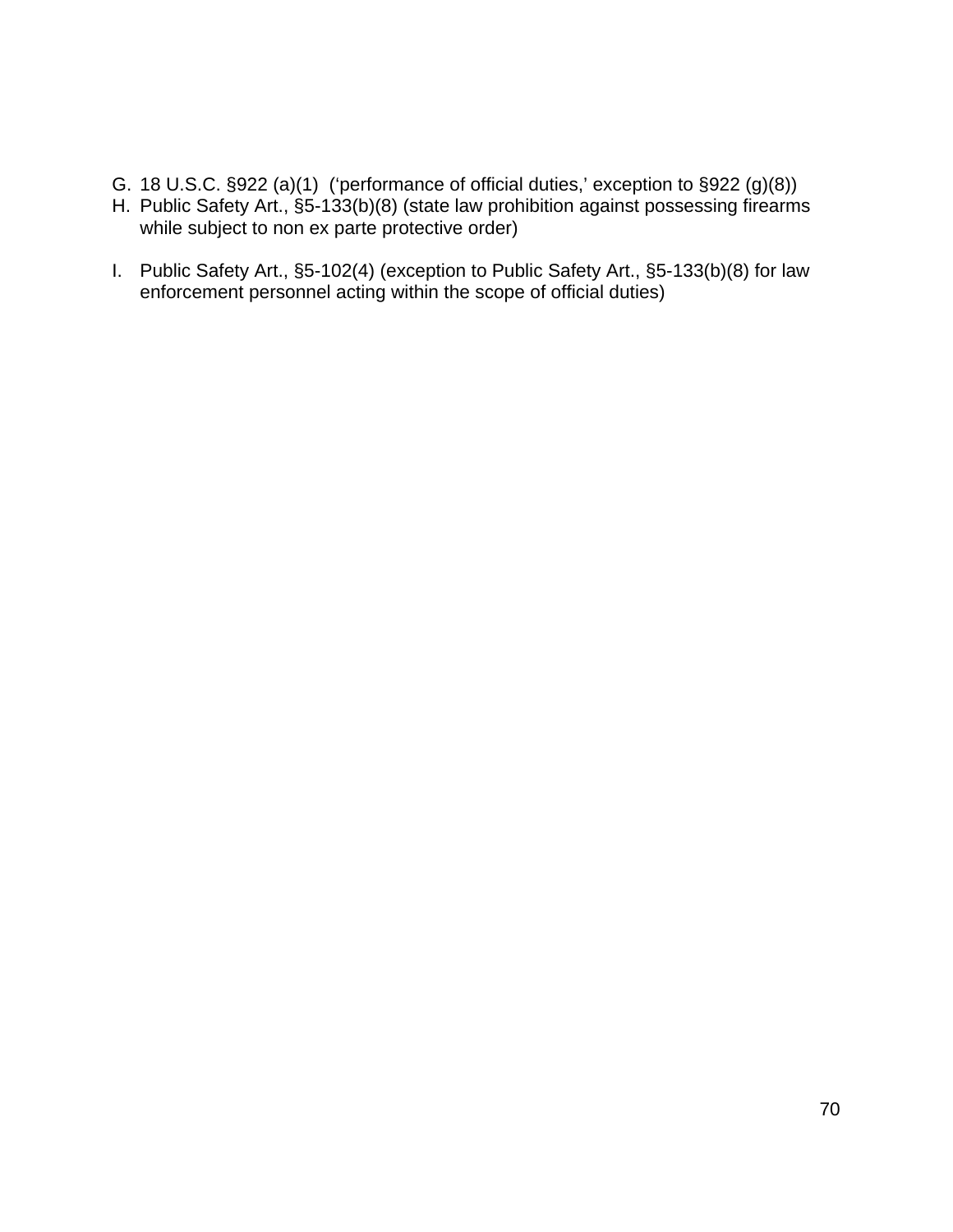## **THE NATIONAL INCIDENT MANAGEMENT SYSTEM (NIMS): A FORMAL RECOGNITION**

### I. Purpose:

The purpose of this model policy is to outline and explain NIMS and its interrelationship with the established Incident Command System (ICS). Federal law mandates that all U.S. law enforcement agencies comply with NIMS national homeland security policies, procedures and protocols.

By the end of fiscal year 2006, federal funding for state, local and tribal law enforcement preparedness grants will depend upon compliance with NIMS.

### II. Background:

 $\overline{a}$ 

NIMS has been endorsed by the U.S. Department of Homeland Security and officially implemented by Presidential Directive on 1 March 2004. NIMS is designed to enable local law enforcement to respond to critical emergency incidents, not necessarily limited to terrorist events, in a standardized manner, in close cooperation with other emergency service and public safety providers.

NIMS represents a core set of doctrine, principles, terminology and organizational processes to enable effective, efficient, and collaborative incident management at all levels. 3

ICS was developed in 1970 in California as an emergency management tool in coordinating fire service response to a devastating wildfire. It has since evolved into the prototype of a public safety process to coordinate incident management for a wide range of disasters and catastrophic events.

NIMS was subsequently adopted in Maryland by an Executive Order of Governor Robert L. Ehrlich, Jr., which mandated that NIMS was the State standard for incident management and that all state governmental agencies must adopt this system for command and control of emergency incidents in cooperation with local jurisdictional response partners

<sup>3</sup> Gil Jamieson, "NIMS and the Incident Command System," *The Police Chief,* Feb. 2005, p. 68.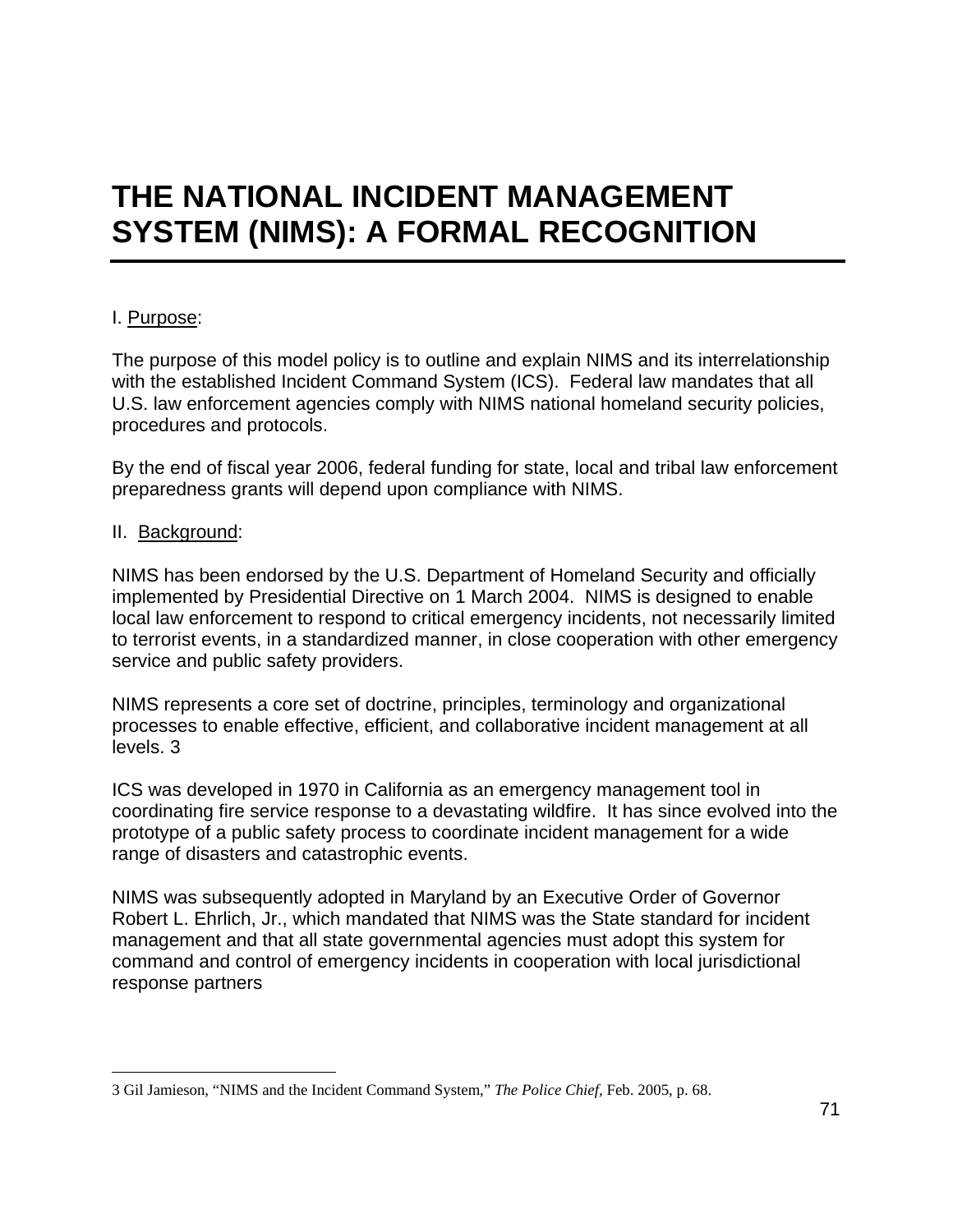### III. Policy:

- A. It is the policy of \_\_\_\_\_\_\_, that all members will cooperate fully with NIMS and ICS doctrine and procedures that are compliant with law and agency procedures.
- B. It is the policy of \_\_\_\_\_\_\_, that all members will participate in the recommended ICS training programs developed and coordinated by the Federal Emergency Management Agency (FEMA).
- C. It is the policy of \_\_\_\_\_\_\_\_, that all members will cooperate fully with designated public safety emergency responders in all strategic and tactical operations, including training.
- IV. Definitions:
- A. NIMS Integration Center (NIC): Situated at the U.S. Department of Homeland Security's FEMA, located at Emmitsburg, Maryland. The center provides strategic direction and oversight for NIMS.
- B. NIMS Implementation Plan: For fiscal year 2005, a federal template that can be used for local planning and compliance purposes. It consists of four distinct phases: 4
	- Initial staff training, including completion of FEMA's independent NIMS and ICS study courses;
	- Formal recognition and endorsement of NIMS ICS;
	- Evaluation of plans, policies and procedures that require conformance to NIMS doctrine;
	- Actual modification of emergency responses strategies and tactics to comply with NIMS standards; and
- C. ICS Training: FEMA training courses, which include Introduction, Basic, Intermediate, and Advanced ICS.
- D. ICS Organization: Five major functions: Command, operations, planning, logistics, and finance & administration. In NIMS ICS, an intelligence function can be established for gathering, analysis and sharing of incident-related information.
- V. Relevant Law:

 $\overline{a}$ 

<sup>4</sup> Ibid, P. 69.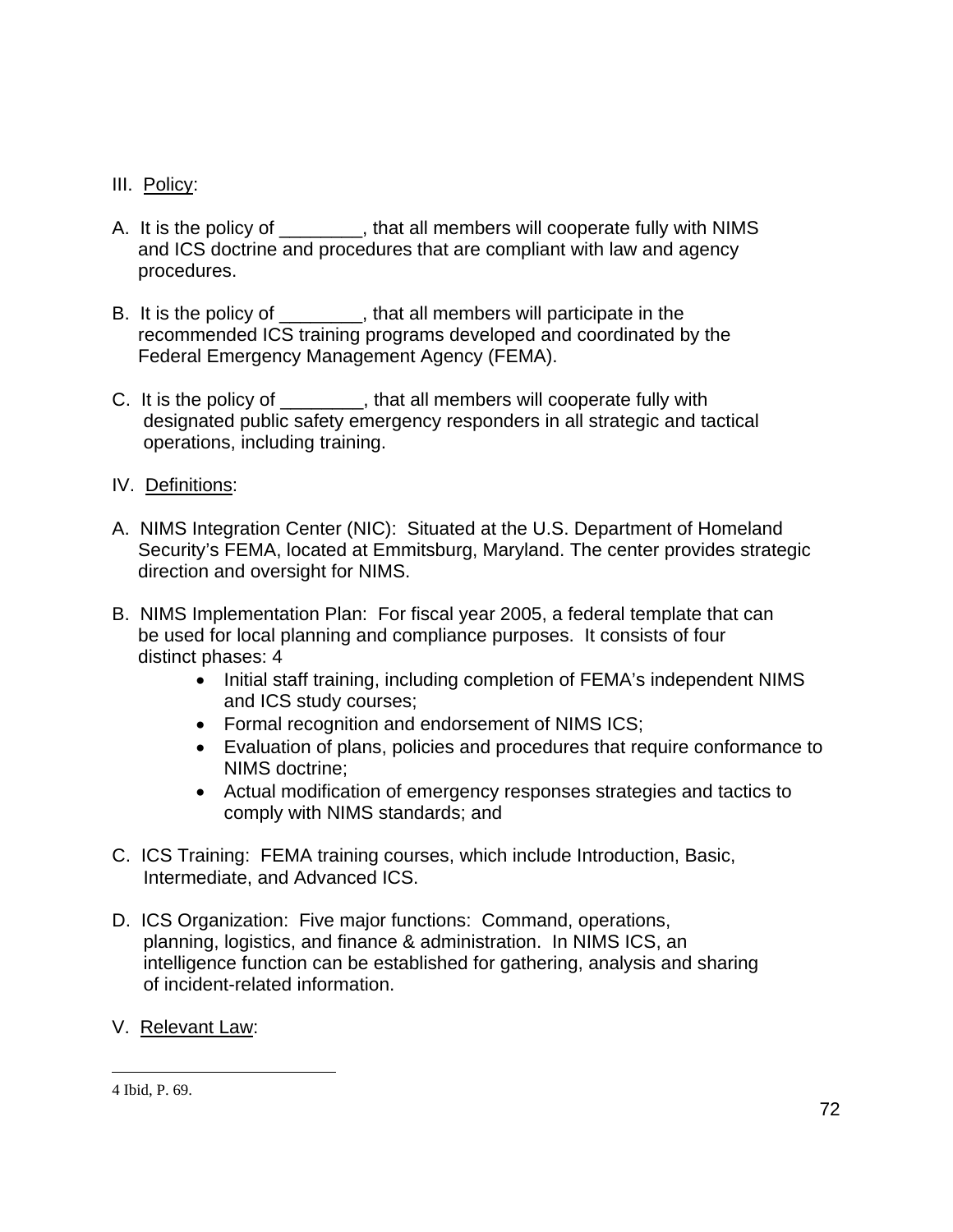*Homeland Security Presidential Directive-5*: Initiated by President Bush to require the Secretary of Homeland Security to develop a national management system to provide a consistent nationwide approach for federal, state, tribal and local governments to work together to prepare for, respond to, and recover from domestic incidents, regardless of cause, size or complexity.

*Executive Order 01.01.2005.09*: Issued by Maryland Governor Robert L. Ehrlich, Jr., which directed that NIMS is the standard for critical incident management in Maryland and that all State agencies must use this system for command and control of emergency incidents in cooperation with local jurisdictional response partners.

VI. Internet Sources:

NIMS Web Page: www.fema.gov/nims.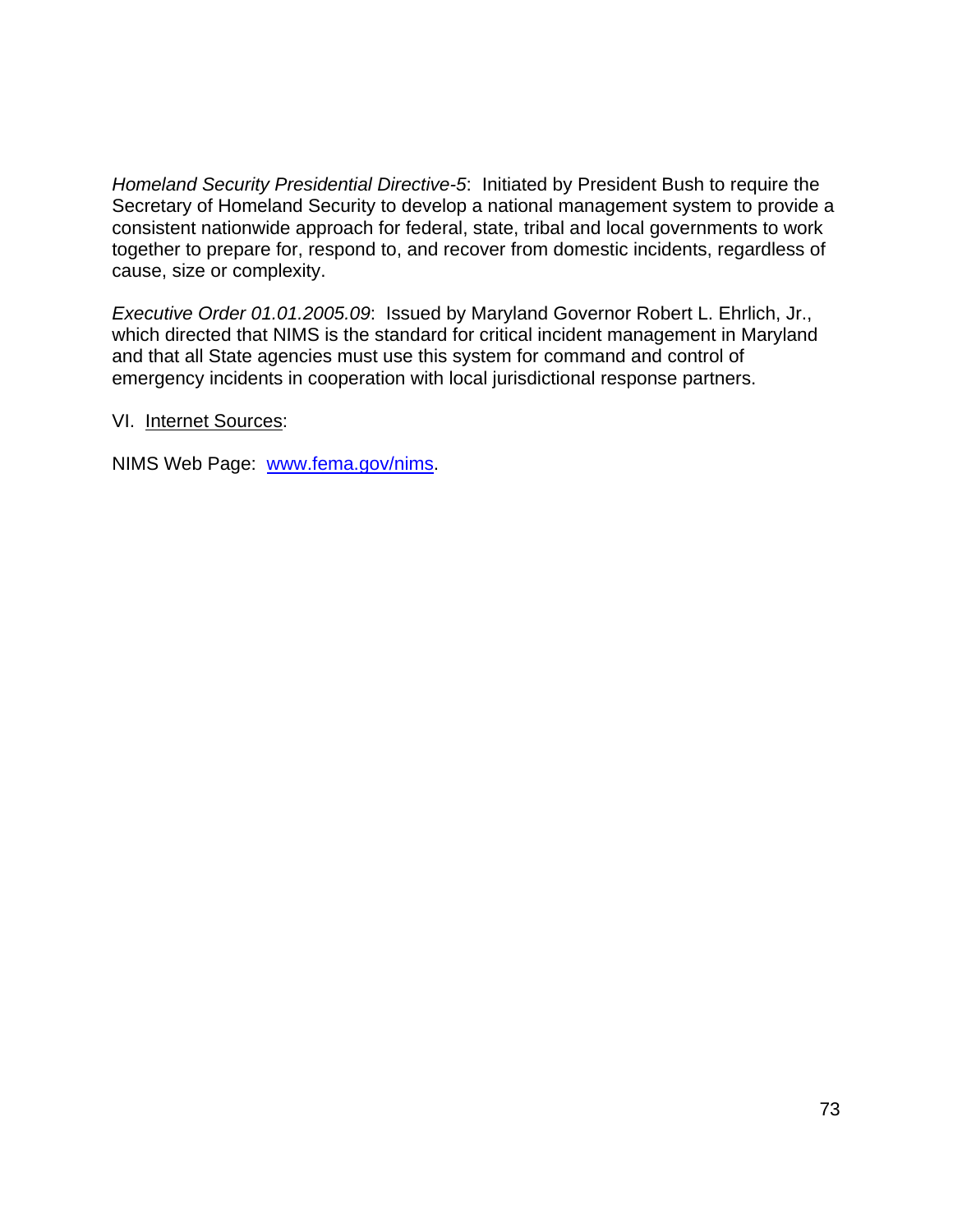## **EYEWITNESS IDENTIFICATION**

## I. Purpose:

The purpose of this policy is to establish guidelines for obtaining accurate eyewitness identification, consistent with the Annotated Code of Maryland, Public Safety Article, Section 3-505.

## II. Introduction:

Eyewitness identification is one of many tools used by law enforcement in the investigation of crime. This investigative tool is vigorously challenged by defense attorneys. Therefore, it is critical that eyewitness identification be conducted in a professional, structured manner, and supported by written documentation and physical evidence. It is also important to point out that the responding officer may not be the first person to interview a witness. Reporting persons are witnesses, and they may have been interviewed once (albeit briefly) by a dispatcher or call taker. Those personnel should also be familiar with this policy to ensure that as much accurate information as possible is gathered during the initial report.

*Commentary: The 2007 Maryland General Assembly passed House Bill 103, which added §3-505 to the Public Safety Article of the Annotated Code of Maryland. Section 3-505(a) requires each law enforcement agency in the State to adopt written policies relating to eyewitness identification "that comply with the United States Department of Justice Standards on obtaining accurate eyewitness identification." Although there are apparently no DOJ "standards," the DOJ in 1999 published a research report called "Eyewitness Evidence: A Guide for Law Enforcement". This report is identified in the Fiscal Note for House Bill 103, and serves as the basis for this* 

## III. Policy:

- *M d l P li* A. It is the policy of \_\_\_\_\_\_\_\_\_\_\_\_\_ to avoid any action that would be unduly suggestive during any eyewitness identification process.
- B. It is the policy of the same of that all eyewitness identification be conducted in a structured, professional manner designed to clear the innocent as well as identify suspects in criminal offenses.
- C. It is the policy of \_\_\_\_\_\_\_\_\_\_\_\_\_\_\_\_\_\_\_\_\_\_that a criminal investigation will not be concluded or otherwise cease based solely on eyewitness identification. Investigations will continue until all physical evidence has been collected and examined, all witnesses identified, and all reasonable leads explored.
- D. It is the policy of \_\_\_\_\_\_\_\_\_\_\_\_\_\_\_\_\_\_\_\_\_\_\_\_\_\_\_\_\_\_that a witness will participate in one and only one type of eyewitness identification. The types of eyewitness identification are: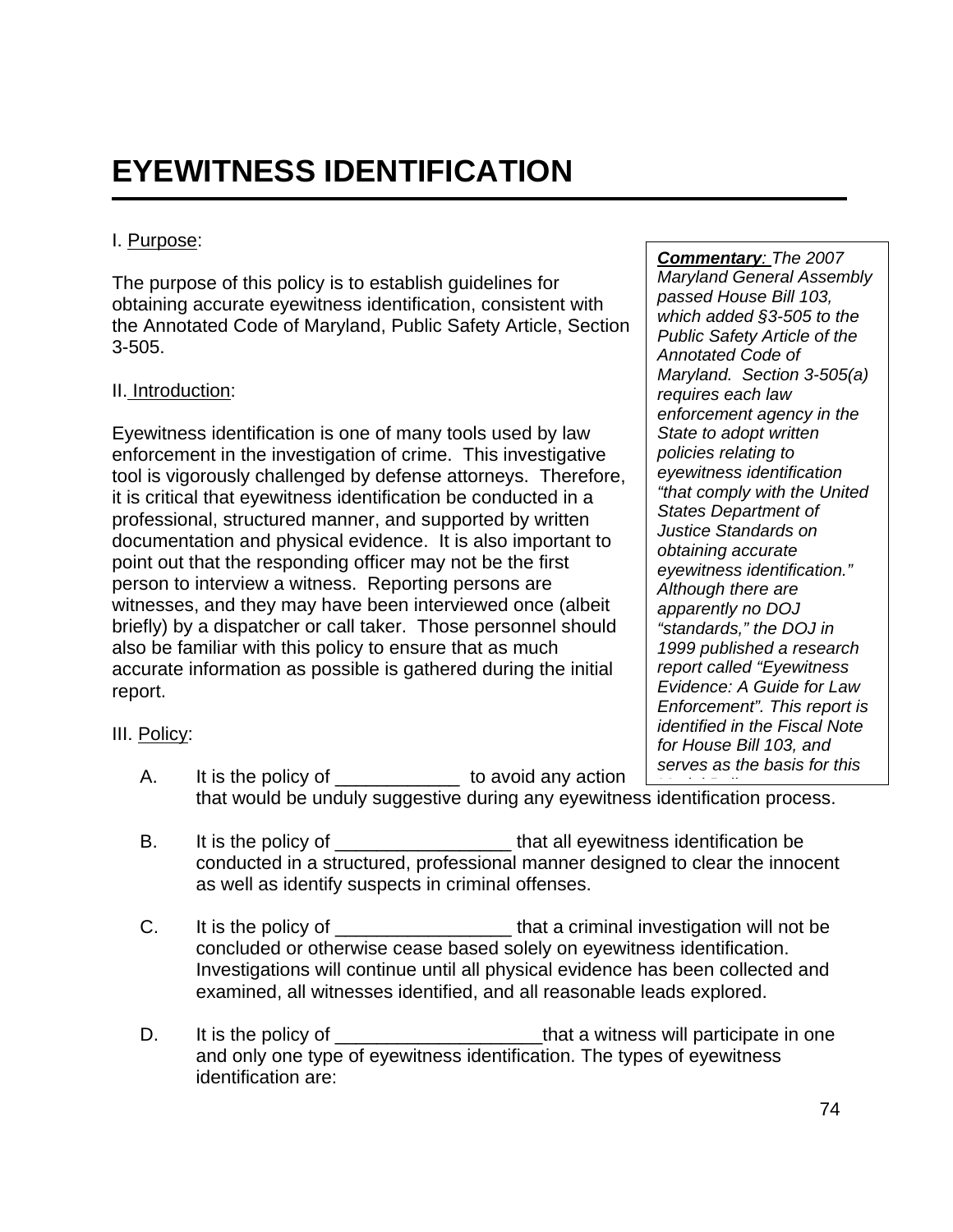- 1. Viewing a Mug Book
- 2. Participating in the preparation of Composite
- 3. Participating in a Show Up
- 4. Participating in a Live Line Up
- 5. Viewing a Photo Line Up
- E. It is the policy of the state of that any identification or nonidentification, of a suspect be documented in writing, along with any comments by the eyewitness concerning the identification or nonidentification.
- F. It is the policy of **F.** That any photograph of an individual identified by an eyewitness be retained as evidence and handled as such.
- IV. Definitions:
	- A. MUG BOOK: A collection of photographs of previously arrested individuals known or suspected to be involved in certain type crimes. Mug Books are frequently used when there is no clear suspect and other reliable sources have been exhausted.
	- B. COMPOSITE: Renderings or recollections of a witness describing a suspect's appearance. Composites may be completed by an artist, computer program, or Identi-Kit which features a variety of different facial features.
	- C. SHOW-UP: The display of a single suspect to a witness in an effort to obtain an identification.
	- D. PHOTO LINE UP: A display of a photograph of the suspect, along with filler photos of other individuals whose physical characteristics resemble the suspect's description or appearance at the time of the incident.

*Commentary: The DOJ report, "Eyewitness Evidence: A Guide for Law Enforcement", contains five sections: Initial Report of the Crime/First Responder; Mug Books and Composites; Procedures for Interviewing the Witness by the Followup Investigator; Field Identification Procedure; and Procedures for Eyewitness Identification of Suspects. The report may be helpful to law enforcement agencies because it provides suggested guidelines and procedures in much more detail than permitted by the space limitations of this Model Policy. The report may be accessed at: www.ncjrs.gov/pdffiles1/nij/1 78240.pdf.* 

E. LIVE LINE UP: A live display of the suspect, along with other individuals whose physical characteristics resemble the suspect's description or